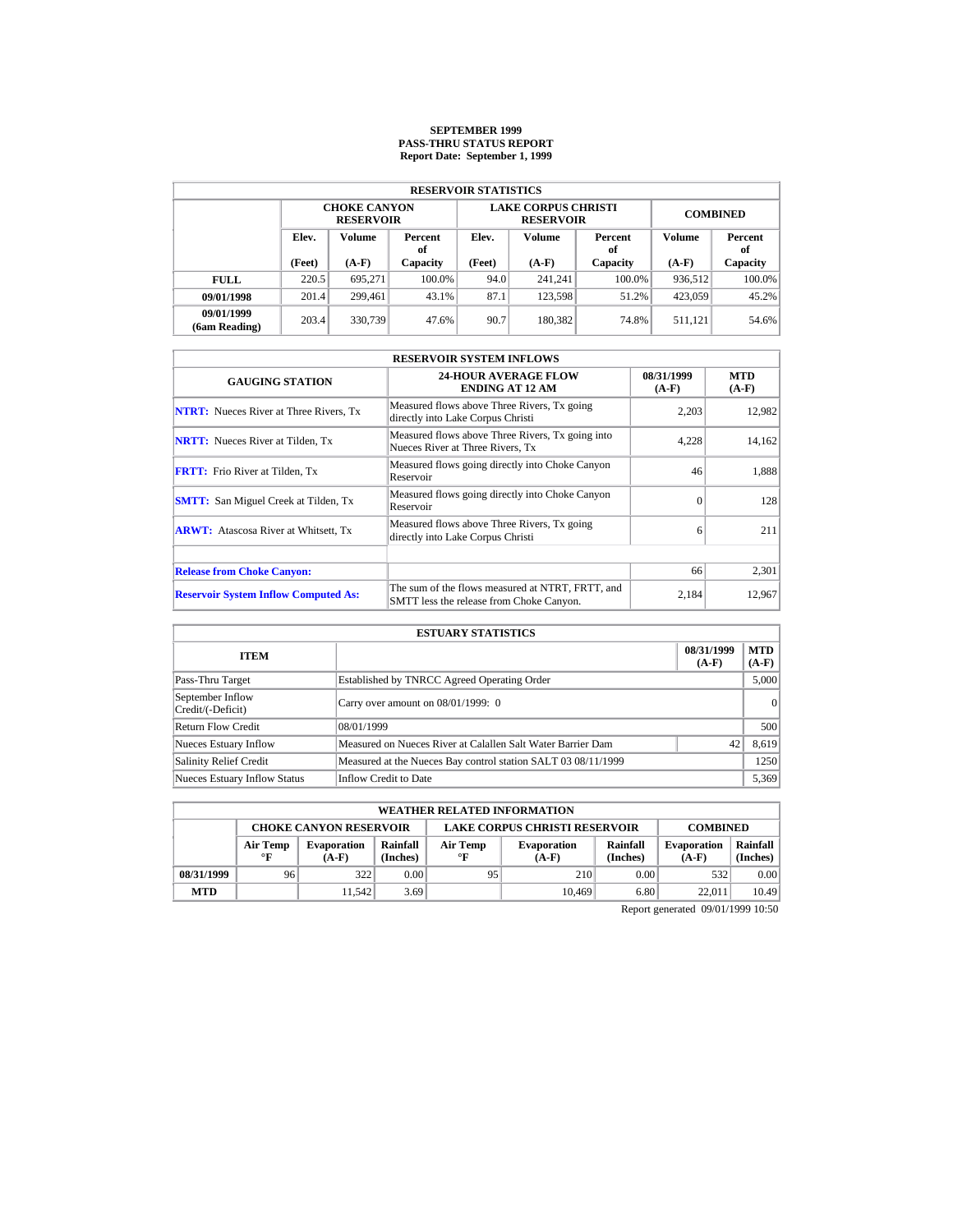# **SEPTEMBER 1999 PASS-THRU STATUS REPORT Report Date: September 2, 1999**

| <b>RESERVOIR STATISTICS</b> |                                         |                                         |          |                   |                                                |                 |               |           |  |  |  |
|-----------------------------|-----------------------------------------|-----------------------------------------|----------|-------------------|------------------------------------------------|-----------------|---------------|-----------|--|--|--|
|                             |                                         | <b>CHOKE CANYON</b><br><b>RESERVOIR</b> |          |                   | <b>LAKE CORPUS CHRISTI</b><br><b>RESERVOIR</b> | <b>COMBINED</b> |               |           |  |  |  |
|                             | Elev.<br><b>Volume</b><br>Percent<br>of |                                         | Elev.    | Volume            | Percent<br>of                                  | Volume          | Percent<br>of |           |  |  |  |
|                             | (Feet)                                  | $(A-F)$                                 | Capacity | (Feet)<br>$(A-F)$ |                                                | Capacity        | $(A-F)$       | Capacity  |  |  |  |
| <b>FULL</b>                 | 220.5                                   | 695.271                                 | 100.0%   | 94.0              | 241.241                                        | $100.0\%$       | 936.512       | $100.0\%$ |  |  |  |
| 09/02/1998                  | 201.6                                   | 301,839                                 | 43.4%    | 87.2              | 124,772                                        | 51.7%           | 426.611       | 45.6%     |  |  |  |
| 09/02/1999<br>(6am Reading) | 203.3                                   | 330,068                                 | 47.5%    | 90.8              | 182.104                                        | 75.5%           | 512.172       | 54.7%     |  |  |  |

| <b>RESERVOIR SYSTEM INFLOWS</b>               |                                                                                              |                       |                       |  |  |  |  |  |  |
|-----------------------------------------------|----------------------------------------------------------------------------------------------|-----------------------|-----------------------|--|--|--|--|--|--|
| <b>GAUGING STATION</b>                        | <b>24-HOUR AVERAGE FLOW</b><br><b>ENDING AT 12 AM</b>                                        | 09/01/1999<br>$(A-F)$ | <b>MTD</b><br>$(A-F)$ |  |  |  |  |  |  |
| <b>NTRT:</b> Nueces River at Three Rivers, Tx | Measured flows above Three Rivers, Tx going<br>directly into Lake Corpus Christi             | 2.640                 | 2.640                 |  |  |  |  |  |  |
| <b>NRTT:</b> Nueces River at Tilden, Tx       | Measured flows above Three Rivers, Tx going into<br>Nueces River at Three Rivers, Tx         | 7.206                 | 7.206                 |  |  |  |  |  |  |
| <b>FRTT:</b> Frio River at Tilden, Tx         | Measured flows going directly into Choke Canyon<br>Reservoir                                 | 40                    | 40                    |  |  |  |  |  |  |
| <b>SMTT:</b> San Miguel Creek at Tilden, Tx   | Measured flows going directly into Choke Canyon<br>Reservoir                                 | $\Omega$              | $\Omega$              |  |  |  |  |  |  |
| <b>ARWT:</b> Atascosa River at Whitsett, Tx   | Measured flows above Three Rivers, Tx going<br>directly into Lake Corpus Christi             |                       |                       |  |  |  |  |  |  |
| <b>Release from Choke Canyon:</b>             |                                                                                              | 66                    | 66                    |  |  |  |  |  |  |
| <b>Reservoir System Inflow Computed As:</b>   | The sum of the flows measured at NTRT, FRTT, and<br>SMTT less the release from Choke Canyon. | 2,614                 | 2,614                 |  |  |  |  |  |  |

| <b>ESTUARY STATISTICS</b>             |                                                             |                       |                       |  |  |  |  |
|---------------------------------------|-------------------------------------------------------------|-----------------------|-----------------------|--|--|--|--|
| <b>ITEM</b>                           |                                                             | 09/01/1999<br>$(A-F)$ | <b>MTD</b><br>$(A-F)$ |  |  |  |  |
| Pass-Thru Target                      | Established by TNRCC Agreed Operating Order                 |                       | 11,500                |  |  |  |  |
| September Inflow<br>Credit/(-Deficit) | Carry over amount on 09/01/1999: 5,369                      |                       | 0                     |  |  |  |  |
| Return Flow Credit                    | 09/01/1999                                                  |                       | 500                   |  |  |  |  |
| Nueces Estuary Inflow                 | Measured on Nueces River at Calallen Salt Water Barrier Dam | 42                    | 42                    |  |  |  |  |
| <b>Salinity Relief Credit</b>         | Measured at the Nueces Bay control station SALT 03          |                       | 0                     |  |  |  |  |
| <b>Nueces Estuary Inflow Status</b>   | Inflow Credit to Date                                       |                       | 3,296                 |  |  |  |  |

| <b>WEATHER RELATED INFORMATION</b>                                                       |                          |                               |                      |                       |                               |                      |                               |                      |  |
|------------------------------------------------------------------------------------------|--------------------------|-------------------------------|----------------------|-----------------------|-------------------------------|----------------------|-------------------------------|----------------------|--|
| <b>LAKE CORPUS CHRISTI RESERVOIR</b><br><b>CHOKE CANYON RESERVOIR</b><br><b>COMBINED</b> |                          |                               |                      |                       |                               |                      |                               |                      |  |
|                                                                                          | Air Temp<br>$\mathbf{F}$ | <b>Evaporation</b><br>$(A-F)$ | Rainfall<br>(Inches) | Air Temp<br>$\circ$ F | <b>Evaporation</b><br>$(A-F)$ | Rainfall<br>(Inches) | <b>Evaporation</b><br>$(A-F)$ | Rainfall<br>(Inches) |  |
| 09/01/1999                                                                               | 93                       | 254                           | 0.00                 | 93                    | 392                           | 0.00                 | 646                           | 0.00                 |  |
| <b>MTD</b>                                                                               |                          | 254                           | 0.00                 |                       | 392                           | 0.00                 | 646                           | 0.00                 |  |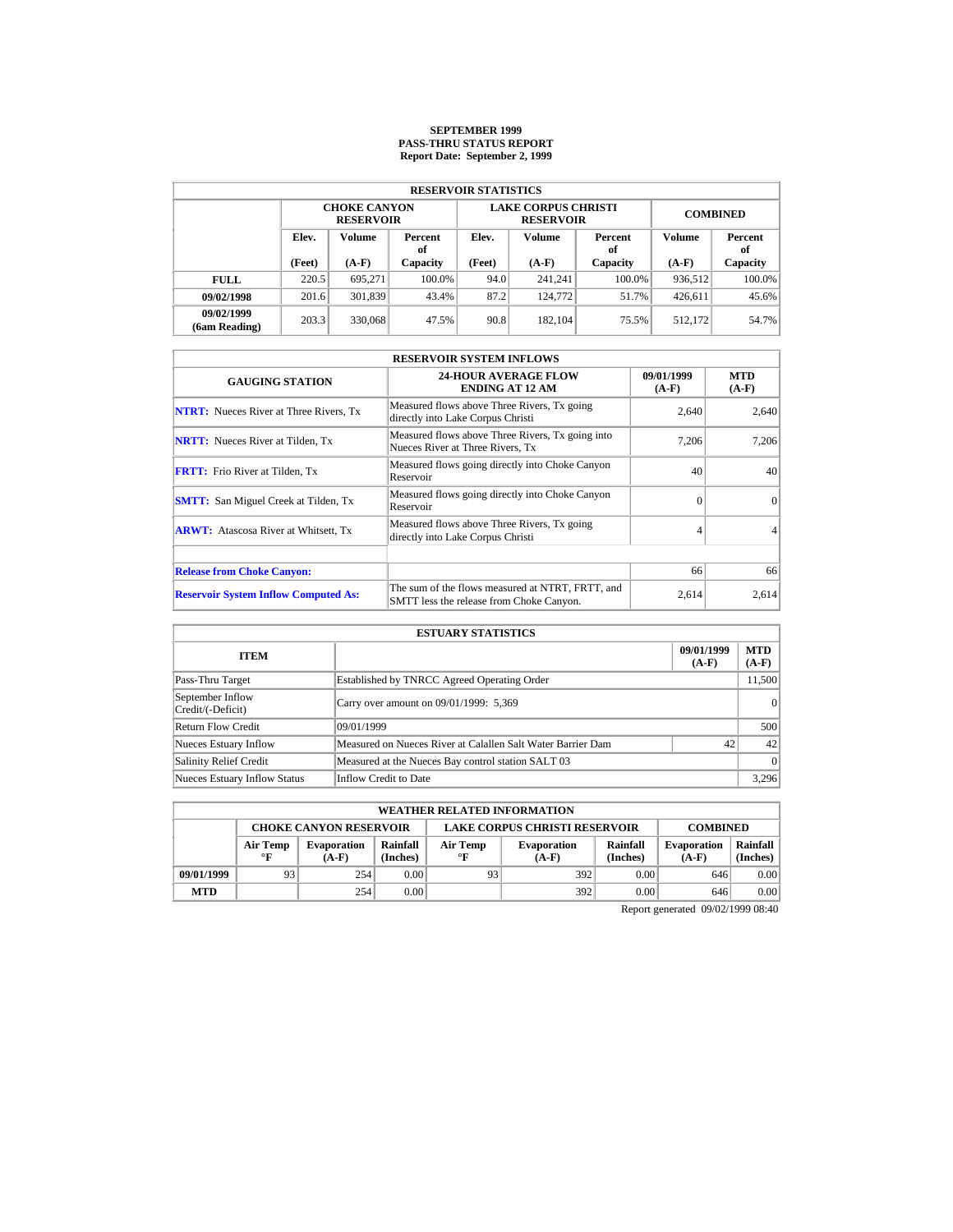# **SEPTEMBER 1999 PASS-THRU STATUS REPORT Report Date: September 3, 1999**

|                             | <b>RESERVOIR STATISTICS</b>             |                                         |          |        |                                                |                 |               |           |  |  |  |  |
|-----------------------------|-----------------------------------------|-----------------------------------------|----------|--------|------------------------------------------------|-----------------|---------------|-----------|--|--|--|--|
|                             |                                         | <b>CHOKE CANYON</b><br><b>RESERVOIR</b> |          |        | <b>LAKE CORPUS CHRISTI</b><br><b>RESERVOIR</b> | <b>COMBINED</b> |               |           |  |  |  |  |
|                             | Elev.<br><b>Volume</b><br>Percent<br>of |                                         | Elev.    | Volume | Percent<br>of                                  | Volume          | Percent<br>of |           |  |  |  |  |
|                             | (Feet)                                  | $(A-F)$                                 | Capacity | (Feet) | $(A-F)$                                        | Capacity        | $(A-F)$       | Capacity  |  |  |  |  |
| <b>FULL</b>                 | 220.5                                   | 695.271                                 | 100.0%   | 94.0   | 241.241                                        | $100.0\%$       | 936.512       | $100.0\%$ |  |  |  |  |
| 09/03/1998                  | 201.6                                   | 302,315                                 | 43.5%    | 87.2   | 125,656                                        | 52.1%           | 427,971       | 45.7%     |  |  |  |  |
| 09/03/1999<br>(6am Reading) | 203.3                                   | 329,566                                 | 47.4%    | 90.9   | 184.699                                        | 76.6%           | 514,265       | 54.9%     |  |  |  |  |

| <b>RESERVOIR SYSTEM INFLOWS</b>               |                                                                                              |                       |                       |  |  |  |  |  |  |
|-----------------------------------------------|----------------------------------------------------------------------------------------------|-----------------------|-----------------------|--|--|--|--|--|--|
| <b>GAUGING STATION</b>                        | <b>24-HOUR AVERAGE FLOW</b><br><b>ENDING AT 12 AM</b>                                        | 09/02/1999<br>$(A-F)$ | <b>MTD</b><br>$(A-F)$ |  |  |  |  |  |  |
| <b>NTRT:</b> Nueces River at Three Rivers, Tx | Measured flows above Three Rivers, Tx going<br>directly into Lake Corpus Christi             | 3.513                 | 6.154                 |  |  |  |  |  |  |
| <b>NRTT:</b> Nueces River at Tilden, Tx       | Measured flows above Three Rivers, Tx going into<br>Nueces River at Three Rivers, Tx         | 8.972                 | 16,178                |  |  |  |  |  |  |
| <b>FRTT:</b> Frio River at Tilden, Tx         | Measured flows going directly into Choke Canyon<br>Reservoir                                 | 36                    | 75                    |  |  |  |  |  |  |
| <b>SMTT:</b> San Miguel Creek at Tilden, Tx   | Measured flows going directly into Choke Canyon<br>Reservoir                                 | $\Omega$              | $\Omega$              |  |  |  |  |  |  |
| <b>ARWT:</b> Atascosa River at Whitsett, Tx   | Measured flows above Three Rivers, Tx going<br>directly into Lake Corpus Christi             | $\overline{c}$        | 6                     |  |  |  |  |  |  |
| <b>Release from Choke Canyon:</b>             |                                                                                              | 66                    | 131                   |  |  |  |  |  |  |
| <b>Reservoir System Inflow Computed As:</b>   | The sum of the flows measured at NTRT, FRTT, and<br>SMTT less the release from Choke Canyon. | 3,484                 | 6,098                 |  |  |  |  |  |  |

| <b>ESTUARY STATISTICS</b>             |                                                             |                       |                       |  |  |  |  |
|---------------------------------------|-------------------------------------------------------------|-----------------------|-----------------------|--|--|--|--|
| <b>ITEM</b>                           |                                                             | 09/02/1999<br>$(A-F)$ | <b>MTD</b><br>$(A-F)$ |  |  |  |  |
| Pass-Thru Target                      | Established by TNRCC Agreed Operating Order                 |                       | 11,500                |  |  |  |  |
| September Inflow<br>Credit/(-Deficit) | Carry over amount on 09/01/1999: 5,369                      |                       | 0                     |  |  |  |  |
| Return Flow Credit                    | 09/01/1999                                                  |                       | 500                   |  |  |  |  |
| Nueces Estuary Inflow                 | Measured on Nueces River at Calallen Salt Water Barrier Dam | 24                    | 66                    |  |  |  |  |
| <b>Salinity Relief Credit</b>         | Measured at the Nueces Bay control station SALT 03          |                       | 0                     |  |  |  |  |
| <b>Nueces Estuary Inflow Status</b>   | Inflow Deficit to Date                                      |                       | $-163$                |  |  |  |  |

|                                                                                          | <b>WEATHER RELATED INFORMATION</b> |                               |                      |                       |                               |                      |                               |                      |  |  |
|------------------------------------------------------------------------------------------|------------------------------------|-------------------------------|----------------------|-----------------------|-------------------------------|----------------------|-------------------------------|----------------------|--|--|
| <b>LAKE CORPUS CHRISTI RESERVOIR</b><br><b>CHOKE CANYON RESERVOIR</b><br><b>COMBINED</b> |                                    |                               |                      |                       |                               |                      |                               |                      |  |  |
|                                                                                          | Air Temp<br>$^{\circ}$ F           | <b>Evaporation</b><br>$(A-F)$ | Rainfall<br>(Inches) | Air Temp<br>$\circ$ F | <b>Evaporation</b><br>$(A-F)$ | Rainfall<br>(Inches) | <b>Evaporation</b><br>$(A-F)$ | Rainfall<br>(Inches) |  |  |
| 09/02/1999                                                                               | 94                                 | 341                           | 0.00                 | 94                    | 303                           | 0.00                 | 644                           | 0.00                 |  |  |
| <b>MTD</b>                                                                               |                                    | 595                           | 0.00                 |                       | 695                           | 0.00                 | 1.290                         | 0.00                 |  |  |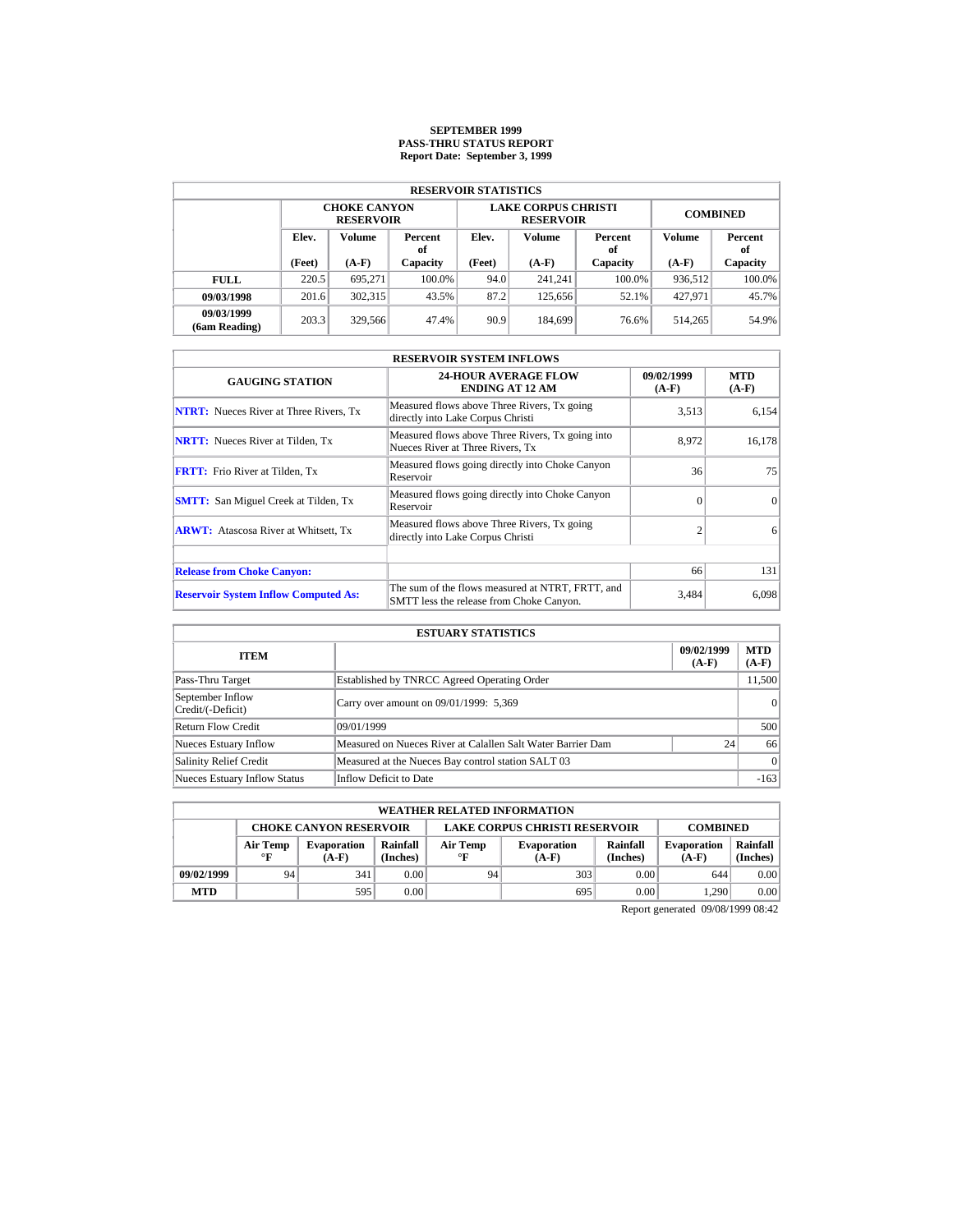### **SEPTEMBER 1999 PASS-THRU STATUS REPORT Report Date: September 4, 1999**

| <b>RESERVOIR STATISTICS</b> |                                  |                                         |                 |        |                                                |                 |               |          |  |  |  |
|-----------------------------|----------------------------------|-----------------------------------------|-----------------|--------|------------------------------------------------|-----------------|---------------|----------|--|--|--|
|                             |                                  | <b>CHOKE CANYON</b><br><b>RESERVOIR</b> |                 |        | <b>LAKE CORPUS CHRISTI</b><br><b>RESERVOIR</b> | <b>COMBINED</b> |               |          |  |  |  |
|                             | Elev.<br>Volume<br>Percent<br>оf |                                         | Elev.<br>Volume |        | Percent<br>оf                                  | Volume          | Percent<br>оf |          |  |  |  |
|                             | (Feet)                           | $(A-F)$<br>Capacity                     |                 | (Feet) | $(A-F)$                                        | Capacity        | $(A-F)$       | Capacity |  |  |  |
| <b>FULL</b>                 | 220.5                            | 695.271                                 | 100.0%          | 94.0   | 241.241                                        | $100.0\%$       | 936,512       | 100.0%   |  |  |  |
| 09/04/1998                  | 201.7                            | 303,589                                 | 43.7%           | 87.3   | 125.951                                        | 52.2%           | 429,540       | 45.9%    |  |  |  |
| 09/04/1999<br>(6am Reading) | 203.3                            | 329,566                                 | 47.4%           | 91.1   | 188,006                                        | 77.9%           | 517.572       | 55.3%    |  |  |  |

| <b>RESERVOIR SYSTEM INFLOWS</b>               |                                                                                              |                       |                       |  |  |  |  |  |
|-----------------------------------------------|----------------------------------------------------------------------------------------------|-----------------------|-----------------------|--|--|--|--|--|
| <b>GAUGING STATION</b>                        | <b>24-HOUR AVERAGE FLOW</b><br><b>ENDING AT 12 AM</b>                                        | 09/03/1999<br>$(A-F)$ | <b>MTD</b><br>$(A-F)$ |  |  |  |  |  |
| <b>NTRT:</b> Nueces River at Three Rivers. Tx | Measured flows above Three Rivers, Tx going<br>directly into Lake Corpus Christi             | 5.280                 | 11,434                |  |  |  |  |  |
| <b>NRTT:</b> Nueces River at Tilden, Tx       | Measured flows above Three Rivers, Tx going into<br>Nueces River at Three Rivers, Tx         | 10,104                | 26,281                |  |  |  |  |  |
| <b>FRTT:</b> Frio River at Tilden, Tx         | Measured flows going directly into Choke Canyon<br>Reservoir                                 | 32                    | 107                   |  |  |  |  |  |
| <b>SMTT:</b> San Miguel Creek at Tilden, Tx   | Measured flows going directly into Choke Canyon<br>Reservoir                                 | $\Omega$              | $\Omega$              |  |  |  |  |  |
| <b>ARWT:</b> Atascosa River at Whitsett, Tx   | Measured flows above Three Rivers, Tx going<br>directly into Lake Corpus Christi             |                       | 8                     |  |  |  |  |  |
| <b>Release from Choke Canyon:</b>             |                                                                                              | 66                    | 197                   |  |  |  |  |  |
|                                               |                                                                                              |                       |                       |  |  |  |  |  |
| <b>Reservoir System Inflow Computed As:</b>   | The sum of the flows measured at NTRT, FRTT, and<br>SMTT less the release from Choke Canyon. | 5,246                 | 11,344                |  |  |  |  |  |

| <b>ESTUARY STATISTICS</b>             |                                                             |                       |                       |  |  |  |  |  |
|---------------------------------------|-------------------------------------------------------------|-----------------------|-----------------------|--|--|--|--|--|
| <b>ITEM</b>                           |                                                             | 09/03/1999<br>$(A-F)$ | <b>MTD</b><br>$(A-F)$ |  |  |  |  |  |
| Pass-Thru Target                      | Established by TNRCC Agreed Operating Order                 |                       | 11,500                |  |  |  |  |  |
| September Inflow<br>Credit/(-Deficit) | Carry over amount on 09/01/1999: 5,369                      |                       | 0                     |  |  |  |  |  |
| Return Flow Credit                    | 09/01/1999                                                  |                       | 500                   |  |  |  |  |  |
| Nueces Estuary Inflow                 | Measured on Nueces River at Calallen Salt Water Barrier Dam | 22                    | 87                    |  |  |  |  |  |
| <b>Salinity Relief Credit</b>         | Measured at the Nueces Bay control station SALT 03          |                       | $\Omega$              |  |  |  |  |  |
| <b>Nueces Estuary Inflow Status</b>   | Inflow Deficit to Date                                      |                       | $-5,388$              |  |  |  |  |  |

|            | <b>WEATHER RELATED INFORMATION</b> |                               |                      |                |                                                                                        |      |                 |      |  |  |  |
|------------|------------------------------------|-------------------------------|----------------------|----------------|----------------------------------------------------------------------------------------|------|-----------------|------|--|--|--|
|            |                                    | <b>CHOKE CANYON RESERVOIR</b> |                      |                | <b>LAKE CORPUS CHRISTI RESERVOIR</b>                                                   |      | <b>COMBINED</b> |      |  |  |  |
|            | Air Temp<br>$\circ$ F              | <b>Evaporation</b><br>$(A-F)$ | Rainfall<br>(Inches) | Air Temp<br>°F | Rainfall<br><b>Evaporation</b><br><b>Evaporation</b><br>(Inches)<br>$(A-F)$<br>$(A-F)$ |      |                 |      |  |  |  |
| 09/03/1999 | 95                                 | 312                           | 0.00                 | 94             | 326                                                                                    | 0.00 | 638             | 0.00 |  |  |  |
| <b>MTD</b> |                                    | 907                           | 0.00                 |                | 1.021                                                                                  | 0.00 | 1.928           | 0.00 |  |  |  |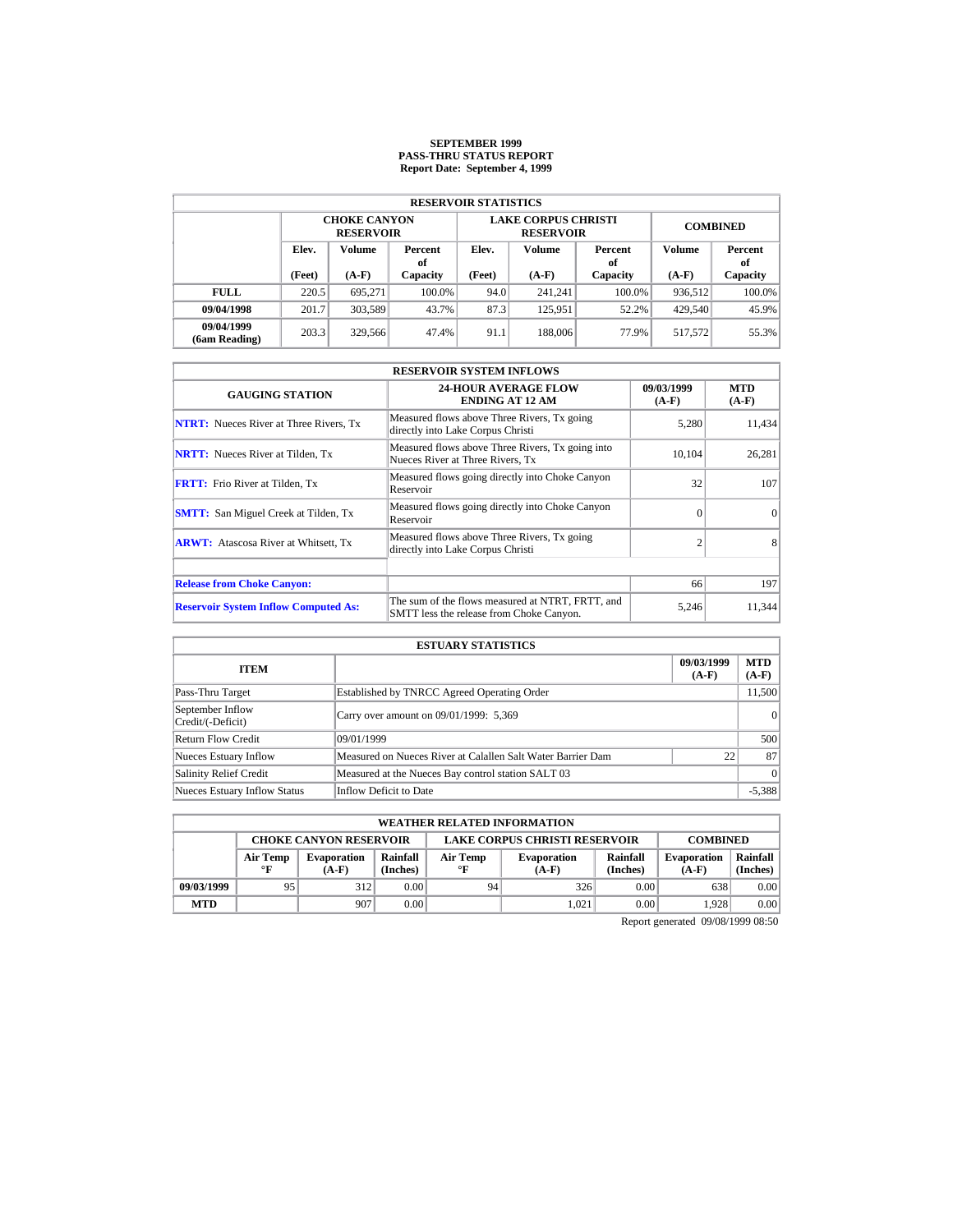### **SEPTEMBER 1999 PASS-THRU STATUS REPORT Report Date: September 5, 1999**

| <b>RESERVOIR STATISTICS</b> |                                  |                                         |                                  |                   |                                                |                 |               |          |  |  |  |
|-----------------------------|----------------------------------|-----------------------------------------|----------------------------------|-------------------|------------------------------------------------|-----------------|---------------|----------|--|--|--|
|                             |                                  | <b>CHOKE CANYON</b><br><b>RESERVOIR</b> |                                  |                   | <b>LAKE CORPUS CHRISTI</b><br><b>RESERVOIR</b> | <b>COMBINED</b> |               |          |  |  |  |
|                             | Elev.<br>Volume<br>Percent<br>οf |                                         | Elev.<br>Volume<br>Percent<br>of |                   |                                                | <b>Volume</b>   | Percent<br>of |          |  |  |  |
|                             | (Feet)                           | $(A-F)$<br>Capacity                     |                                  | (Feet)<br>$(A-F)$ |                                                | Capacity        | $(A-F)$       | Capacity |  |  |  |
| <b>FULL</b>                 | 220.5                            | 695.271                                 | 100.0%                           | 94.0              | 241.241                                        | $100.0\%$       | 936.512       | 100.0%   |  |  |  |
| 09/05/1998                  | 201.7                            | 303,908                                 | 43.7%                            | 87.3              | 126,098                                        | 52.3%           | 430,006       | 45.9%    |  |  |  |
| 09/05/1999<br>(6am Reading) | 203.3                            | 329,064                                 | 47.3%                            | 91.2              | 188,880                                        | 78.3%           | 517.944       | 55.3%    |  |  |  |

| <b>RESERVOIR SYSTEM INFLOWS</b>               |                                                                                              |                       |                       |  |  |  |  |  |  |
|-----------------------------------------------|----------------------------------------------------------------------------------------------|-----------------------|-----------------------|--|--|--|--|--|--|
| <b>GAUGING STATION</b>                        | <b>24-HOUR AVERAGE FLOW</b><br><b>ENDING AT 12 AM</b>                                        | 09/04/1999<br>$(A-F)$ | <b>MTD</b><br>$(A-F)$ |  |  |  |  |  |  |
| <b>NTRT:</b> Nueces River at Three Rivers, Tx | Measured flows above Three Rivers, Tx going<br>directly into Lake Corpus Christi             | 7,325                 | 18,758                |  |  |  |  |  |  |
| <b>NRTT:</b> Nueces River at Tilden, Tx       | Measured flows above Three Rivers, Tx going into<br>Nueces River at Three Rivers, Tx         | 8.635                 | 34,916                |  |  |  |  |  |  |
| <b>FRTT:</b> Frio River at Tilden, Tx         | Measured flows going directly into Choke Canyon<br>Reservoir                                 | 30                    | 137                   |  |  |  |  |  |  |
| <b>SMTT:</b> San Miguel Creek at Tilden, Tx   | Measured flows going directly into Choke Canyon<br>Reservoir                                 | $\Omega$              | $\Omega$              |  |  |  |  |  |  |
| <b>ARWT:</b> Atascosa River at Whitsett, Tx   | Measured flows above Three Rivers, Tx going<br>directly into Lake Corpus Christi             |                       | 9                     |  |  |  |  |  |  |
|                                               |                                                                                              |                       |                       |  |  |  |  |  |  |
| <b>Release from Choke Canyon:</b>             |                                                                                              | 66                    | 262                   |  |  |  |  |  |  |
| <b>Reservoir System Inflow Computed As:</b>   | The sum of the flows measured at NTRT, FRTT, and<br>SMTT less the release from Choke Canyon. | 7.289                 | 18,633                |  |  |  |  |  |  |

| <b>ESTUARY STATISTICS</b>             |                                                             |                       |                       |  |  |  |  |  |
|---------------------------------------|-------------------------------------------------------------|-----------------------|-----------------------|--|--|--|--|--|
| <b>ITEM</b>                           |                                                             | 09/04/1999<br>$(A-F)$ | <b>MTD</b><br>$(A-F)$ |  |  |  |  |  |
| Pass-Thru Target                      | Established by TNRCC Agreed Operating Order                 |                       | 11.500                |  |  |  |  |  |
| September Inflow<br>Credit/(-Deficit) | Carry over amount on 09/01/1999: 5,369                      |                       | 0                     |  |  |  |  |  |
| <b>Return Flow Credit</b>             | 09/01/1999                                                  |                       | 500                   |  |  |  |  |  |
| Nueces Estuary Inflow                 | Measured on Nueces River at Calallen Salt Water Barrier Dam | 187                   | 274                   |  |  |  |  |  |
| <b>Salinity Relief Credit</b>         | Measured at the Nueces Bay control station SALT 03          |                       | $\Omega$              |  |  |  |  |  |
| <b>Nueces Estuary Inflow Status</b>   | Inflow Deficit to Date                                      |                       | $-5,357$              |  |  |  |  |  |

|            | <b>WEATHER RELATED INFORMATION</b> |                               |                      |                                      |                               |                      |                                                       |      |  |  |  |
|------------|------------------------------------|-------------------------------|----------------------|--------------------------------------|-------------------------------|----------------------|-------------------------------------------------------|------|--|--|--|
|            |                                    | <b>CHOKE CANYON RESERVOIR</b> |                      | <b>LAKE CORPUS CHRISTI RESERVOIR</b> |                               | <b>COMBINED</b>      |                                                       |      |  |  |  |
|            | Air Temp<br>$^{\circ}$ F           | <b>Evaporation</b><br>$(A-F)$ | Rainfall<br>(Inches) | Air Temp<br>$\circ$ F                | <b>Evaporation</b><br>$(A-F)$ | Rainfall<br>(Inches) | Rainfall<br><b>Evaporation</b><br>(Inches)<br>$(A-F)$ |      |  |  |  |
| 09/04/1999 | 94                                 | 331                           | 0.02                 | 91                                   | 224                           | 0.19                 | 555                                                   | 0.19 |  |  |  |
| <b>MTD</b> |                                    | 1.238                         | 0.00                 |                                      | 1.245                         | 0.19                 | 2.483                                                 | 0.19 |  |  |  |
|            |                                    |                               |                      |                                      |                               |                      | $\mathbb{R}$ . I comparison on $\mathbb{R}$           |      |  |  |  |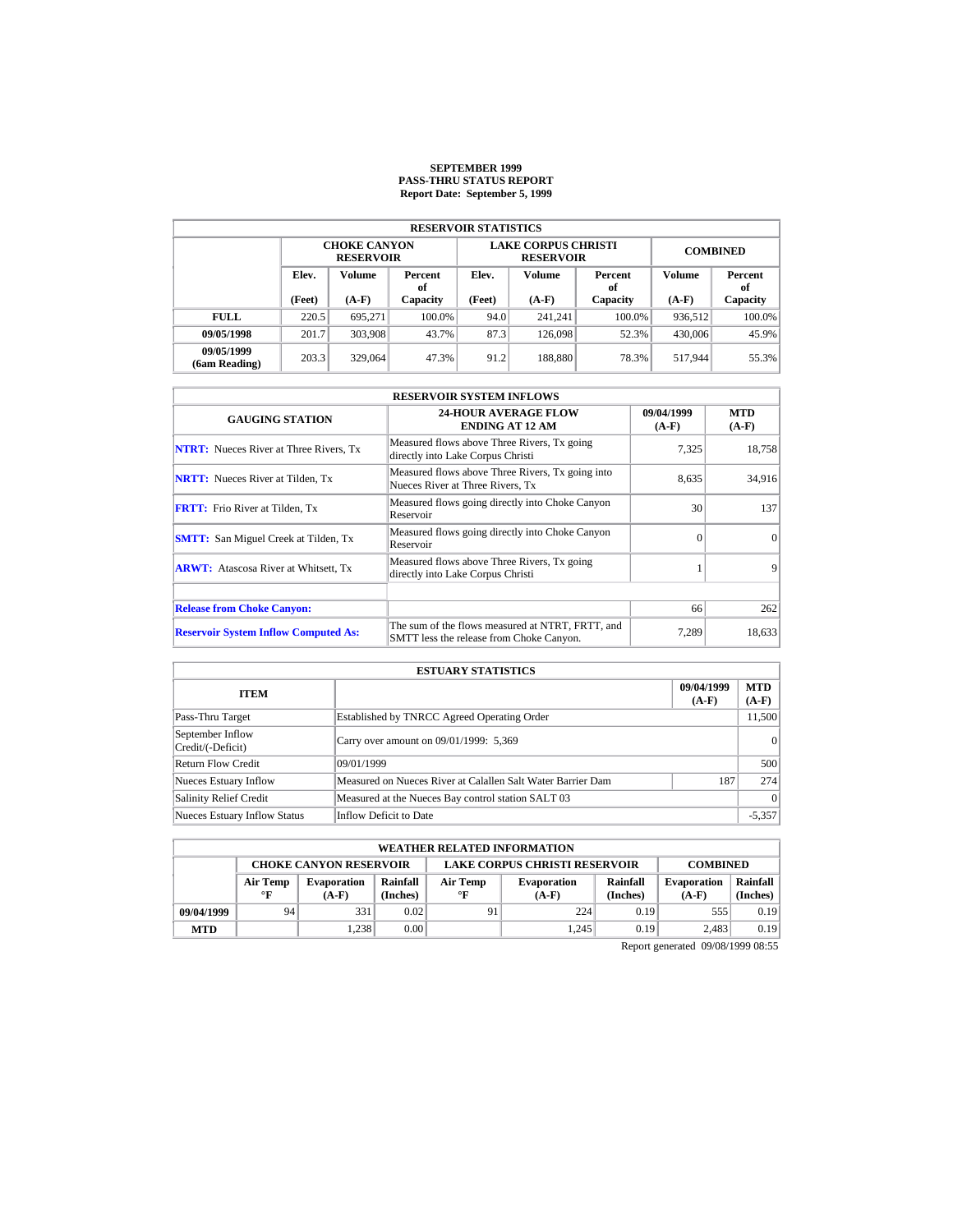### **SEPTEMBER 1999 PASS-THRU STATUS REPORT Report Date: September 6, 1999**

|                                  | <b>RESERVOIR STATISTICS</b> |                                         |        |                   |                                                |                 |         |          |  |  |  |  |
|----------------------------------|-----------------------------|-----------------------------------------|--------|-------------------|------------------------------------------------|-----------------|---------|----------|--|--|--|--|
|                                  |                             | <b>CHOKE CANYON</b><br><b>RESERVOIR</b> |        |                   | <b>LAKE CORPUS CHRISTI</b><br><b>RESERVOIR</b> | <b>COMBINED</b> |         |          |  |  |  |  |
| Elev.<br>Volume<br>Percent<br>оf |                             | Elev.                                   | Volume | Percent<br>of     | Volume                                         | Percent<br>of   |         |          |  |  |  |  |
|                                  | (Feet)                      | $(A-F)$<br>Capacity                     |        | (Feet)<br>$(A-F)$ |                                                | Capacity        | $(A-F)$ | Capacity |  |  |  |  |
| <b>FULL</b>                      | 220.5                       | 695.271                                 | 100.0% | 94.0              | 241.241                                        | $100.0\%$       | 936,512 | 100.0%   |  |  |  |  |
| 09/06/1998                       | 201.7                       | 303.589                                 | 43.7%  | 87.3              | 126,838                                        | 52.6%           | 430,427 | 46.0%    |  |  |  |  |
| 09/06/1999<br>(6am Reading)      | 203.2                       | 328.563                                 | 47.3%  | 91.2              | 189,055                                        | 78.4%           | 517.618 | 55.3%    |  |  |  |  |

| <b>RESERVOIR SYSTEM INFLOWS</b>               |                                                                                              |                       |                       |  |  |  |  |  |  |
|-----------------------------------------------|----------------------------------------------------------------------------------------------|-----------------------|-----------------------|--|--|--|--|--|--|
| <b>GAUGING STATION</b>                        | <b>24-HOUR AVERAGE FLOW</b><br><b>ENDING AT 12 AM</b>                                        | 09/05/1999<br>$(A-F)$ | <b>MTD</b><br>$(A-F)$ |  |  |  |  |  |  |
| <b>NTRT:</b> Nueces River at Three Rivers, Tx | Measured flows above Three Rivers, Tx going<br>directly into Lake Corpus Christi             | 8,655                 | 27,413                |  |  |  |  |  |  |
| <b>NRTT:</b> Nueces River at Tilden, Tx       | Measured flows above Three Rivers, Tx going into<br>Nueces River at Three Rivers, Tx         | 7.265                 | 42,181                |  |  |  |  |  |  |
| <b>FRTT:</b> Frio River at Tilden, Tx         | Measured flows going directly into Choke Canyon<br>Reservoir                                 | 30                    | 167                   |  |  |  |  |  |  |
| <b>SMTT:</b> San Miguel Creek at Tilden, Tx   | Measured flows going directly into Choke Canyon<br>Reservoir                                 | $\Omega$              | $\Omega$              |  |  |  |  |  |  |
| <b>ARWT:</b> Atascosa River at Whitsett, Tx   | Measured flows above Three Rivers, Tx going<br>directly into Lake Corpus Christi             |                       | 10                    |  |  |  |  |  |  |
|                                               |                                                                                              |                       |                       |  |  |  |  |  |  |
| <b>Release from Choke Canyon:</b>             |                                                                                              | 66                    | 328                   |  |  |  |  |  |  |
| <b>Reservoir System Inflow Computed As:</b>   | The sum of the flows measured at NTRT, FRTT, and<br>SMTT less the release from Choke Canyon. | 8.619                 | 27,252                |  |  |  |  |  |  |

| <b>ESTUARY STATISTICS</b>             |                                                             |                       |                       |  |  |  |  |  |
|---------------------------------------|-------------------------------------------------------------|-----------------------|-----------------------|--|--|--|--|--|
| <b>ITEM</b>                           |                                                             | 09/05/1999<br>$(A-F)$ | <b>MTD</b><br>$(A-F)$ |  |  |  |  |  |
| Pass-Thru Target                      | Established by TNRCC Agreed Operating Order                 |                       | 11.500                |  |  |  |  |  |
| September Inflow<br>Credit/(-Deficit) | Carry over amount on 09/01/1999: 5,369                      |                       | 0                     |  |  |  |  |  |
| <b>Return Flow Credit</b>             | 09/01/1999                                                  |                       | 500                   |  |  |  |  |  |
| Nueces Estuary Inflow                 | Measured on Nueces River at Calallen Salt Water Barrier Dam | 2.064                 | 2,338                 |  |  |  |  |  |
| <b>Salinity Relief Credit</b>         | Measured at the Nueces Bay control station SALT 03          |                       | $\Omega$              |  |  |  |  |  |
| <b>Nueces Estuary Inflow Status</b>   | Inflow Deficit to Date                                      |                       | $-3,293$              |  |  |  |  |  |

|            | <b>WEATHER RELATED INFORMATION</b> |                               |                      |                                                                                                                    |       |                                                                                                                                                                                                                                      |       |                      |  |  |  |
|------------|------------------------------------|-------------------------------|----------------------|--------------------------------------------------------------------------------------------------------------------|-------|--------------------------------------------------------------------------------------------------------------------------------------------------------------------------------------------------------------------------------------|-------|----------------------|--|--|--|
|            |                                    | <b>CHOKE CANYON RESERVOIR</b> |                      | <b>LAKE CORPUS CHRISTI RESERVOIR</b><br><b>COMBINED</b>                                                            |       |                                                                                                                                                                                                                                      |       |                      |  |  |  |
|            | Air Temp<br>$^{\circ}$ F           | <b>Evaporation</b><br>$(A-F)$ | Rainfall<br>(Inches) | Rainfall<br>Air Temp<br><b>Evaporation</b><br><b>Evaporation</b><br>(Inches)<br>$\mathbf{F}$<br>$(A-F)$<br>$(A-F)$ |       |                                                                                                                                                                                                                                      |       | Rainfall<br>(Inches) |  |  |  |
| 09/05/1999 | 94                                 | 292                           | 0.02                 | 91                                                                                                                 | 245   | 0.12                                                                                                                                                                                                                                 | 537   | 0.14                 |  |  |  |
| <b>MTD</b> |                                    | 1.530                         | 0.02                 |                                                                                                                    | 1.490 | 0.31                                                                                                                                                                                                                                 | 3.020 | 0.33                 |  |  |  |
|            |                                    |                               |                      |                                                                                                                    |       | <b>Service Contract Contract Contract Contract Contract Contract Contract Contract Contract Contract Contract Contract Contract Contract Contract Contract Contract Contract Contract Contract Contract Contract Contract Contra</b> |       |                      |  |  |  |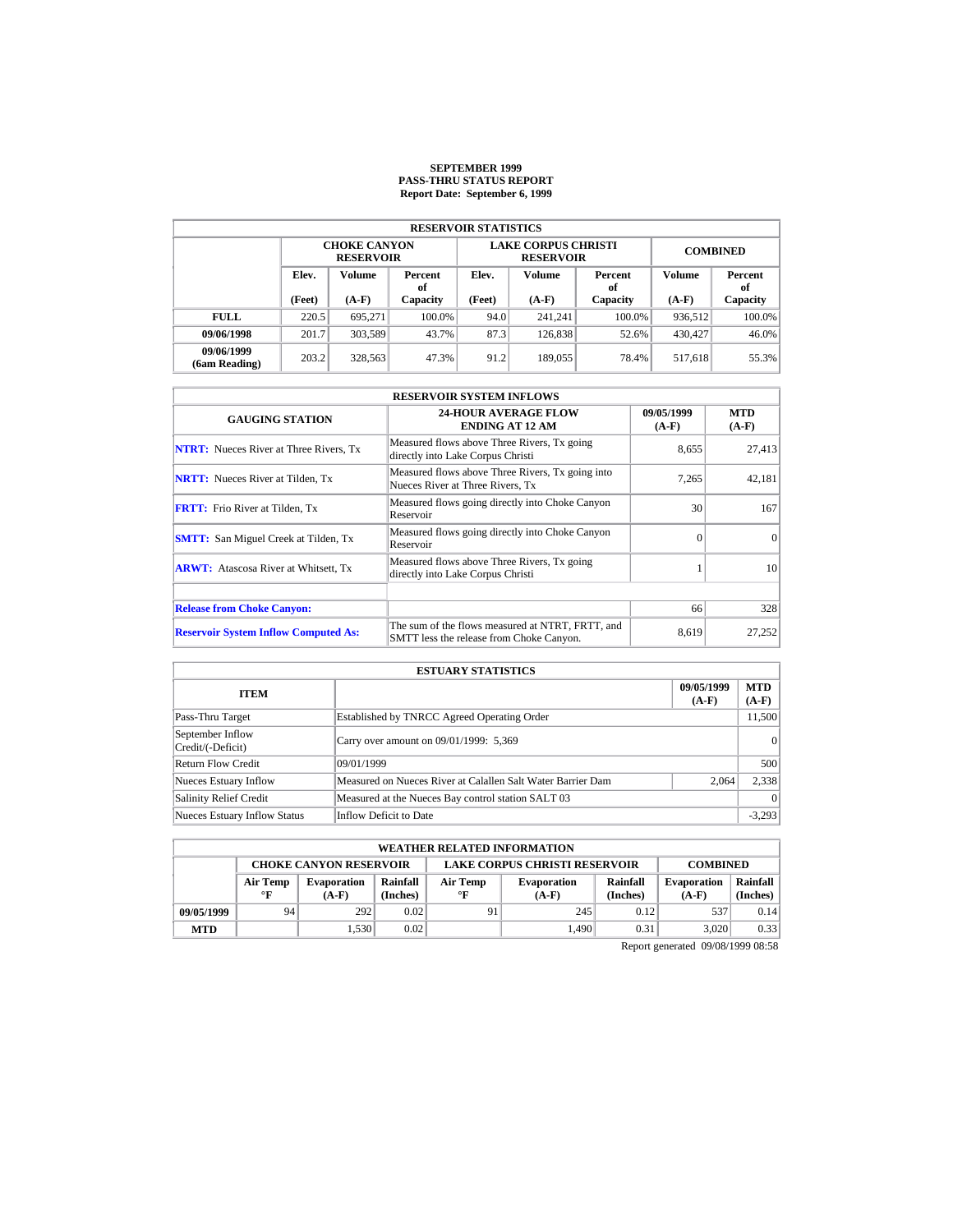# **SEPTEMBER 1999 PASS-THRU STATUS REPORT Report Date: September 7, 1999**

| <b>RESERVOIR STATISTICS</b> |        |                                         |               |        |                                                |                 |         |               |  |  |  |
|-----------------------------|--------|-----------------------------------------|---------------|--------|------------------------------------------------|-----------------|---------|---------------|--|--|--|
|                             |        | <b>CHOKE CANYON</b><br><b>RESERVOIR</b> |               |        | <b>LAKE CORPUS CHRISTI</b><br><b>RESERVOIR</b> | <b>COMBINED</b> |         |               |  |  |  |
| Elev.                       |        | Volume                                  | Percent<br>оf | Elev.  | Volume                                         | Percent<br>of   | Volume  | Percent<br>of |  |  |  |
|                             | (Feet) | $(A-F)$                                 | Capacity      | (Feet) | $(A-F)$                                        | Capacity        | $(A-F)$ | Capacity      |  |  |  |
| <b>FULL</b>                 | 220.5  | 695.271                                 | 100.0%        | 94.0   | 241.241                                        | $100.0\%$       | 936,512 | $100.0\%$     |  |  |  |
| 09/07/1998                  | 201.7  | 303,589                                 | 43.7%         | 87.5   | 130.113                                        | 53.9%           | 433.702 | 46.3%         |  |  |  |
| 09/07/1999<br>(6am Reading) | 203.2  | 328,563                                 | 47.3%         | 91.2   | 190,106                                        | 78.8%           | 518,669 | 55.4%         |  |  |  |

| <b>RESERVOIR SYSTEM INFLOWS</b>               |                                                                                              |                       |                       |  |  |  |  |  |  |
|-----------------------------------------------|----------------------------------------------------------------------------------------------|-----------------------|-----------------------|--|--|--|--|--|--|
| <b>GAUGING STATION</b>                        | <b>24-HOUR AVERAGE FLOW</b><br><b>ENDING AT 12 AM</b>                                        | 09/06/1999<br>$(A-F)$ | <b>MTD</b><br>$(A-F)$ |  |  |  |  |  |  |
| <b>NTRT:</b> Nueces River at Three Rivers, Tx | Measured flows above Three Rivers, Tx going<br>directly into Lake Corpus Christi             | 8.794                 | 36,206                |  |  |  |  |  |  |
| <b>NRTT:</b> Nueces River at Tilden, Tx       | Measured flows above Three Rivers, Tx going into<br>Nueces River at Three Rivers, Tx         | 6.173                 | 48,355                |  |  |  |  |  |  |
| <b>FRTT:</b> Frio River at Tilden, Tx         | Measured flows going directly into Choke Canyon<br>Reservoir                                 | 30                    | 197                   |  |  |  |  |  |  |
| <b>SMTT:</b> San Miguel Creek at Tilden, Tx   | Measured flows going directly into Choke Canyon<br>Reservoir                                 | $\Omega$              | $\Omega$              |  |  |  |  |  |  |
| <b>ARWT:</b> Atascosa River at Whitsett, Tx   | Measured flows above Three Rivers, Tx going<br>directly into Lake Corpus Christi             |                       | 11                    |  |  |  |  |  |  |
| <b>Release from Choke Canyon:</b>             |                                                                                              | 66                    | 393                   |  |  |  |  |  |  |
| <b>Reservoir System Inflow Computed As:</b>   | The sum of the flows measured at NTRT, FRTT, and<br>SMTT less the release from Choke Canyon. | 8.758                 | 36,010                |  |  |  |  |  |  |

| <b>ESTUARY STATISTICS</b>             |                                                             |                       |                       |  |  |  |  |
|---------------------------------------|-------------------------------------------------------------|-----------------------|-----------------------|--|--|--|--|
| <b>ITEM</b>                           |                                                             | 09/06/1999<br>$(A-F)$ | <b>MTD</b><br>$(A-F)$ |  |  |  |  |
| Pass-Thru Target                      | Established by TNRCC Agreed Operating Order                 |                       | 11,500                |  |  |  |  |
| September Inflow<br>Credit/(-Deficit) | Carry over amount on 09/01/1999: 5,369                      |                       | 0                     |  |  |  |  |
| Return Flow Credit                    | 09/01/1999                                                  |                       | 500                   |  |  |  |  |
| <b>Nueces Estuary Inflow</b>          | Measured on Nueces River at Calallen Salt Water Barrier Dam | 3.057                 | 5,395                 |  |  |  |  |
| <b>Salinity Relief Credit</b>         | Measured at the Nueces Bay control station SALT 03          |                       | 0                     |  |  |  |  |
| <b>Nueces Estuary Inflow Status</b>   | Inflow Deficit to Date                                      |                       | $-236$                |  |  |  |  |

|            | <b>WEATHER RELATED INFORMATION</b>                                                       |                                                                                                                                         |      |    |       |                               |                      |      |  |  |  |
|------------|------------------------------------------------------------------------------------------|-----------------------------------------------------------------------------------------------------------------------------------------|------|----|-------|-------------------------------|----------------------|------|--|--|--|
|            | <b>LAKE CORPUS CHRISTI RESERVOIR</b><br><b>CHOKE CANYON RESERVOIR</b><br><b>COMBINED</b> |                                                                                                                                         |      |    |       |                               |                      |      |  |  |  |
|            | Air Temp<br>$^{\circ}$ F                                                                 | Rainfall<br>Rainfall<br>Air Temp<br><b>Evaporation</b><br><b>Evaporation</b><br>(Inches)<br>$\circ$ F<br>(Inches)<br>$(A-F)$<br>$(A-F)$ |      |    |       | <b>Evaporation</b><br>$(A-F)$ | Rainfall<br>(Inches) |      |  |  |  |
| 09/06/1999 | 89                                                                                       | 195                                                                                                                                     | 0.17 | 88 | 31    | 0.03                          | 226                  | 0.20 |  |  |  |
| <b>MTD</b> |                                                                                          | 1.725                                                                                                                                   | 0.19 |    | 1.521 | 0.34                          | 3.246                | 0.53 |  |  |  |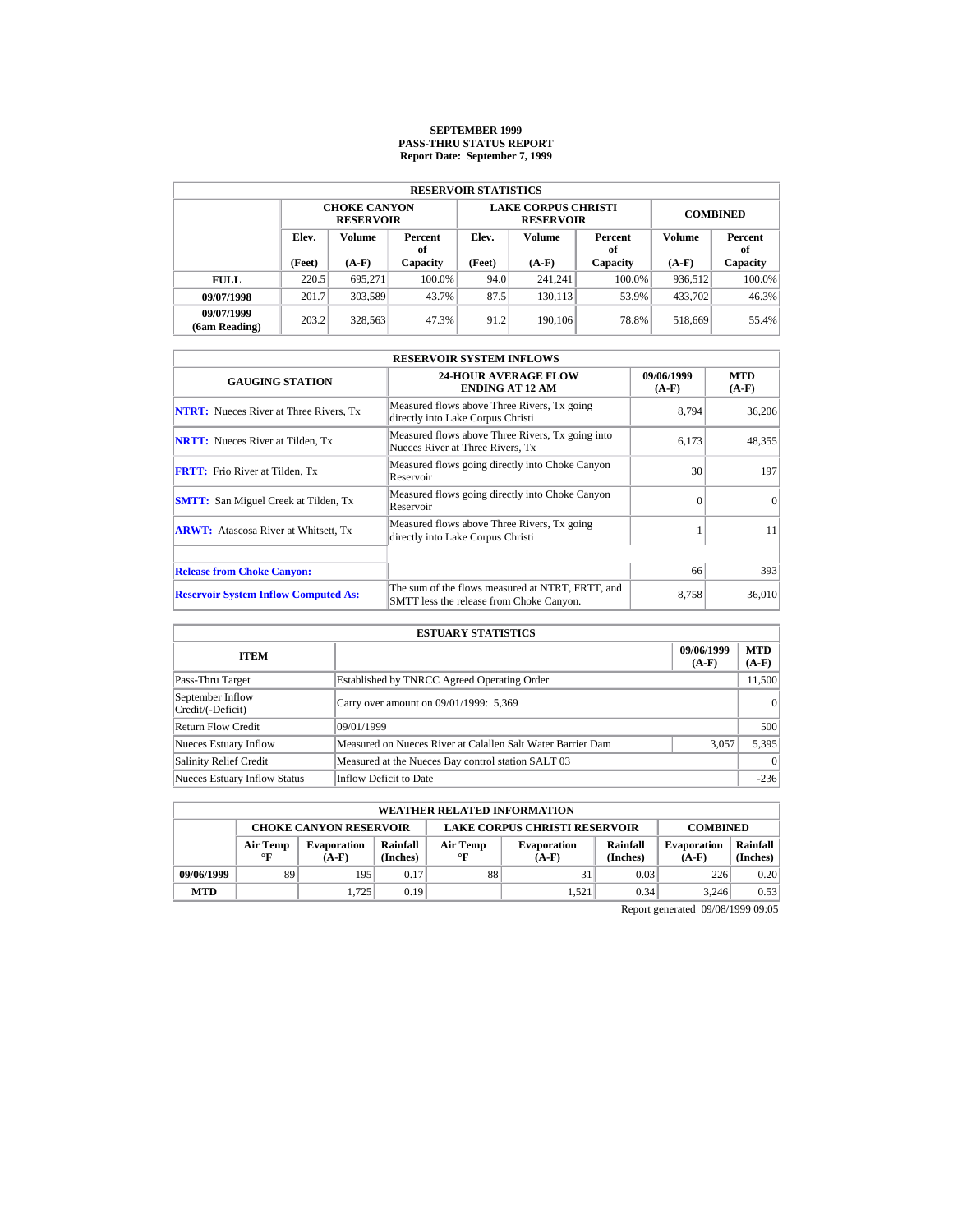# **SEPTEMBER 1999 PASS-THRU STATUS REPORT Report Date: September 8, 1999**

| <b>RESERVOIR STATISTICS</b> |        |                                         |               |        |                                                |                 |         |               |  |  |  |
|-----------------------------|--------|-----------------------------------------|---------------|--------|------------------------------------------------|-----------------|---------|---------------|--|--|--|
|                             |        | <b>CHOKE CANYON</b><br><b>RESERVOIR</b> |               |        | <b>LAKE CORPUS CHRISTI</b><br><b>RESERVOIR</b> | <b>COMBINED</b> |         |               |  |  |  |
|                             | Elev.  | Volume                                  | Percent<br>оf | Elev.  | Volume                                         | Percent<br>of   | Volume  | Percent<br>of |  |  |  |
|                             | (Feet) | $(A-F)$                                 | Capacity      | (Feet) | $(A-F)$                                        | Capacity        | $(A-F)$ | Capacity      |  |  |  |
| <b>FULL</b>                 | 220.5  | 695.271                                 | 100.0%        | 94.0   | 241.241                                        | $100.0\%$       | 936,512 | $100.0\%$     |  |  |  |
| 09/08/1998                  | 201.7  | 303,589                                 | 43.7%         | 87.9   | 135,855                                        | 56.3%           | 439,444 | 46.9%         |  |  |  |
| 09/08/1999<br>(6am Reading) | 203.2  | 328.396                                 | 47.2%         | 91.2   | 189,055                                        | 78.4%           | 517.451 | 55.3%         |  |  |  |

| <b>RESERVOIR SYSTEM INFLOWS</b>               |                                                                                              |                       |                       |  |  |  |  |  |
|-----------------------------------------------|----------------------------------------------------------------------------------------------|-----------------------|-----------------------|--|--|--|--|--|
| <b>GAUGING STATION</b>                        | <b>24-HOUR AVERAGE FLOW</b><br><b>ENDING AT 12 AM</b>                                        | 09/07/1999<br>$(A-F)$ | <b>MTD</b><br>$(A-F)$ |  |  |  |  |  |
| <b>NTRT:</b> Nueces River at Three Rivers, Tx | Measured flows above Three Rivers, Tx going<br>directly into Lake Corpus Christi             | 8.039                 | 44,246                |  |  |  |  |  |
| <b>NRTT:</b> Nueces River at Tilden, Tx       | Measured flows above Three Rivers, Tx going into<br>Nueces River at Three Rivers. Tx         | 5,121                 | 53,476                |  |  |  |  |  |
| <b>FRTT:</b> Frio River at Tilden, Tx         | Measured flows going directly into Choke Canyon<br>Reservoir                                 | 32                    | 228                   |  |  |  |  |  |
| <b>SMTT:</b> San Miguel Creek at Tilden, Tx   | Measured flows going directly into Choke Canyon<br>Reservoir                                 | $\Omega$              | $\Omega$              |  |  |  |  |  |
| <b>ARWT:</b> Atascosa River at Whitsett, Tx   | Measured flows above Three Rivers, Tx going<br>directly into Lake Corpus Christi             |                       | 12                    |  |  |  |  |  |
|                                               |                                                                                              |                       |                       |  |  |  |  |  |
| <b>Release from Choke Canyon:</b>             |                                                                                              | 66                    | 459                   |  |  |  |  |  |
| <b>Reservoir System Inflow Computed As:</b>   | The sum of the flows measured at NTRT, FRTT, and<br>SMTT less the release from Choke Canyon. | 8.006                 | 44.015                |  |  |  |  |  |

| <b>ESTUARY STATISTICS</b>             |                                                             |                       |                  |  |  |  |  |
|---------------------------------------|-------------------------------------------------------------|-----------------------|------------------|--|--|--|--|
| <b>ITEM</b>                           |                                                             | 09/07/1999<br>$(A-F)$ | MTD  <br>$(A-F)$ |  |  |  |  |
| Pass-Thru Target                      | Established by TNRCC Agreed Operating Order                 |                       | 11,500           |  |  |  |  |
| September Inflow<br>Credit/(-Deficit) | Carry over amount on 09/01/1999: 5,369                      |                       | $\vert$ 0        |  |  |  |  |
| <b>Return Flow Credit</b>             | 09/01/1999                                                  |                       | 500              |  |  |  |  |
| Nueces Estuary Inflow                 | Measured on Nueces River at Calallen Salt Water Barrier Dam | 3,652                 | 9,048            |  |  |  |  |
| <b>Salinity Relief Credit</b>         | Measured at the Nueces Bay control station SALT 03          |                       | $\vert$ 0        |  |  |  |  |
| <b>Nueces Estuary Inflow Status</b>   | Inflow Credit to Date                                       |                       | 3.417            |  |  |  |  |

|            | <b>WEATHER RELATED INFORMATION</b>                                                       |                               |                                                                                                        |    |       |      |                               |                      |  |  |  |
|------------|------------------------------------------------------------------------------------------|-------------------------------|--------------------------------------------------------------------------------------------------------|----|-------|------|-------------------------------|----------------------|--|--|--|
|            | <b>LAKE CORPUS CHRISTI RESERVOIR</b><br><b>CHOKE CANYON RESERVOIR</b><br><b>COMBINED</b> |                               |                                                                                                        |    |       |      |                               |                      |  |  |  |
|            | Air Temp<br>$^{\circ}$ F                                                                 | <b>Evaporation</b><br>$(A-F)$ | Rainfall<br>Rainfall<br>Air Temp<br><b>Evaporation</b><br>(Inches)<br>(Inches)<br>$\circ$ F<br>$(A-F)$ |    |       |      | <b>Evaporation</b><br>$(A-F)$ | Rainfall<br>(Inches) |  |  |  |
| 09/07/1999 | 91                                                                                       | 214                           | 0.00                                                                                                   | 90 | 387   | 0.00 | 601                           | 0.06                 |  |  |  |
| <b>MTD</b> |                                                                                          | 1.939                         | 0.19                                                                                                   |    | 1.908 | 0.40 | 3.847                         | 0.59                 |  |  |  |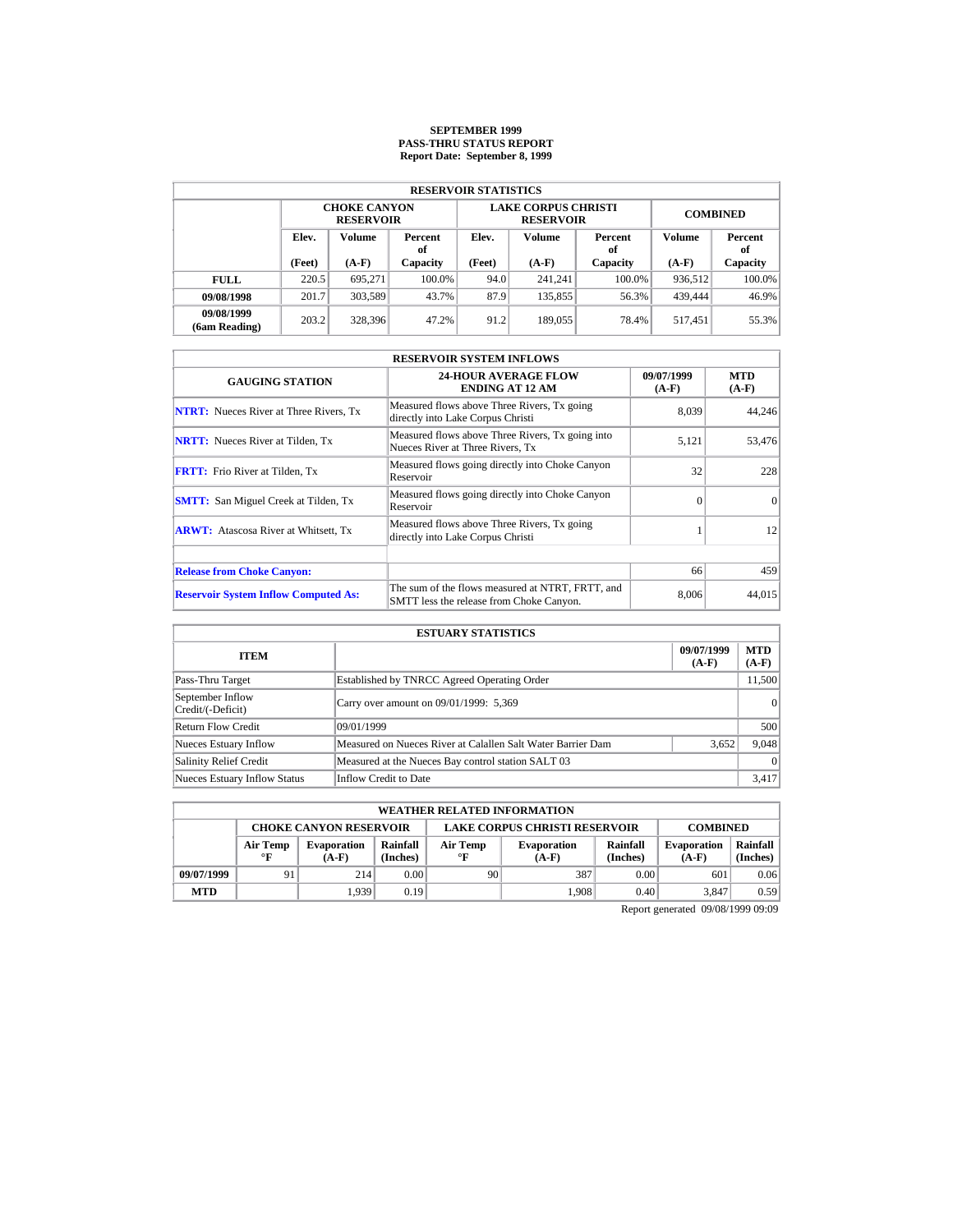# **SEPTEMBER 1999 PASS-THRU STATUS REPORT Report Date: September 9, 1999**

| <b>RESERVOIR STATISTICS</b>             |        |                                         |          |        |                                                |                 |               |           |  |  |  |
|-----------------------------------------|--------|-----------------------------------------|----------|--------|------------------------------------------------|-----------------|---------------|-----------|--|--|--|
|                                         |        | <b>CHOKE CANYON</b><br><b>RESERVOIR</b> |          |        | <b>LAKE CORPUS CHRISTI</b><br><b>RESERVOIR</b> | <b>COMBINED</b> |               |           |  |  |  |
| Elev.<br><b>Volume</b><br>Percent<br>of |        |                                         | Elev.    | Volume | Percent<br>of                                  | Volume          | Percent<br>of |           |  |  |  |
|                                         | (Feet) | $(A-F)$                                 | Capacity | (Feet) | $(A-F)$                                        | Capacity        | $(A-F)$       | Capacity  |  |  |  |
| <b>FULL</b>                             | 220.5  | 695.271                                 | 100.0%   | 94.0   | 241.241                                        | $100.0\%$       | 936.512       | $100.0\%$ |  |  |  |
| 09/09/1998                              | 201.7  | 303,430                                 | 43.6%    | 88.6   | 147,026                                        | 60.9%           | 450,456       | 48.1%     |  |  |  |
| 09/09/1999<br>(6am Reading)             | 203.2  | 328,062                                 | 47.2%    | 91.1   | 188,705                                        | 78.2%           | 516,767       | 55.2%     |  |  |  |

| <b>RESERVOIR SYSTEM INFLOWS</b>               |                                                                                              |                       |                       |  |  |  |  |  |  |
|-----------------------------------------------|----------------------------------------------------------------------------------------------|-----------------------|-----------------------|--|--|--|--|--|--|
| <b>GAUGING STATION</b>                        | <b>24-HOUR AVERAGE FLOW</b><br><b>ENDING AT 12 AM</b>                                        | 09/08/1999<br>$(A-F)$ | <b>MTD</b><br>$(A-F)$ |  |  |  |  |  |  |
| <b>NTRT:</b> Nueces River at Three Rivers, Tx | Measured flows above Three Rivers, Tx going<br>directly into Lake Corpus Christi             | 7.027                 | 51,273                |  |  |  |  |  |  |
| <b>NRTT:</b> Nueces River at Tilden, Tx       | Measured flows above Three Rivers, Tx going into<br>Nueces River at Three Rivers, Tx         | 4.010                 | 57,486                |  |  |  |  |  |  |
| <b>FRTT:</b> Frio River at Tilden, Tx         | Measured flows going directly into Choke Canyon<br>Reservoir                                 | 34                    | 262                   |  |  |  |  |  |  |
| <b>SMTT:</b> San Miguel Creek at Tilden, Tx   | Measured flows going directly into Choke Canyon<br>Reservoir                                 | $\Omega$              | $\Omega$              |  |  |  |  |  |  |
| <b>ARWT:</b> Atascosa River at Whitsett, Tx   | Measured flows above Three Rivers, Tx going<br>directly into Lake Corpus Christi             | 18                    | 30                    |  |  |  |  |  |  |
|                                               |                                                                                              | 66                    | 524                   |  |  |  |  |  |  |
| <b>Release from Choke Canyon:</b>             |                                                                                              |                       |                       |  |  |  |  |  |  |
| <b>Reservoir System Inflow Computed As:</b>   | The sum of the flows measured at NTRT, FRTT, and<br>SMTT less the release from Choke Canyon. | 6.995                 | 51,011                |  |  |  |  |  |  |

| <b>ESTUARY STATISTICS</b>             |                                                             |                       |                       |  |  |  |  |
|---------------------------------------|-------------------------------------------------------------|-----------------------|-----------------------|--|--|--|--|
| <b>ITEM</b>                           |                                                             | 09/08/1999<br>$(A-F)$ | <b>MTD</b><br>$(A-F)$ |  |  |  |  |
| Pass-Thru Target                      | Established by TNRCC Agreed Operating Order                 |                       | 11,500                |  |  |  |  |
| September Inflow<br>Credit/(-Deficit) | Carry over amount on 09/01/1999: 5,369                      |                       | 0                     |  |  |  |  |
| Return Flow Credit                    | 09/01/1999                                                  |                       | 500                   |  |  |  |  |
| <b>Nueces Estuary Inflow</b>          | Measured on Nueces River at Calallen Salt Water Barrier Dam | 4.228                 | 13.276                |  |  |  |  |
| <b>Salinity Relief Credit</b>         | Measured at the Nueces Bay control station SALT 03          |                       | $\Omega$              |  |  |  |  |
| <b>Nueces Estuary Inflow Status</b>   | Inflow Credit to Date                                       |                       | 7,645                 |  |  |  |  |

|            | <b>WEATHER RELATED INFORMATION</b>                                                       |                               |                                                                                                        |    |       |      |                               |                      |  |  |  |
|------------|------------------------------------------------------------------------------------------|-------------------------------|--------------------------------------------------------------------------------------------------------|----|-------|------|-------------------------------|----------------------|--|--|--|
|            | <b>LAKE CORPUS CHRISTI RESERVOIR</b><br><b>CHOKE CANYON RESERVOIR</b><br><b>COMBINED</b> |                               |                                                                                                        |    |       |      |                               |                      |  |  |  |
|            | Air Temp<br>$^{\circ}$ F                                                                 | <b>Evaporation</b><br>$(A-F)$ | Rainfall<br>Rainfall<br>Air Temp<br><b>Evaporation</b><br>(Inches)<br>$\circ$ F<br>(Inches)<br>$(A-F)$ |    |       |      | <b>Evaporation</b><br>$(A-F)$ | Rainfall<br>(Inches) |  |  |  |
| 09/08/1999 | 92                                                                                       | 272                           | 0.00                                                                                                   | 91 | 224   | 0.00 | 496                           | 0.00                 |  |  |  |
| <b>MTD</b> |                                                                                          | 2.211                         | 0.19                                                                                                   |    | 2.132 | 0.40 | 4.343                         | 0.59                 |  |  |  |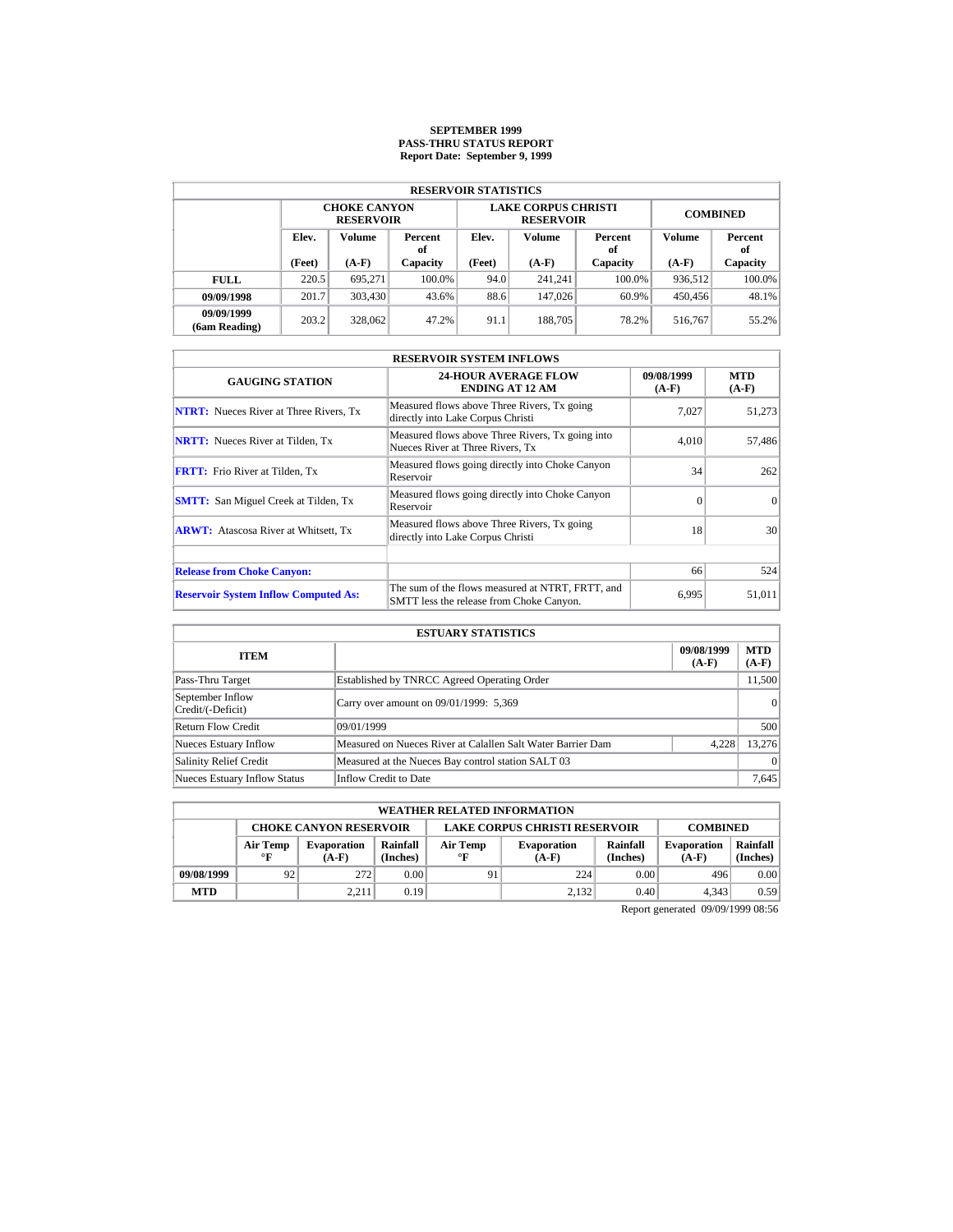# **SEPTEMBER 1999 PASS-THRU STATUS REPORT Report Date: September 10, 1999**

| <b>RESERVOIR STATISTICS</b>             |        |                                         |          |                   |                                                |                 |               |           |  |  |  |  |
|-----------------------------------------|--------|-----------------------------------------|----------|-------------------|------------------------------------------------|-----------------|---------------|-----------|--|--|--|--|
|                                         |        | <b>CHOKE CANYON</b><br><b>RESERVOIR</b> |          |                   | <b>LAKE CORPUS CHRISTI</b><br><b>RESERVOIR</b> | <b>COMBINED</b> |               |           |  |  |  |  |
| Elev.<br><b>Volume</b><br>Percent<br>оf |        |                                         | Elev.    | Volume            | Percent<br>of                                  | Volume          | Percent<br>of |           |  |  |  |  |
|                                         | (Feet) | $(A-F)$                                 | Capacity | (Feet)<br>$(A-F)$ |                                                | Capacity        | $(A-F)$       | Capacity  |  |  |  |  |
| <b>FULL</b>                             | 220.5  | 695.271                                 | 100.0%   | 94.0              | 241.241                                        | $100.0\%$       | 936,512       | $100.0\%$ |  |  |  |  |
| 09/10/1998                              | 201.7  | 303.270                                 | 43.6%    | 89.3              | 157,115                                        | 65.1%           | 460,385       | 49.2%     |  |  |  |  |
| 09/10/1999<br>(6am Reading)             | 203.2  | 327,728                                 | 47.1%    | 91.1              | 187,831                                        | 77.9%           | 515.559       | 55.1%     |  |  |  |  |

| <b>RESERVOIR SYSTEM INFLOWS</b>               |                                                                                              |                       |                       |  |  |  |  |  |
|-----------------------------------------------|----------------------------------------------------------------------------------------------|-----------------------|-----------------------|--|--|--|--|--|
| <b>GAUGING STATION</b>                        | <b>24-HOUR AVERAGE FLOW</b><br><b>ENDING AT 12 AM</b>                                        | 09/09/1999<br>$(A-F)$ | <b>MTD</b><br>$(A-F)$ |  |  |  |  |  |
| <b>NTRT:</b> Nueces River at Three Rivers, Tx | Measured flows above Three Rivers, Tx going<br>directly into Lake Corpus Christi             | 5,816                 | 57,089                |  |  |  |  |  |
| <b>NRTT:</b> Nueces River at Tilden, Tx       | Measured flows above Three Rivers, Tx going into<br>Nueces River at Three Rivers, Tx         | 927                   | 58,413                |  |  |  |  |  |
| <b>FRTT:</b> Frio River at Tilden, Tx         | Measured flows going directly into Choke Canyon<br>Reservoir                                 | 36                    | 298                   |  |  |  |  |  |
| <b>SMTT:</b> San Miguel Creek at Tilden, Tx   | Measured flows going directly into Choke Canyon<br>Reservoir                                 | $\Omega$              | $\Omega$              |  |  |  |  |  |
| <b>ARWT:</b> Atascosa River at Whitsett, Tx   | Measured flows above Three Rivers, Tx going<br>directly into Lake Corpus Christi             | 48                    | 78                    |  |  |  |  |  |
|                                               |                                                                                              |                       |                       |  |  |  |  |  |
| <b>Release from Choke Canyon:</b>             |                                                                                              | 66                    | 590                   |  |  |  |  |  |
| <b>Reservoir System Inflow Computed As:</b>   | The sum of the flows measured at NTRT, FRTT, and<br>SMTT less the release from Choke Canyon. | 5,786                 | 56,797                |  |  |  |  |  |

| <b>ESTUARY STATISTICS</b>             |                                                             |                       |                       |  |  |  |  |  |
|---------------------------------------|-------------------------------------------------------------|-----------------------|-----------------------|--|--|--|--|--|
| <b>ITEM</b>                           |                                                             | 09/09/1999<br>$(A-F)$ | <b>MTD</b><br>$(A-F)$ |  |  |  |  |  |
| Pass-Thru Target                      | Established by TNRCC Agreed Operating Order                 |                       | 11,500                |  |  |  |  |  |
| September Inflow<br>Credit/(-Deficit) | Carry over amount on 09/01/1999: 5,369                      |                       | 0                     |  |  |  |  |  |
| Return Flow Credit                    | 09/01/1999                                                  |                       | 500                   |  |  |  |  |  |
| <b>Nueces Estuary Inflow</b>          | Measured on Nueces River at Calallen Salt Water Barrier Dam | 4,486                 | 17.762                |  |  |  |  |  |
| <b>Salinity Relief Credit</b>         | Measured at the Nueces Bay control station SALT 03          |                       | $\Omega$              |  |  |  |  |  |
| <b>Nueces Estuary Inflow Status</b>   | Inflow Credit to Date                                       |                       | 12,131                |  |  |  |  |  |

|            | <b>WEATHER RELATED INFORMATION</b>                                                                                                                                  |       |      |    |       |                               |                      |      |  |  |  |
|------------|---------------------------------------------------------------------------------------------------------------------------------------------------------------------|-------|------|----|-------|-------------------------------|----------------------|------|--|--|--|
|            | <b>LAKE CORPUS CHRISTI RESERVOIR</b><br><b>CHOKE CANYON RESERVOIR</b><br><b>COMBINED</b>                                                                            |       |      |    |       |                               |                      |      |  |  |  |
|            | Rainfall<br>Rainfall<br>Air Temp<br>Air Temp<br><b>Evaporation</b><br><b>Evaporation</b><br>$\circ$ F<br>(Inches)<br>$^{\circ}$ F<br>(Inches)<br>$(A-F)$<br>$(A-F)$ |       |      |    |       | <b>Evaporation</b><br>$(A-F)$ | Rainfall<br>(Inches) |      |  |  |  |
| 09/09/1999 | 95                                                                                                                                                                  | 243   | 0.00 | 94 | 336   | 0.00                          | 579                  | 0.00 |  |  |  |
| <b>MTD</b> |                                                                                                                                                                     | 2.454 | 0.19 |    | 2.468 | 0.40                          | 4.922                | 0.59 |  |  |  |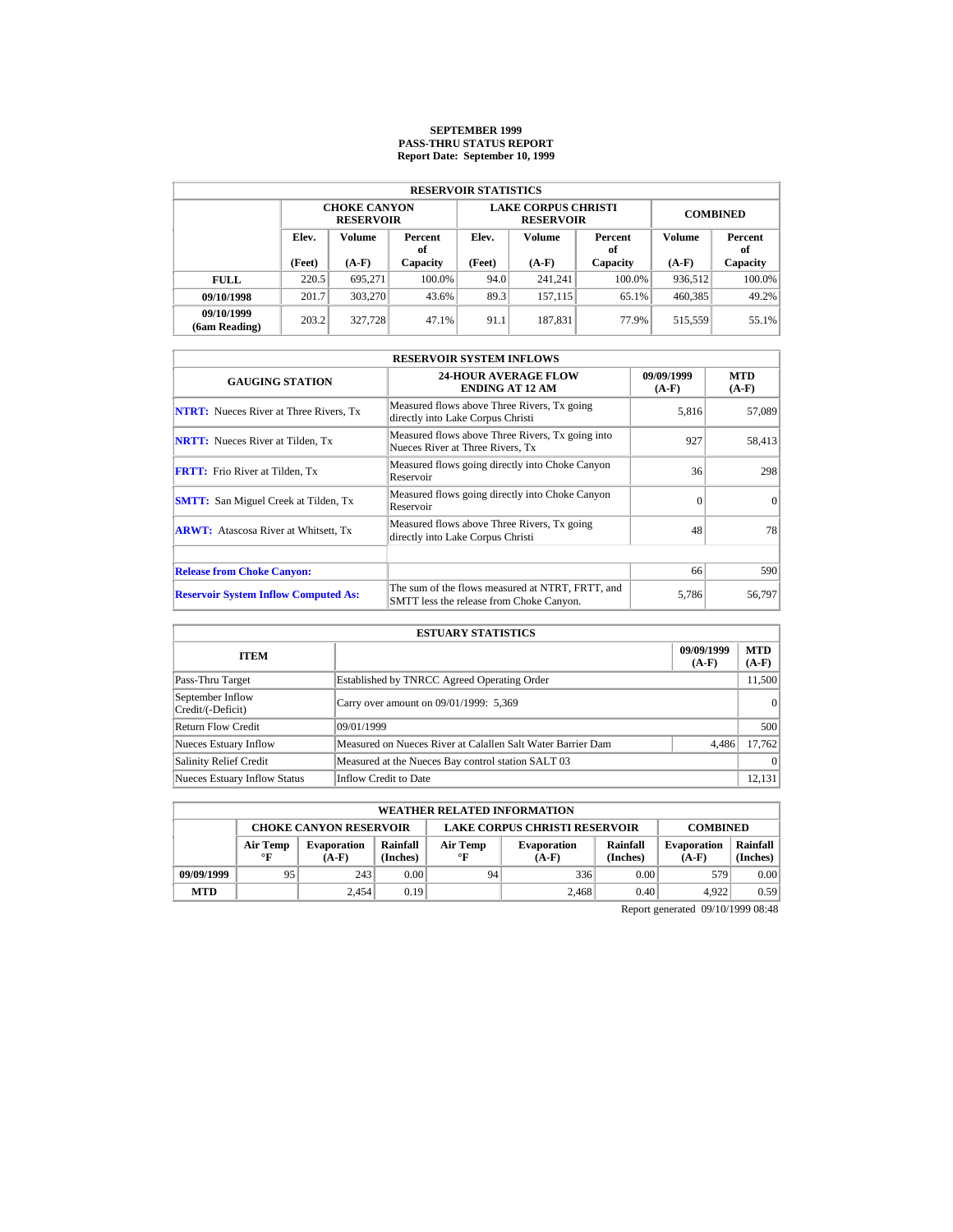# **SEPTEMBER 1999 PASS-THRU STATUS REPORT Report Date: September 11, 1999**

| <b>RESERVOIR STATISTICS</b> |        |                                         |          |                   |                                                |                 |               |           |  |  |  |  |
|-----------------------------|--------|-----------------------------------------|----------|-------------------|------------------------------------------------|-----------------|---------------|-----------|--|--|--|--|
|                             |        | <b>CHOKE CANYON</b><br><b>RESERVOIR</b> |          |                   | <b>LAKE CORPUS CHRISTI</b><br><b>RESERVOIR</b> | <b>COMBINED</b> |               |           |  |  |  |  |
| Elev.<br><b>Volume</b>      |        | Percent<br>оf                           | Elev.    | Volume            | Percent<br>of                                  | Volume          | Percent<br>of |           |  |  |  |  |
|                             | (Feet) | $(A-F)$                                 | Capacity | (Feet)<br>$(A-F)$ |                                                | Capacity        | $(A-F)$       | Capacity  |  |  |  |  |
| <b>FULL</b>                 | 220.5  | 695.271                                 | 100.0%   | 94.0              | 241.241                                        | $100.0\%$       | 936,512       | $100.0\%$ |  |  |  |  |
| 09/11/1998                  | 201.7  | 303,430                                 | 43.6%    | 89.8              | 165,662                                        | 68.7%           | 469,092       | 50.1%     |  |  |  |  |
| 09/11/1999<br>(6am Reading) | 203.2  | 327,562                                 | 47.1%    | 91.0              | 186,959                                        | 77.5%           | 514.521       | 54.9%     |  |  |  |  |

| <b>RESERVOIR SYSTEM INFLOWS</b>               |                                                                                              |                       |                       |  |  |  |  |  |
|-----------------------------------------------|----------------------------------------------------------------------------------------------|-----------------------|-----------------------|--|--|--|--|--|
| <b>GAUGING STATION</b>                        | <b>24-HOUR AVERAGE FLOW</b><br><b>ENDING AT 12 AM</b>                                        | 09/10/1999<br>$(A-F)$ | <b>MTD</b><br>$(A-F)$ |  |  |  |  |  |
| <b>NTRT:</b> Nueces River at Three Rivers, Tx | Measured flows above Three Rivers, Tx going<br>directly into Lake Corpus Christi             | 2.918                 | 60,007                |  |  |  |  |  |
| <b>NRTT:</b> Nueces River at Tilden, Tx       | Measured flows above Three Rivers, Tx going into<br>Nueces River at Three Rivers. Tx         | 264                   | 58,677                |  |  |  |  |  |
| <b>FRTT:</b> Frio River at Tilden, Tx         | Measured flows going directly into Choke Canyon<br>Reservoir                                 | 34                    | 331                   |  |  |  |  |  |
| <b>SMTT:</b> San Miguel Creek at Tilden, Tx   | Measured flows going directly into Choke Canyon<br>Reservoir                                 | $\Omega$              | $\Omega$              |  |  |  |  |  |
| <b>ARWT:</b> Atascosa River at Whitsett, Tx   | Measured flows above Three Rivers, Tx going<br>directly into Lake Corpus Christi             | 22                    | 100                   |  |  |  |  |  |
|                                               |                                                                                              |                       |                       |  |  |  |  |  |
| <b>Release from Choke Canyon:</b>             |                                                                                              | 66                    | 655                   |  |  |  |  |  |
| <b>Reservoir System Inflow Computed As:</b>   | The sum of the flows measured at NTRT, FRTT, and<br>SMTT less the release from Choke Canyon. | 2,886                 | 59,683                |  |  |  |  |  |

| <b>ESTUARY STATISTICS</b>             |                                                             |                       |                       |  |  |  |  |  |
|---------------------------------------|-------------------------------------------------------------|-----------------------|-----------------------|--|--|--|--|--|
| <b>ITEM</b>                           |                                                             | 09/10/1999<br>$(A-F)$ | <b>MTD</b><br>$(A-F)$ |  |  |  |  |  |
| Pass-Thru Target                      | Established by TNRCC Agreed Operating Order                 |                       | 11,500                |  |  |  |  |  |
| September Inflow<br>Credit/(-Deficit) | Carry over amount on 09/01/1999: 5,369                      |                       | 0                     |  |  |  |  |  |
| Return Flow Credit                    | 09/01/1999                                                  |                       | 500                   |  |  |  |  |  |
| <b>Nueces Estuary Inflow</b>          | Measured on Nueces River at Calallen Salt Water Barrier Dam | 4.446                 | 22,208                |  |  |  |  |  |
| <b>Salinity Relief Credit</b>         | Measured at the Nueces Bay control station SALT 03          |                       | $\Omega$              |  |  |  |  |  |
| <b>Nueces Estuary Inflow Status</b>   | Inflow Credit to Date                                       |                       | 16,577                |  |  |  |  |  |

|            | <b>WEATHER RELATED INFORMATION</b>                                                                                                                                  |       |      |    |       |      |                               |                      |  |  |  |
|------------|---------------------------------------------------------------------------------------------------------------------------------------------------------------------|-------|------|----|-------|------|-------------------------------|----------------------|--|--|--|
|            | <b>LAKE CORPUS CHRISTI RESERVOIR</b><br><b>CHOKE CANYON RESERVOIR</b><br><b>COMBINED</b>                                                                            |       |      |    |       |      |                               |                      |  |  |  |
|            | Rainfall<br>Rainfall<br>Air Temp<br>Air Temp<br><b>Evaporation</b><br><b>Evaporation</b><br>(Inches)<br>(Inches)<br>$\circ$ F<br>$\mathbf{F}$<br>$(A-F)$<br>$(A-F)$ |       |      |    |       |      | <b>Evaporation</b><br>$(A-F)$ | Rainfall<br>(Inches) |  |  |  |
| 09/10/1999 | 93                                                                                                                                                                  | 243   | 0.00 | 92 | 315   | 0.00 | 558                           | 0.00                 |  |  |  |
| <b>MTD</b> |                                                                                                                                                                     | 2.697 | 0.19 |    | 2.783 | 0.40 | 5.480                         | 0.59                 |  |  |  |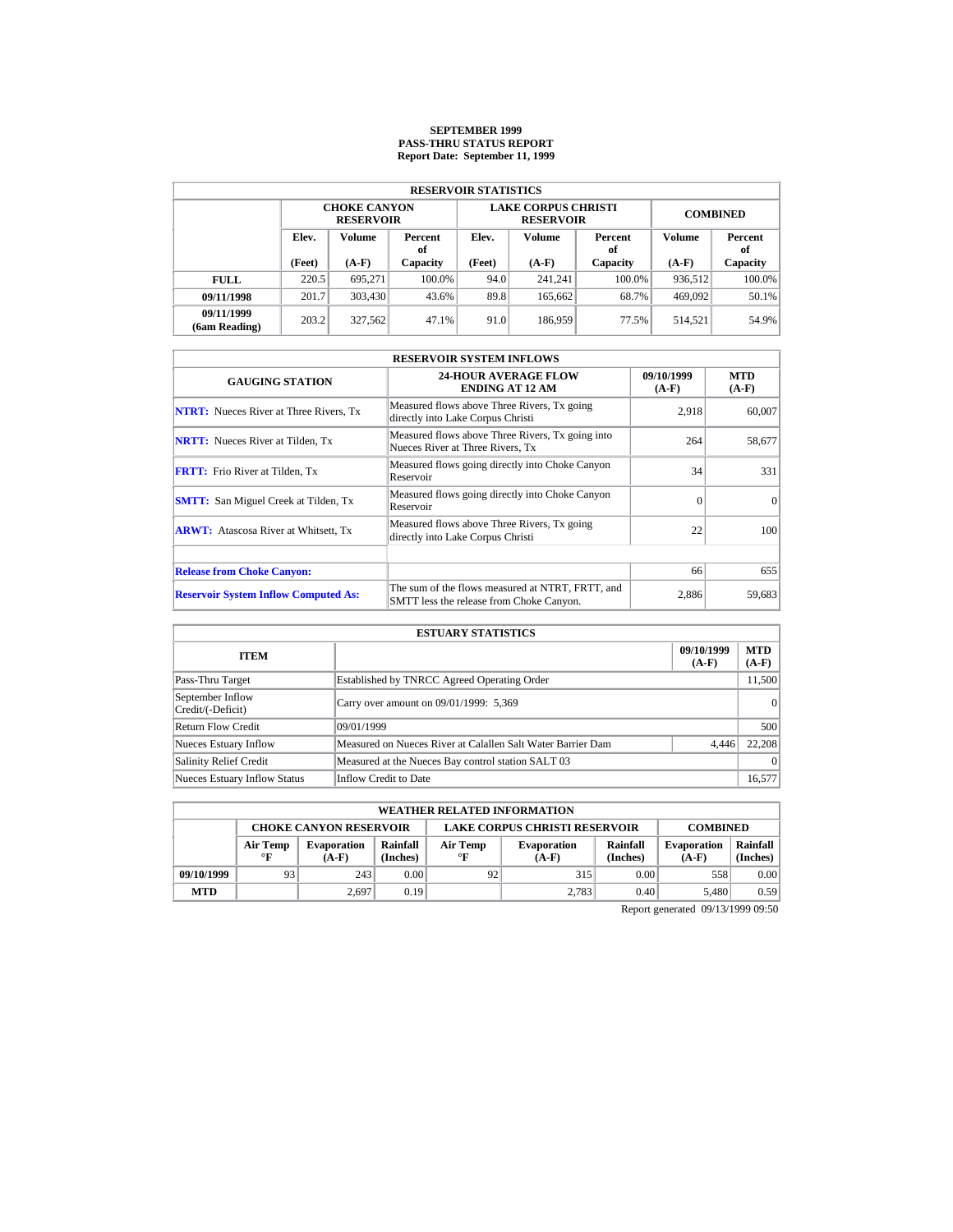# **SEPTEMBER 1999 PASS-THRU STATUS REPORT Report Date: September 12, 1999**

| <b>RESERVOIR STATISTICS</b> |                                  |                                         |          |        |                                                |                 |               |           |  |  |  |
|-----------------------------|----------------------------------|-----------------------------------------|----------|--------|------------------------------------------------|-----------------|---------------|-----------|--|--|--|
|                             |                                  | <b>CHOKE CANYON</b><br><b>RESERVOIR</b> |          |        | <b>LAKE CORPUS CHRISTI</b><br><b>RESERVOIR</b> | <b>COMBINED</b> |               |           |  |  |  |
|                             | Elev.<br>Volume<br>Percent<br>оf |                                         | Elev.    | Volume | Percent<br>of                                  | Volume          | Percent<br>of |           |  |  |  |
|                             | (Feet)                           | $(A-F)$                                 | Capacity | (Feet) | $(A-F)$                                        | Capacity        | $(A-F)$       | Capacity  |  |  |  |
| <b>FULL</b>                 | 220.5                            | 695.271                                 | 100.0%   | 94.0   | 241.241                                        | $100.0\%$       | 936,512       | $100.0\%$ |  |  |  |
| 09/12/1998                  | 201.7                            | 303.749                                 | 43.7%    | 90.4   | 176,786                                        | 73.3%           | 480,535       | 51.3%     |  |  |  |
| 09/12/1999<br>(6am Reading) | 203.2                            | 327,062                                 | 47.0%    | 91.0   | 186,785                                        | 77.4%           | 513,847       | 54.9%     |  |  |  |

| <b>RESERVOIR SYSTEM INFLOWS</b>               |                                                                                              |                       |                       |  |  |  |  |  |
|-----------------------------------------------|----------------------------------------------------------------------------------------------|-----------------------|-----------------------|--|--|--|--|--|
| <b>GAUGING STATION</b>                        | <b>24-HOUR AVERAGE FLOW</b><br><b>ENDING AT 12 AM</b>                                        | 09/11/1999<br>$(A-F)$ | <b>MTD</b><br>$(A-F)$ |  |  |  |  |  |
| <b>NTRT:</b> Nueces River at Three Rivers, Tx | Measured flows above Three Rivers, Tx going<br>directly into Lake Corpus Christi             | 613                   | 60,620                |  |  |  |  |  |
| <b>NRTT:</b> Nueces River at Tilden, Tx       | Measured flows above Three Rivers, Tx going into<br>Nueces River at Three Rivers, Tx         | 185                   | 58,861                |  |  |  |  |  |
| <b>FRTT:</b> Frio River at Tilden, Tx         | Measured flows going directly into Choke Canyon<br>Reservoir                                 | 34                    | 365                   |  |  |  |  |  |
| <b>SMTT:</b> San Miguel Creek at Tilden, Tx   | Measured flows going directly into Choke Canyon<br>Reservoir                                 | $\Omega$              | $\Omega$              |  |  |  |  |  |
| <b>ARWT:</b> Atascosa River at Whitsett, Tx   | Measured flows above Three Rivers, Tx going<br>directly into Lake Corpus Christi             | 14                    | 114                   |  |  |  |  |  |
|                                               |                                                                                              |                       |                       |  |  |  |  |  |
| <b>Release from Choke Canyon:</b>             |                                                                                              | 66                    | 721                   |  |  |  |  |  |
| <b>Reservoir System Inflow Computed As:</b>   | The sum of the flows measured at NTRT, FRTT, and<br>SMTT less the release from Choke Canyon. | 582                   | 60,265                |  |  |  |  |  |

| <b>ESTUARY STATISTICS</b>             |                                                             |                       |                       |  |  |  |  |  |
|---------------------------------------|-------------------------------------------------------------|-----------------------|-----------------------|--|--|--|--|--|
| <b>ITEM</b>                           |                                                             | 09/11/1999<br>$(A-F)$ | <b>MTD</b><br>$(A-F)$ |  |  |  |  |  |
| Pass-Thru Target                      | Established by TNRCC Agreed Operating Order                 |                       | 11,500                |  |  |  |  |  |
| September Inflow<br>Credit/(-Deficit) | Carry over amount on 09/01/1999: 5,369                      |                       | 0                     |  |  |  |  |  |
| Return Flow Credit                    | 09/01/1999                                                  |                       | 500                   |  |  |  |  |  |
| <b>Nueces Estuary Inflow</b>          | Measured on Nueces River at Calallen Salt Water Barrier Dam | 4.049                 | 26.258                |  |  |  |  |  |
| <b>Salinity Relief Credit</b>         | Measured at the Nueces Bay control station SALT 03          |                       | $\Omega$              |  |  |  |  |  |
| <b>Nueces Estuary Inflow Status</b>   | Inflow Credit to Date                                       |                       | 20,627                |  |  |  |  |  |

| <b>WEATHER RELATED INFORMATION</b> |                                                                                                                                                                     |       |      |    |       |                               |                      |      |  |  |
|------------------------------------|---------------------------------------------------------------------------------------------------------------------------------------------------------------------|-------|------|----|-------|-------------------------------|----------------------|------|--|--|
|                                    | <b>LAKE CORPUS CHRISTI RESERVOIR</b><br><b>CHOKE CANYON RESERVOIR</b><br><b>COMBINED</b>                                                                            |       |      |    |       |                               |                      |      |  |  |
|                                    | Rainfall<br>Rainfall<br>Air Temp<br>Air Temp<br><b>Evaporation</b><br><b>Evaporation</b><br>(Inches)<br>(Inches)<br>$\mathbf{F}$<br>$\circ$ F<br>$(A-F)$<br>$(A-F)$ |       |      |    |       | <b>Evaporation</b><br>$(A-F)$ | Rainfall<br>(Inches) |      |  |  |
| 09/11/1999                         | 94                                                                                                                                                                  | 340   | 0.00 | 92 | 315   | 0.00                          | 655                  | 0.00 |  |  |
| <b>MTD</b>                         |                                                                                                                                                                     | 3.037 | 0.19 |    | 3.098 | 0.40                          | 6.135                | 0.59 |  |  |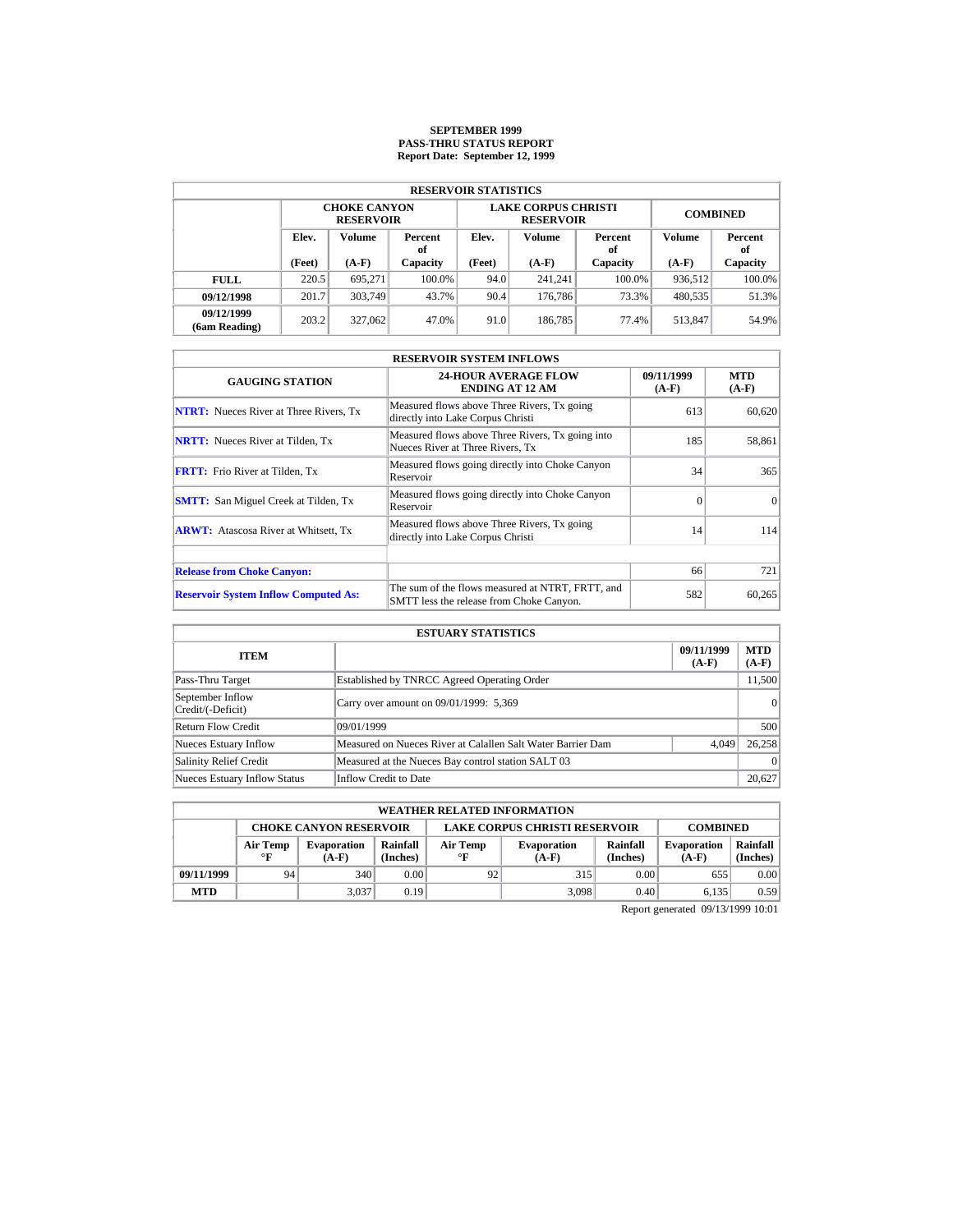# **SEPTEMBER 1999 PASS-THRU STATUS REPORT Report Date: September 13, 1999**

| <b>RESERVOIR STATISTICS</b> |                                         |                                         |          |                   |                                                |                 |               |          |  |  |  |
|-----------------------------|-----------------------------------------|-----------------------------------------|----------|-------------------|------------------------------------------------|-----------------|---------------|----------|--|--|--|
|                             |                                         | <b>CHOKE CANYON</b><br><b>RESERVOIR</b> |          |                   | <b>LAKE CORPUS CHRISTI</b><br><b>RESERVOIR</b> | <b>COMBINED</b> |               |          |  |  |  |
|                             | Elev.<br><b>Volume</b><br>Percent<br>оf |                                         | Elev.    | Volume            | Percent<br>of                                  | Volume          | Percent<br>of |          |  |  |  |
|                             | (Feet)                                  | $(A-F)$                                 | Capacity | (Feet)<br>$(A-F)$ |                                                | Capacity        | $(A-F)$       | Capacity |  |  |  |
| <b>FULL</b>                 | 220.5                                   | 695.271                                 | 100.0%   | 94.0              | 241.241                                        | $100.0\%$       | 936,512       | 100.0%   |  |  |  |
| 09/13/1998                  | 201.8                                   | 304.387                                 | 43.8%    | 90.6              | 180.210                                        | 74.7%           | 484,597       | 51.7%    |  |  |  |
| 09/13/1999<br>(6am Reading) | 203.1                                   | 326,562                                 | 47.0%    | 91.0              | 186.611                                        | 77.4%           | 513.173       | 54.8%    |  |  |  |

| <b>RESERVOIR SYSTEM INFLOWS</b>               |                                                                                              |                       |                       |  |  |  |  |  |
|-----------------------------------------------|----------------------------------------------------------------------------------------------|-----------------------|-----------------------|--|--|--|--|--|
| <b>GAUGING STATION</b>                        | <b>24-HOUR AVERAGE FLOW</b><br><b>ENDING AT 12 AM</b>                                        | 09/12/1999<br>$(A-F)$ | <b>MTD</b><br>$(A-F)$ |  |  |  |  |  |
| <b>NTRT:</b> Nueces River at Three Rivers, Tx | Measured flows above Three Rivers, Tx going<br>directly into Lake Corpus Christi             | 435                   | 61,055                |  |  |  |  |  |
| <b>NRTT:</b> Nueces River at Tilden, Tx       | Measured flows above Three Rivers, Tx going into<br>Nueces River at Three Rivers. Tx         | 147                   | 59,008                |  |  |  |  |  |
| <b>FRTT:</b> Frio River at Tilden, Tx         | Measured flows going directly into Choke Canyon<br>Reservoir                                 | 34                    | 399                   |  |  |  |  |  |
| <b>SMTT:</b> San Miguel Creek at Tilden, Tx   | Measured flows going directly into Choke Canyon<br>Reservoir                                 | $\Omega$              | $\Omega$              |  |  |  |  |  |
| <b>ARWT:</b> Atascosa River at Whitsett, Tx   | Measured flows above Three Rivers, Tx going<br>directly into Lake Corpus Christi             | 9                     | 123                   |  |  |  |  |  |
| <b>Release from Choke Canyon:</b>             |                                                                                              | 66                    | 786                   |  |  |  |  |  |
| <b>Reservoir System Inflow Computed As:</b>   | The sum of the flows measured at NTRT, FRTT, and<br>SMTT less the release from Choke Canyon. | 403                   | 60.668                |  |  |  |  |  |

|                                       | <b>ESTUARY STATISTICS</b>                                   |                       |                       |
|---------------------------------------|-------------------------------------------------------------|-----------------------|-----------------------|
| <b>ITEM</b>                           |                                                             | 09/12/1999<br>$(A-F)$ | <b>MTD</b><br>$(A-F)$ |
| Pass-Thru Target                      | Established by TNRCC Agreed Operating Order                 |                       | 11,500                |
| September Inflow<br>Credit/(-Deficit) | Carry over amount on 09/01/1999: 5,369                      |                       | 0                     |
| Return Flow Credit                    | 09/01/1999                                                  |                       | 500                   |
| <b>Nueces Estuary Inflow</b>          | Measured on Nueces River at Calallen Salt Water Barrier Dam | 2,620                 | 28,878                |
| <b>Salinity Relief Credit</b>         | Measured at the Nueces Bay control station SALT 03          |                       | $\Omega$              |
| <b>Nueces Estuary Inflow Status</b>   | Inflow Credit to Date                                       |                       | 23,247                |

|            | <b>WEATHER RELATED INFORMATION</b>                                                                                                                                  |       |      |    |       |                               |                      |      |  |  |
|------------|---------------------------------------------------------------------------------------------------------------------------------------------------------------------|-------|------|----|-------|-------------------------------|----------------------|------|--|--|
|            | <b>LAKE CORPUS CHRISTI RESERVOIR</b><br><b>CHOKE CANYON RESERVOIR</b><br><b>COMBINED</b>                                                                            |       |      |    |       |                               |                      |      |  |  |
|            | Rainfall<br>Rainfall<br>Air Temp<br>Air Temp<br><b>Evaporation</b><br><b>Evaporation</b><br>(Inches)<br>(Inches)<br>$\mathbf{F}$<br>$\circ$ F<br>$(A-F)$<br>$(A-F)$ |       |      |    |       | <b>Evaporation</b><br>$(A-F)$ | Rainfall<br>(Inches) |      |  |  |
| 09/12/1999 | 93                                                                                                                                                                  | 301   | 0.00 | 91 | 355   | 0.00                          | 656                  | 0.00 |  |  |
| <b>MTD</b> |                                                                                                                                                                     | 3.338 | 0.19 |    | 3,453 | 0.40                          | 6.791                | 0.59 |  |  |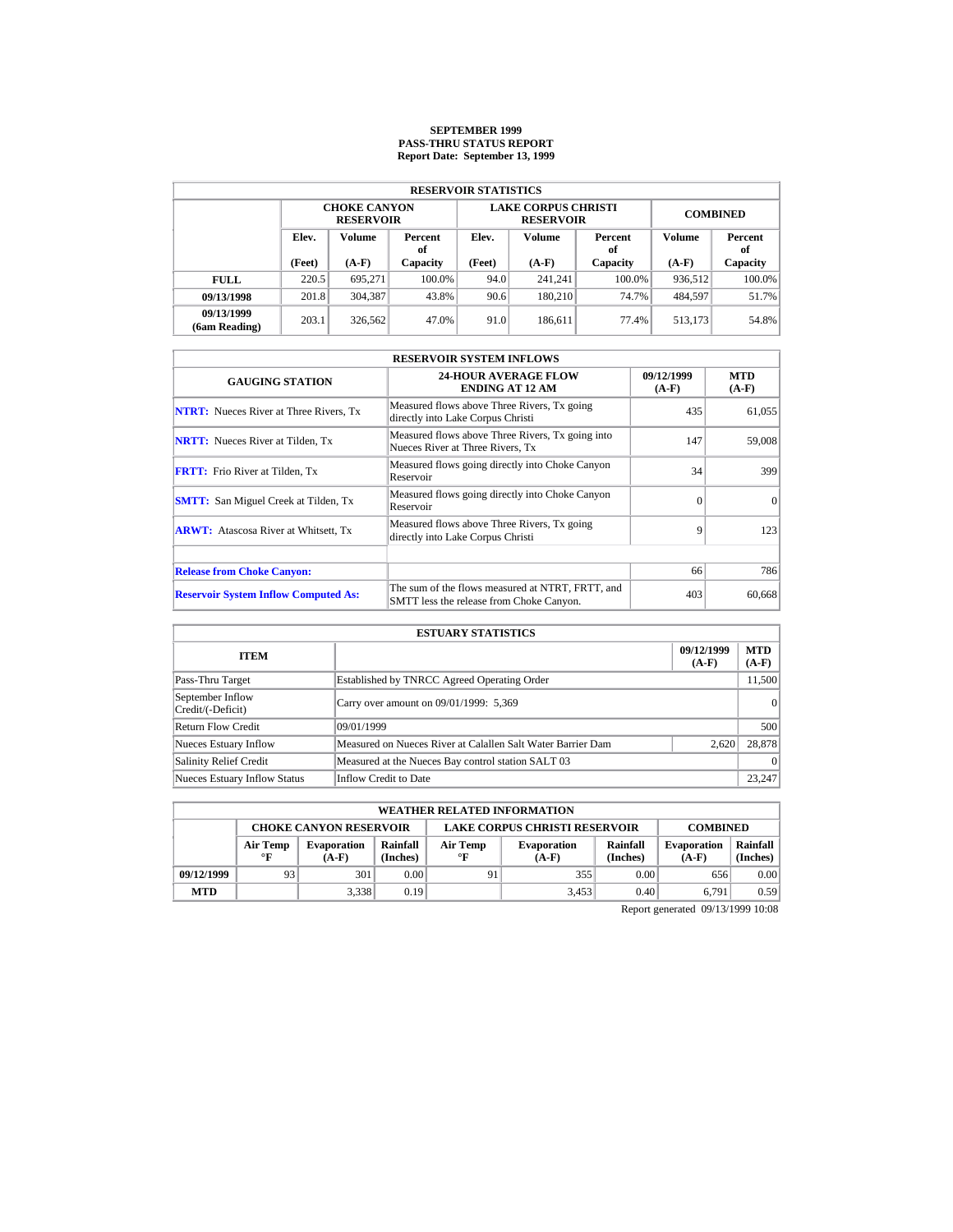# **SEPTEMBER 1999 PASS-THRU STATUS REPORT Report Date: September 14, 1999**

| <b>RESERVOIR STATISTICS</b> |                                         |         |          |                   |                                                |                 |               |           |  |  |  |
|-----------------------------|-----------------------------------------|---------|----------|-------------------|------------------------------------------------|-----------------|---------------|-----------|--|--|--|
|                             | <b>CHOKE CANYON</b><br><b>RESERVOIR</b> |         |          |                   | <b>LAKE CORPUS CHRISTI</b><br><b>RESERVOIR</b> | <b>COMBINED</b> |               |           |  |  |  |
|                             | Elev.<br>Volume<br>Percent<br>оf        |         | Elev.    | Volume            | Percent<br>of                                  | Volume          | Percent<br>of |           |  |  |  |
|                             | (Feet)                                  | $(A-F)$ | Capacity | (Feet)<br>$(A-F)$ |                                                | Capacity        | $(A-F)$       | Capacity  |  |  |  |
| <b>FULL</b>                 | 220.5                                   | 695.271 | 100.0%   | 94.0              | 241.241                                        | $100.0\%$       | 936,512       | $100.0\%$ |  |  |  |
| 09/14/1998                  | 201.8                                   | 304,547 | 43.8%    | 90.9              | 184,699                                        | 76.6%           | 489,246       | 52.2%     |  |  |  |
| 09/14/1999<br>(6am Reading) | 203.1                                   | 326.229 | 46.9%    | 91.0              | 186,089                                        | 77.1%           | 512.318       | 54.7%     |  |  |  |

| <b>RESERVOIR SYSTEM INFLOWS</b>               |                                                                                              |                       |                       |  |  |  |  |  |
|-----------------------------------------------|----------------------------------------------------------------------------------------------|-----------------------|-----------------------|--|--|--|--|--|
| <b>GAUGING STATION</b>                        | <b>24-HOUR AVERAGE FLOW</b><br><b>ENDING AT 12 AM</b>                                        | 09/13/1999<br>$(A-F)$ | <b>MTD</b><br>$(A-F)$ |  |  |  |  |  |
| <b>NTRT:</b> Nueces River at Three Rivers, Tx | Measured flows above Three Rivers, Tx going<br>directly into Lake Corpus Christi             | 351                   | 61,406                |  |  |  |  |  |
| <b>NRTT:</b> Nueces River at Tilden, Tx       | Measured flows above Three Rivers, Tx going into<br>Nueces River at Three Rivers. Tx         | 123                   | 59,131                |  |  |  |  |  |
| <b>FRTT:</b> Frio River at Tilden, Tx         | Measured flows going directly into Choke Canyon<br>Reservoir                                 | 32                    | 431                   |  |  |  |  |  |
| <b>SMTT:</b> San Miguel Creek at Tilden, Tx   | Measured flows going directly into Choke Canyon<br>Reservoir                                 | $\Omega$              | $\Omega$              |  |  |  |  |  |
| <b>ARWT:</b> Atascosa River at Whitsett, Tx   | Measured flows above Three Rivers, Tx going<br>directly into Lake Corpus Christi             | 6                     | 129                   |  |  |  |  |  |
| <b>Release from Choke Canyon:</b>             |                                                                                              | 66                    | 852                   |  |  |  |  |  |
| <b>Reservoir System Inflow Computed As:</b>   | The sum of the flows measured at NTRT, FRTT, and<br>SMTT less the release from Choke Canyon. | 318                   | 60.985                |  |  |  |  |  |

|                                       | <b>ESTUARY STATISTICS</b>                                   |                       |                       |
|---------------------------------------|-------------------------------------------------------------|-----------------------|-----------------------|
| <b>ITEM</b>                           |                                                             | 09/13/1999<br>$(A-F)$ | <b>MTD</b><br>$(A-F)$ |
| Pass-Thru Target                      | Established by TNRCC Agreed Operating Order                 |                       | 11,500                |
| September Inflow<br>Credit/(-Deficit) | Carry over amount on 09/01/1999: 5,369                      |                       | 0                     |
| Return Flow Credit                    | 09/01/1999                                                  |                       | 500                   |
| <b>Nueces Estuary Inflow</b>          | Measured on Nueces River at Calallen Salt Water Barrier Dam | 1.112                 | 29.989                |
| <b>Salinity Relief Credit</b>         | Measured at the Nueces Bay control station SALT 03          |                       | $\Omega$              |
| <b>Nueces Estuary Inflow Status</b>   | Inflow Credit to Date                                       |                       | 24,358                |

|            | <b>WEATHER RELATED INFORMATION</b>                                                       |                               |                      |                       |                               |                               |                      |      |  |  |  |
|------------|------------------------------------------------------------------------------------------|-------------------------------|----------------------|-----------------------|-------------------------------|-------------------------------|----------------------|------|--|--|--|
|            | <b>LAKE CORPUS CHRISTI RESERVOIR</b><br><b>CHOKE CANYON RESERVOIR</b><br><b>COMBINED</b> |                               |                      |                       |                               |                               |                      |      |  |  |  |
|            | Air Temp<br>$\mathbf{F}$                                                                 | <b>Evaporation</b><br>$(A-F)$ | Rainfall<br>(Inches) | Air Temp<br>$\circ$ F | <b>Evaporation</b><br>$(A-F)$ | <b>Evaporation</b><br>$(A-F)$ | Rainfall<br>(Inches) |      |  |  |  |
| 09/13/1999 | 94                                                                                       | 349                           | 0.00                 | 92                    | 253                           | 0.00                          | 602                  | 0.00 |  |  |  |
| <b>MTD</b> |                                                                                          | 3.687                         | 0.19                 |                       | 3.706                         | 0.40                          | 7.393                | 0.59 |  |  |  |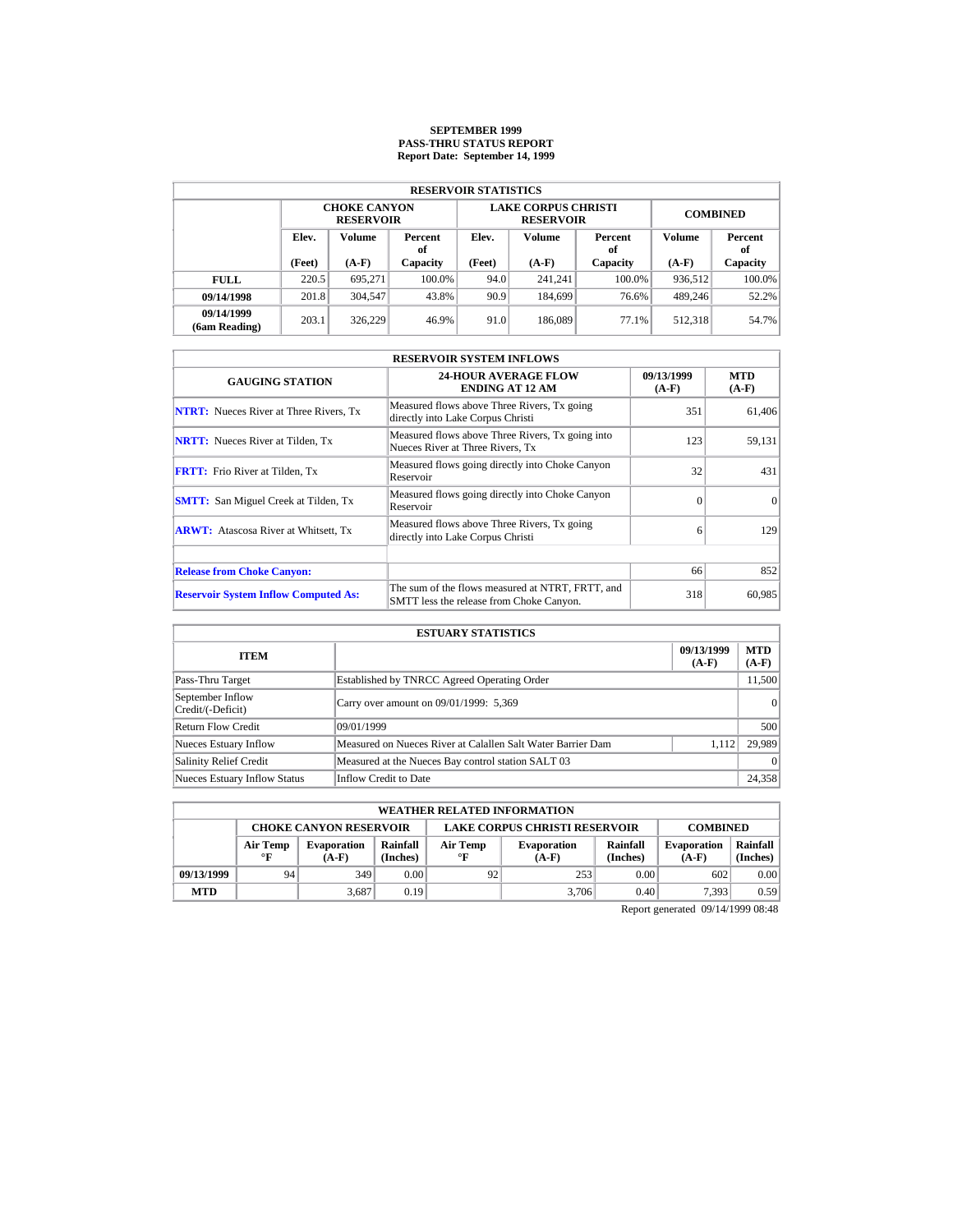# **SEPTEMBER 1999 PASS-THRU STATUS REPORT Report Date: September 15, 1999**

| <b>RESERVOIR STATISTICS</b> |                                  |                                         |          |        |                                                |                 |               |           |  |  |  |
|-----------------------------|----------------------------------|-----------------------------------------|----------|--------|------------------------------------------------|-----------------|---------------|-----------|--|--|--|
|                             |                                  | <b>CHOKE CANYON</b><br><b>RESERVOIR</b> |          |        | <b>LAKE CORPUS CHRISTI</b><br><b>RESERVOIR</b> | <b>COMBINED</b> |               |           |  |  |  |
|                             | Elev.<br>Volume<br>Percent<br>оf |                                         | Elev.    | Volume | Percent<br>of                                  | Volume          | Percent<br>of |           |  |  |  |
|                             | (Feet)                           | $(A-F)$                                 | Capacity | (Feet) | $(A-F)$                                        | Capacity        | $(A-F)$       | Capacity  |  |  |  |
| <b>FULL</b>                 | 220.5                            | 695.271                                 | 100.0%   | 94.0   | 241.241                                        | $100.0\%$       | 936,512       | $100.0\%$ |  |  |  |
| 09/15/1998                  | 201.8                            | 304,387                                 | 43.8%    | 91.0   | 186,263                                        | 77.2%           | 490,650       | 52.4%     |  |  |  |
| 09/15/1999<br>(6am Reading) | 203.1                            | 325,897                                 | 46.9%    | 91.0   | 185,915                                        | 77.1%           | 511,812       | 54.7%     |  |  |  |

| <b>RESERVOIR SYSTEM INFLOWS</b>               |                                                                                              |                       |                       |  |  |  |  |  |
|-----------------------------------------------|----------------------------------------------------------------------------------------------|-----------------------|-----------------------|--|--|--|--|--|
| <b>GAUGING STATION</b>                        | <b>24-HOUR AVERAGE FLOW</b><br><b>ENDING AT 12 AM</b>                                        | 09/14/1999<br>$(A-F)$ | <b>MTD</b><br>$(A-F)$ |  |  |  |  |  |
| <b>NTRT:</b> Nueces River at Three Rivers, Tx | Measured flows above Three Rivers, Tx going<br>directly into Lake Corpus Christi             | 300                   | 61,706                |  |  |  |  |  |
| <b>NRTT:</b> Nueces River at Tilden, Tx       | Measured flows above Three Rivers, Tx going into<br>Nueces River at Three Rivers, Tx         | 109                   | 59,240                |  |  |  |  |  |
| <b>FRTT:</b> Frio River at Tilden, Tx         | Measured flows going directly into Choke Canyon<br>Reservoir                                 | 32                    | 463                   |  |  |  |  |  |
| <b>SMTT:</b> San Miguel Creek at Tilden, Tx   | Measured flows going directly into Choke Canyon<br>Reservoir                                 | $\Omega$              | $\Omega$              |  |  |  |  |  |
| <b>ARWT:</b> Atascosa River at Whitsett, Tx   | Measured flows above Three Rivers, Tx going<br>directly into Lake Corpus Christi             | 4                     | 133                   |  |  |  |  |  |
|                                               |                                                                                              |                       |                       |  |  |  |  |  |
| <b>Release from Choke Canyon:</b>             |                                                                                              | 66                    | 917                   |  |  |  |  |  |
| <b>Reservoir System Inflow Computed As:</b>   | The sum of the flows measured at NTRT, FRTT, and<br>SMTT less the release from Choke Canyon. | 266                   | 61,251                |  |  |  |  |  |

|                                       | <b>ESTUARY STATISTICS</b>                                   |                       |                       |
|---------------------------------------|-------------------------------------------------------------|-----------------------|-----------------------|
| <b>ITEM</b>                           |                                                             | 09/14/1999<br>$(A-F)$ | <b>MTD</b><br>$(A-F)$ |
| Pass-Thru Target                      | Established by TNRCC Agreed Operating Order                 |                       | 11,500                |
| September Inflow<br>Credit/(-Deficit) | Carry over amount on 09/01/1999: 5,369                      |                       | 0                     |
| <b>Return Flow Credit</b>             | 09/01/1999                                                  |                       | 500                   |
| <b>Nueces Estuary Inflow</b>          | Measured on Nueces River at Calallen Salt Water Barrier Dam | 478                   | 30,468                |
| <b>Salinity Relief Credit</b>         | Measured at the Nueces Bay control station SALT 03          |                       | $\Omega$              |
| <b>Nueces Estuary Inflow Status</b>   | Inflow Credit to Date                                       |                       | 24,837                |

| <b>WEATHER RELATED INFORMATION</b> |                                                                                                                                                                     |       |      |    |       |                               |                      |      |  |
|------------------------------------|---------------------------------------------------------------------------------------------------------------------------------------------------------------------|-------|------|----|-------|-------------------------------|----------------------|------|--|
|                                    | <b>LAKE CORPUS CHRISTI RESERVOIR</b><br><b>CHOKE CANYON RESERVOIR</b><br><b>COMBINED</b>                                                                            |       |      |    |       |                               |                      |      |  |
|                                    | Rainfall<br>Rainfall<br>Air Temp<br>Air Temp<br><b>Evaporation</b><br><b>Evaporation</b><br>(Inches)<br>(Inches)<br>$\circ$ F<br>$\mathbf{F}$<br>$(A-F)$<br>$(A-F)$ |       |      |    |       | <b>Evaporation</b><br>$(A-F)$ | Rainfall<br>(Inches) |      |  |
| 09/14/1999                         | 91                                                                                                                                                                  | 184   | 0.00 | 90 | 253   | 0.06                          | 437                  | 0.06 |  |
| <b>MTD</b>                         |                                                                                                                                                                     | 3.871 | 0.19 |    | 3.959 | 0.46                          | 7.830                | 0.65 |  |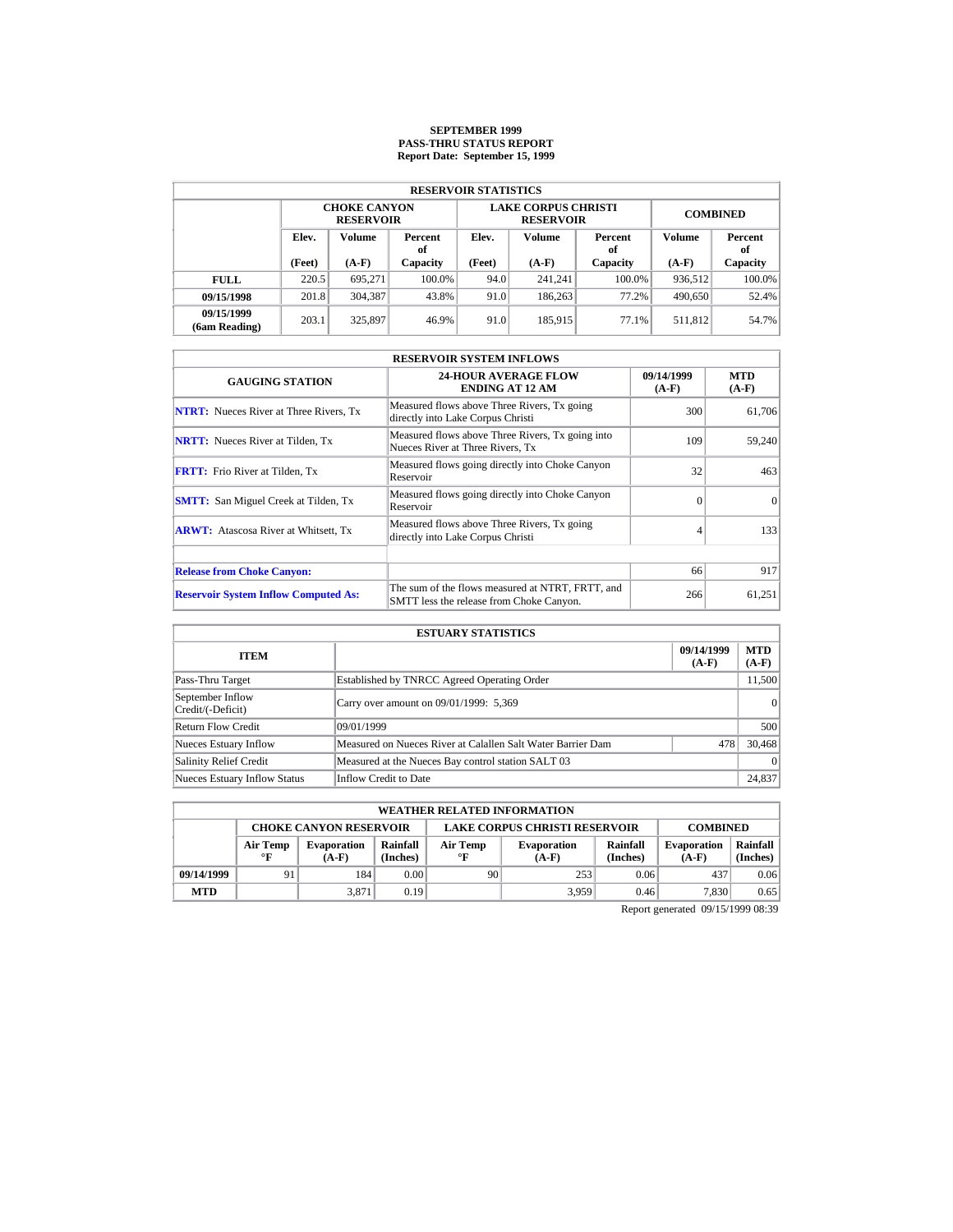# **SEPTEMBER 1999 PASS-THRU STATUS REPORT Report Date: September 16, 1999**

| <b>RESERVOIR STATISTICS</b> |                                  |                                         |          |                   |                                                |                 |               |           |  |  |  |
|-----------------------------|----------------------------------|-----------------------------------------|----------|-------------------|------------------------------------------------|-----------------|---------------|-----------|--|--|--|
|                             |                                  | <b>CHOKE CANYON</b><br><b>RESERVOIR</b> |          |                   | <b>LAKE CORPUS CHRISTI</b><br><b>RESERVOIR</b> | <b>COMBINED</b> |               |           |  |  |  |
|                             | Elev.<br>Volume<br>Percent<br>оf |                                         | Elev.    | Volume            | Percent<br>of                                  | Volume          | Percent<br>of |           |  |  |  |
|                             | (Feet)                           | $(A-F)$                                 | Capacity | (Feet)<br>$(A-F)$ |                                                | Capacity        | $(A-F)$       | Capacity  |  |  |  |
| <b>FULL</b>                 | 220.5                            | 695.271                                 | 100.0%   | 94.0              | 241.241                                        | $100.0\%$       | 936,512       | $100.0\%$ |  |  |  |
| 09/16/1998                  | 201.8                            | 304.387                                 | 43.8%    | 91.0              | 186,263                                        | 77.2%           | 490,650       | 52.4%     |  |  |  |
| 09/16/1999<br>(6am Reading) | 203.1                            | 325.564                                 | 46.8%    | 91.0              | 185,567                                        | 76.9%           | 511.131       | 54.6%     |  |  |  |

| <b>RESERVOIR SYSTEM INFLOWS</b>               |                                                                                              |                       |                       |  |  |  |  |  |
|-----------------------------------------------|----------------------------------------------------------------------------------------------|-----------------------|-----------------------|--|--|--|--|--|
| <b>GAUGING STATION</b>                        | <b>24-HOUR AVERAGE FLOW</b><br><b>ENDING AT 12 AM</b>                                        | 09/15/1999<br>$(A-F)$ | <b>MTD</b><br>$(A-F)$ |  |  |  |  |  |
| <b>NTRT:</b> Nueces River at Three Rivers, Tx | Measured flows above Three Rivers, Tx going<br>directly into Lake Corpus Christi             | 270                   | 61,976                |  |  |  |  |  |
| <b>NRTT:</b> Nueces River at Tilden, Tx       | Measured flows above Three Rivers, Tx going into<br>Nueces River at Three Rivers, Tx         | 101                   | 59,342                |  |  |  |  |  |
| <b>FRTT:</b> Frio River at Tilden, Tx         | Measured flows going directly into Choke Canyon<br>Reservoir                                 | 32                    | 494                   |  |  |  |  |  |
| <b>SMTT:</b> San Miguel Creek at Tilden, Tx   | Measured flows going directly into Choke Canyon<br>Reservoir                                 | $\Omega$              | $\Omega$              |  |  |  |  |  |
| <b>ARWT:</b> Atascosa River at Whitsett, Tx   | Measured flows above Three Rivers, Tx going<br>directly into Lake Corpus Christi             | 3                     | 135                   |  |  |  |  |  |
| <b>Release from Choke Canyon:</b>             |                                                                                              | 66                    | 983                   |  |  |  |  |  |
|                                               |                                                                                              |                       |                       |  |  |  |  |  |
| <b>Reservoir System Inflow Computed As:</b>   | The sum of the flows measured at NTRT, FRTT, and<br>SMTT less the release from Choke Canyon. | 236                   | 61,487                |  |  |  |  |  |

| <b>ESTUARY STATISTICS</b>             |                                                             |                       |                       |  |  |  |  |
|---------------------------------------|-------------------------------------------------------------|-----------------------|-----------------------|--|--|--|--|
| <b>ITEM</b>                           |                                                             | 09/15/1999<br>$(A-F)$ | <b>MTD</b><br>$(A-F)$ |  |  |  |  |
| Pass-Thru Target                      | Established by TNRCC Agreed Operating Order                 |                       | 11,500                |  |  |  |  |
| September Inflow<br>Credit/(-Deficit) | Carry over amount on 09/01/1999: 5,369                      |                       | 0                     |  |  |  |  |
| Return Flow Credit                    | 09/01/1999                                                  |                       | 500                   |  |  |  |  |
| <b>Nueces Estuary Inflow</b>          | Measured on Nueces River at Calallen Salt Water Barrier Dam | 300                   | 30.768                |  |  |  |  |
| <b>Salinity Relief Credit</b>         | Measured at the Nueces Bay control station SALT 03          |                       | $\Omega$              |  |  |  |  |
| <b>Nueces Estuary Inflow Status</b>   | Inflow Credit to Date                                       |                       | 25,136                |  |  |  |  |

|            | <b>WEATHER RELATED INFORMATION</b>                                                                                                                                  |       |      |    |       |      |                               |                      |  |  |
|------------|---------------------------------------------------------------------------------------------------------------------------------------------------------------------|-------|------|----|-------|------|-------------------------------|----------------------|--|--|
|            | <b>LAKE CORPUS CHRISTI RESERVOIR</b><br><b>CHOKE CANYON RESERVOIR</b><br><b>COMBINED</b>                                                                            |       |      |    |       |      |                               |                      |  |  |
|            | Rainfall<br>Rainfall<br>Air Temp<br>Air Temp<br><b>Evaporation</b><br><b>Evaporation</b><br>(Inches)<br>(Inches)<br>$\mathbf{F}$<br>$\circ$ F<br>$(A-F)$<br>$(A-F)$ |       |      |    |       |      | <b>Evaporation</b><br>$(A-F)$ | Rainfall<br>(Inches) |  |  |
| 09/15/1999 | 92                                                                                                                                                                  | 223   | 0.00 | 91 | 283   | 0.00 | 506                           | 0.00                 |  |  |
| <b>MTD</b> |                                                                                                                                                                     | 4.094 | 0.19 |    | 4.242 | 0.46 | 8.336                         | 0.65                 |  |  |

Report generated 09/16/1999 11:55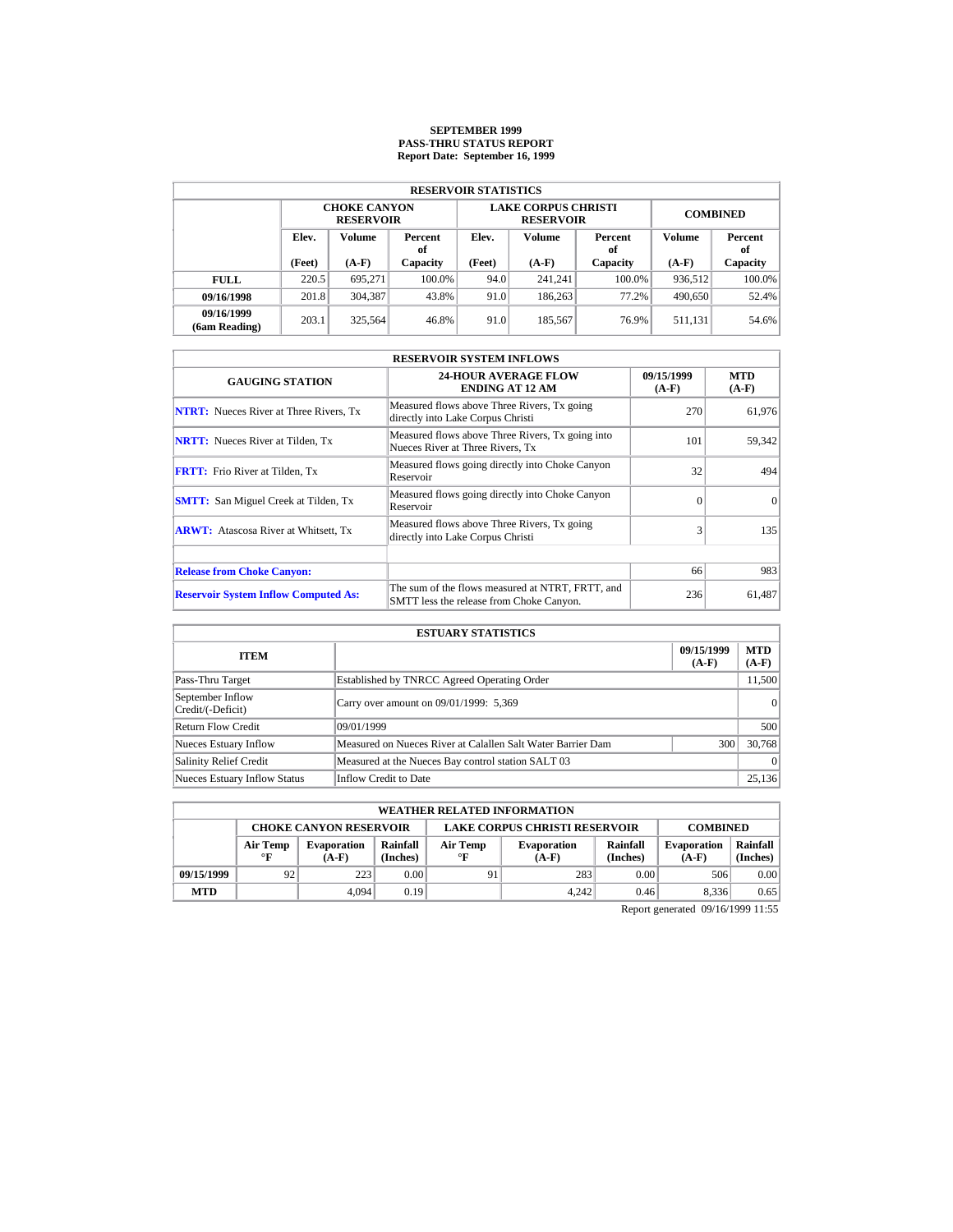### **SEPTEMBER 1999 PASS-THRU STATUS REPORT Report Date: September 17, 1999**

| <b>RESERVOIR STATISTICS</b> |        |                                         |          |        |                                                |                 |         |               |  |  |  |
|-----------------------------|--------|-----------------------------------------|----------|--------|------------------------------------------------|-----------------|---------|---------------|--|--|--|
|                             |        | <b>CHOKE CANYON</b><br><b>RESERVOIR</b> |          |        | <b>LAKE CORPUS CHRISTI</b><br><b>RESERVOIR</b> | <b>COMBINED</b> |         |               |  |  |  |
|                             | Elev.  | Volume<br>Percent<br>of                 |          | Elev.  | Volume                                         | Percent<br>of   | Volume  | Percent<br>of |  |  |  |
|                             | (Feet) | $(A-F)$                                 | Capacity | (Feet) | $(A-F)$                                        | Capacity        | $(A-F)$ | Capacity      |  |  |  |
| <b>FULL</b>                 | 220.5  | 695.271                                 | 100.0%   | 94.0   | 241.241                                        | $100.0\%$       | 936.512 | $100.0\%$     |  |  |  |
| 09/17/1998                  | 201.8  | 304.387                                 | 43.8%    | 91.0   | 186,263                                        | 77.2%           | 490.650 | 52.4%         |  |  |  |
| 09/17/1999<br>(6am Reading) | 203.0  | 325.398                                 | 46.8%    | 91.0   | 185,567                                        | 76.9%           | 510.965 | 54.6%         |  |  |  |

| <b>RESERVOIR SYSTEM INFLOWS</b>               |                                                                                              |                       |                       |  |  |  |  |  |
|-----------------------------------------------|----------------------------------------------------------------------------------------------|-----------------------|-----------------------|--|--|--|--|--|
| <b>GAUGING STATION</b>                        | <b>24-HOUR AVERAGE FLOW</b><br><b>ENDING AT 12 AM</b>                                        | 09/16/1999<br>$(A-F)$ | <b>MTD</b><br>$(A-F)$ |  |  |  |  |  |
| <b>NTRT:</b> Nueces River at Three Rivers, Tx | Measured flows above Three Rivers, Tx going<br>directly into Lake Corpus Christi             | 252                   | 62,228                |  |  |  |  |  |
| <b>NRTT:</b> Nueces River at Tilden, Tx       | Measured flows above Three Rivers, Tx going into<br>Nueces River at Three Rivers, Tx         | 93                    | 59,435                |  |  |  |  |  |
| <b>FRTT:</b> Frio River at Tilden, Tx         | Measured flows going directly into Choke Canyon<br>Reservoir                                 | 32                    | 526                   |  |  |  |  |  |
| <b>SMTT:</b> San Miguel Creek at Tilden, Tx   | Measured flows going directly into Choke Canyon<br>Reservoir                                 | $\Omega$              | $\Omega$              |  |  |  |  |  |
| <b>ARWT:</b> Atascosa River at Whitsett, Tx   | Measured flows above Three Rivers, Tx going<br>directly into Lake Corpus Christi             | $\overline{c}$        | 137                   |  |  |  |  |  |
|                                               |                                                                                              |                       |                       |  |  |  |  |  |
| <b>Release from Choke Canyon:</b>             |                                                                                              | 66                    | 1.048                 |  |  |  |  |  |
| <b>Reservoir System Inflow Computed As:</b>   | The sum of the flows measured at NTRT, FRTT, and<br>SMTT less the release from Choke Canyon. | 218                   | 61,706                |  |  |  |  |  |

| <b>ESTUARY STATISTICS</b>             |                                                             |                       |                  |  |  |  |  |
|---------------------------------------|-------------------------------------------------------------|-----------------------|------------------|--|--|--|--|
| <b>ITEM</b>                           |                                                             | 09/16/1999<br>$(A-F)$ | MTD  <br>$(A-F)$ |  |  |  |  |
| Pass-Thru Target                      | Established by TNRCC Agreed Operating Order                 |                       | 11,500           |  |  |  |  |
| September Inflow<br>Credit/(-Deficit) | Carry over amount on 09/01/1999: 5,369                      |                       | $\vert$ 0        |  |  |  |  |
| Return Flow Credit                    | 09/01/1999                                                  |                       | 500              |  |  |  |  |
| Nueces Estuary Inflow                 | Measured on Nueces River at Calallen Salt Water Barrier Dam | 123                   | 30,891           |  |  |  |  |
| <b>Salinity Relief Credit</b>         | Measured at the Nueces Bay control station SALT 03          |                       | $\vert$ 0        |  |  |  |  |
| <b>Nueces Estuary Inflow Status</b>   | Inflow Credit to Date                                       |                       | 25,260           |  |  |  |  |

|            | <b>WEATHER RELATED INFORMATION</b>                                                       |         |          |              |         |          |                    |          |  |  |  |
|------------|------------------------------------------------------------------------------------------|---------|----------|--------------|---------|----------|--------------------|----------|--|--|--|
|            | <b>CHOKE CANYON RESERVOIR</b><br><b>LAKE CORPUS CHRISTI RESERVOIR</b><br><b>COMBINED</b> |         |          |              |         |          |                    |          |  |  |  |
|            | Rainfall<br>Rainfall<br>Air Temp<br>Air Temp<br><b>Evaporation</b><br><b>Evaporation</b> |         |          |              |         |          | <b>Evaporation</b> | Rainfall |  |  |  |
|            | °F                                                                                       | $(A-F)$ | (Inches) | $\mathbf{F}$ | $(A-F)$ | (Inches) | $(A-F)$            | (Inches) |  |  |  |
| 09/16/1999 | 94                                                                                       | 339     | 0.00     | 91           | 354     | 0.00     | 693                | 0.00     |  |  |  |
| <b>MTD</b> |                                                                                          | 4.433   | 0.19     |              | 4.596   | 0.46     | 9.029              | 0.65     |  |  |  |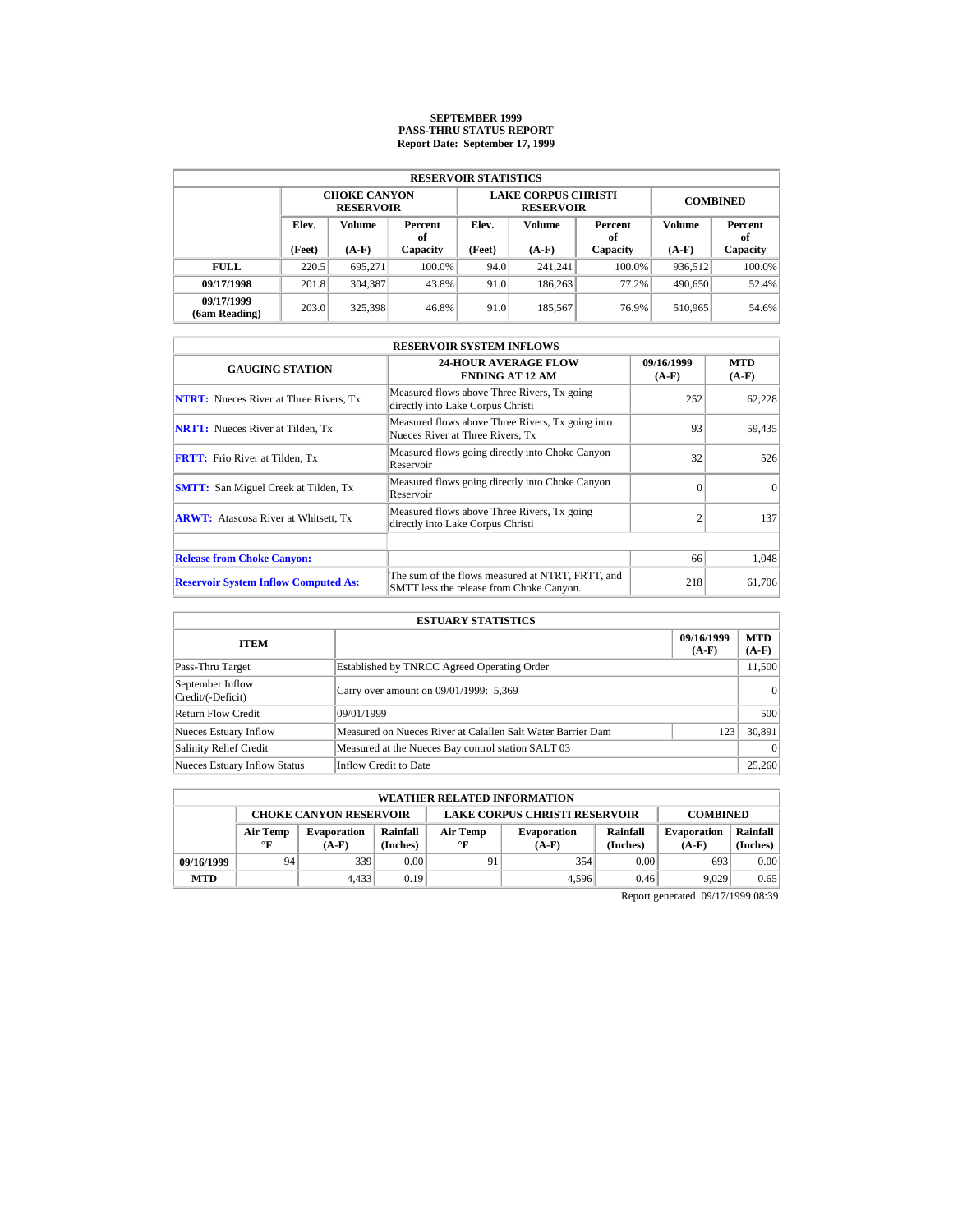# **SEPTEMBER 1999 PASS-THRU STATUS REPORT Report Date: September 18, 1999**

|                             | <b>RESERVOIR STATISTICS</b>      |                                         |          |        |                                                |                 |               |           |  |  |  |  |
|-----------------------------|----------------------------------|-----------------------------------------|----------|--------|------------------------------------------------|-----------------|---------------|-----------|--|--|--|--|
|                             |                                  | <b>CHOKE CANYON</b><br><b>RESERVOIR</b> |          |        | <b>LAKE CORPUS CHRISTI</b><br><b>RESERVOIR</b> | <b>COMBINED</b> |               |           |  |  |  |  |
|                             | Elev.<br>Volume<br>Percent<br>оf |                                         | Elev.    | Volume | Percent<br>of                                  | Volume          | Percent<br>of |           |  |  |  |  |
|                             | (Feet)                           | $(A-F)$                                 | Capacity | (Feet) | $(A-F)$                                        | Capacity        | $(A-F)$       | Capacity  |  |  |  |  |
| <b>FULL</b>                 | 220.5                            | 695.271                                 | 100.0%   | 94.0   | 241.241                                        | $100.0\%$       | 936.512       | $100.0\%$ |  |  |  |  |
| 09/18/1998                  | 201.8                            | 304,227                                 | 43.8%    | 91.0   | 186,263                                        | 77.2%           | 490,490       | 52.4%     |  |  |  |  |
| 09/18/1999<br>(6am Reading) | 203.0                            | 325,066                                 | 46.8%    | 91.0   | 184.394                                        | 76.9%           | 510.460       | 54.5%     |  |  |  |  |

| <b>RESERVOIR SYSTEM INFLOWS</b>               |                                                                                              |                       |                       |  |  |  |  |  |
|-----------------------------------------------|----------------------------------------------------------------------------------------------|-----------------------|-----------------------|--|--|--|--|--|
| <b>GAUGING STATION</b>                        | <b>24-HOUR AVERAGE FLOW</b><br><b>ENDING AT 12 AM</b>                                        | 09/17/1999<br>$(A-F)$ | <b>MTD</b><br>$(A-F)$ |  |  |  |  |  |
| <b>NTRT:</b> Nueces River at Three Rivers, Tx | Measured flows above Three Rivers, Tx going<br>directly into Lake Corpus Christi             | 236                   | 62,464                |  |  |  |  |  |
| <b>NRTT:</b> Nueces River at Tilden, Tx       | Measured flows above Three Rivers, Tx going into<br>Nueces River at Three Rivers. Tx         | 87                    | 59,522                |  |  |  |  |  |
| <b>FRTT:</b> Frio River at Tilden, Tx         | Measured flows going directly into Choke Canyon<br>Reservoir                                 | 32                    | 558                   |  |  |  |  |  |
| <b>SMTT:</b> San Miguel Creek at Tilden, Tx   | Measured flows going directly into Choke Canyon<br>Reservoir                                 | $\Omega$              | $\Omega$              |  |  |  |  |  |
| <b>ARWT:</b> Atascosa River at Whitsett, Tx   | Measured flows above Three Rivers, Tx going<br>directly into Lake Corpus Christi             |                       | 138                   |  |  |  |  |  |
| <b>Release from Choke Canyon:</b>             |                                                                                              | 66                    | 1,114                 |  |  |  |  |  |
| <b>Reservoir System Inflow Computed As:</b>   | The sum of the flows measured at NTRT, FRTT, and<br>SMTT less the release from Choke Canyon. | 202                   | 61,908                |  |  |  |  |  |

| <b>ESTUARY STATISTICS</b>             |                                                             |                       |                       |  |  |  |  |
|---------------------------------------|-------------------------------------------------------------|-----------------------|-----------------------|--|--|--|--|
| <b>ITEM</b>                           |                                                             | 09/17/1999<br>$(A-F)$ | <b>MTD</b><br>$(A-F)$ |  |  |  |  |
| Pass-Thru Target                      | Established by TNRCC Agreed Operating Order                 |                       | 11,500                |  |  |  |  |
| September Inflow<br>Credit/(-Deficit) | Carry over amount on 09/01/1999: 5,369                      |                       | 0                     |  |  |  |  |
| Return Flow Credit                    | 09/01/1999                                                  |                       | 500                   |  |  |  |  |
| <b>Nueces Estuary Inflow</b>          | Measured on Nueces River at Calallen Salt Water Barrier Dam | 64                    | 30.954                |  |  |  |  |
| <b>Salinity Relief Credit</b>         | Measured at the Nueces Bay control station SALT 03          |                       | $\Omega$              |  |  |  |  |
| <b>Nueces Estuary Inflow Status</b>   | Inflow Credit to Date                                       |                       | 25,323                |  |  |  |  |

|            | <b>WEATHER RELATED INFORMATION</b>                                                                                                                                  |       |      |    |       |      |                               |                      |  |  |
|------------|---------------------------------------------------------------------------------------------------------------------------------------------------------------------|-------|------|----|-------|------|-------------------------------|----------------------|--|--|
|            | <b>LAKE CORPUS CHRISTI RESERVOIR</b><br><b>CHOKE CANYON RESERVOIR</b><br><b>COMBINED</b>                                                                            |       |      |    |       |      |                               |                      |  |  |
|            | Rainfall<br>Rainfall<br>Air Temp<br>Air Temp<br><b>Evaporation</b><br><b>Evaporation</b><br>(Inches)<br>(Inches)<br>$\mathbf{F}$<br>$\circ$ F<br>$(A-F)$<br>$(A-F)$ |       |      |    |       |      | <b>Evaporation</b><br>$(A-F)$ | Rainfall<br>(Inches) |  |  |
| 09/17/1999 | 92                                                                                                                                                                  | 329   | 0.00 | 89 | 304   | 0.00 | 633                           | 0.00                 |  |  |
| <b>MTD</b> |                                                                                                                                                                     | 4.762 | 0.19 |    | 4.900 | 0.46 | 9.662                         | 0.65                 |  |  |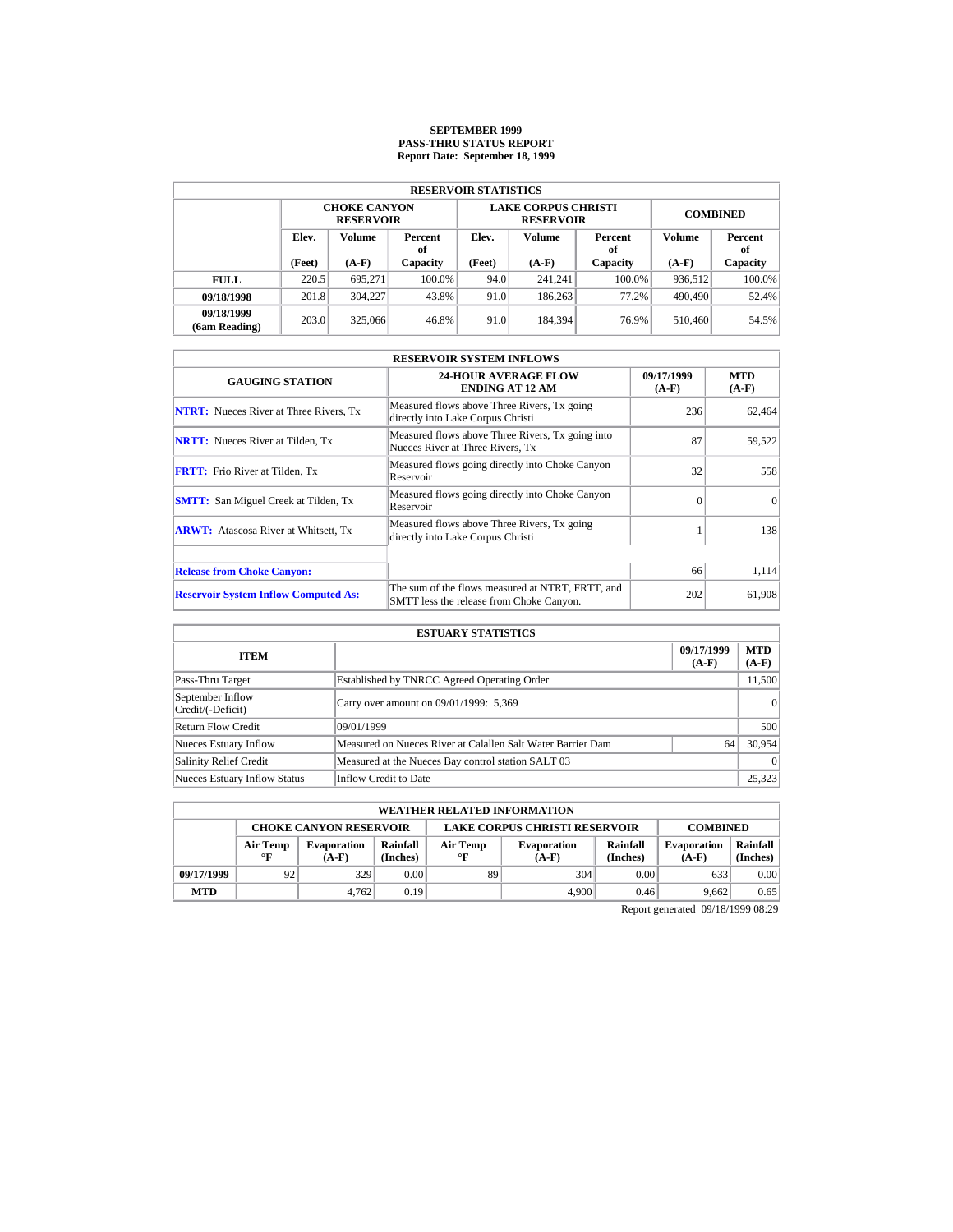# **SEPTEMBER 1999 PASS-THRU STATUS REPORT Report Date: September 19, 1999**

| <b>RESERVOIR STATISTICS</b> |        |                                         |          |                   |                                                |                 |         |               |  |  |  |
|-----------------------------|--------|-----------------------------------------|----------|-------------------|------------------------------------------------|-----------------|---------|---------------|--|--|--|
|                             |        | <b>CHOKE CANYON</b><br><b>RESERVOIR</b> |          |                   | <b>LAKE CORPUS CHRISTI</b><br><b>RESERVOIR</b> | <b>COMBINED</b> |         |               |  |  |  |
|                             | Elev.  | <b>Volume</b><br>Percent<br>оf          |          | Elev.             | Volume                                         | Percent<br>of   | Volume  | Percent<br>of |  |  |  |
|                             | (Feet) | $(A-F)$                                 | Capacity | (Feet)<br>$(A-F)$ |                                                | Capacity        | $(A-F)$ | Capacity      |  |  |  |
| <b>FULL</b>                 | 220.5  | 695.271                                 | 100.0%   | 94.0              | 241.241                                        | $100.0\%$       | 936,512 | $100.0\%$     |  |  |  |
| 09/19/1998                  | 201.7  | 304,068                                 | 43.7%    | 91.0              | 186,263                                        | 77.2%           | 490,331 | 52.4%         |  |  |  |
| 09/19/1999<br>(6am Reading) | 203.0  | 324,569                                 | 46.7%    | 90.9              | 184.699                                        | 76.6%           | 509,268 | 54.4%         |  |  |  |

| <b>RESERVOIR SYSTEM INFLOWS</b>               |                                                                                              |                       |                       |  |  |  |  |  |
|-----------------------------------------------|----------------------------------------------------------------------------------------------|-----------------------|-----------------------|--|--|--|--|--|
| <b>GAUGING STATION</b>                        | <b>24-HOUR AVERAGE FLOW</b><br><b>ENDING AT 12 AM</b>                                        | 09/18/1999<br>$(A-F)$ | <b>MTD</b><br>$(A-F)$ |  |  |  |  |  |
| <b>NTRT:</b> Nueces River at Three Rivers, Tx | Measured flows above Three Rivers, Tx going<br>directly into Lake Corpus Christi             | 220                   | 62,684                |  |  |  |  |  |
| <b>NRTT:</b> Nueces River at Tilden, Tx       | Measured flows above Three Rivers, Tx going into<br>Nueces River at Three Rivers. Tx         | 83                    | 59,606                |  |  |  |  |  |
| <b>FRTT:</b> Frio River at Tilden, Tx         | Measured flows going directly into Choke Canyon<br>Reservoir                                 | 30                    | 588                   |  |  |  |  |  |
| <b>SMTT:</b> San Miguel Creek at Tilden, Tx   | Measured flows going directly into Choke Canyon<br>Reservoir                                 | $\Omega$              | $\Omega$              |  |  |  |  |  |
| <b>ARWT:</b> Atascosa River at Whitsett, Tx   | Measured flows above Three Rivers, Tx going<br>directly into Lake Corpus Christi             |                       | 140                   |  |  |  |  |  |
| <b>Release from Choke Canyon:</b>             |                                                                                              | 66                    | 1,179                 |  |  |  |  |  |
| <b>Reservoir System Inflow Computed As:</b>   | The sum of the flows measured at NTRT, FRTT, and<br>SMTT less the release from Choke Canyon. | 185                   | 62,093                |  |  |  |  |  |

| <b>ESTUARY STATISTICS</b>             |                                                             |                       |                       |  |  |  |  |
|---------------------------------------|-------------------------------------------------------------|-----------------------|-----------------------|--|--|--|--|
| <b>ITEM</b>                           |                                                             | 09/18/1999<br>$(A-F)$ | <b>MTD</b><br>$(A-F)$ |  |  |  |  |
| Pass-Thru Target                      | Established by TNRCC Agreed Operating Order                 |                       | 11,500                |  |  |  |  |
| September Inflow<br>Credit/(-Deficit) | Carry over amount on 09/01/1999: 5,369                      |                       | 0                     |  |  |  |  |
| <b>Return Flow Credit</b>             | 09/01/1999                                                  |                       | 500                   |  |  |  |  |
| <b>Nueces Estuary Inflow</b>          | Measured on Nueces River at Calallen Salt Water Barrier Dam | 71                    | 31,026                |  |  |  |  |
| <b>Salinity Relief Credit</b>         | Measured at the Nueces Bay control station SALT 03          |                       | $\Omega$              |  |  |  |  |
| <b>Nueces Estuary Inflow Status</b>   | Inflow Credit to Date                                       |                       | 25,395                |  |  |  |  |

|                                                                                          | <b>WEATHER RELATED INFORMATION</b> |                               |                      |                       |                               |                               |                      |      |  |  |  |
|------------------------------------------------------------------------------------------|------------------------------------|-------------------------------|----------------------|-----------------------|-------------------------------|-------------------------------|----------------------|------|--|--|--|
| <b>LAKE CORPUS CHRISTI RESERVOIR</b><br><b>CHOKE CANYON RESERVOIR</b><br><b>COMBINED</b> |                                    |                               |                      |                       |                               |                               |                      |      |  |  |  |
|                                                                                          | Air Temp<br>$\mathbf{F}$           | <b>Evaporation</b><br>$(A-F)$ | Rainfall<br>(Inches) | Air Temp<br>$\circ$ F | <b>Evaporation</b><br>$(A-F)$ | <b>Evaporation</b><br>$(A-F)$ | Rainfall<br>(Inches) |      |  |  |  |
| 09/18/1999                                                                               | 91                                 | 261                           | 0.00                 | 89                    | 273                           | 0.00                          | 534                  | 0.00 |  |  |  |
| <b>MTD</b>                                                                               |                                    | 5.023                         | 0.19                 |                       | 5.173                         | 0.46                          | 10.196               | 0.65 |  |  |  |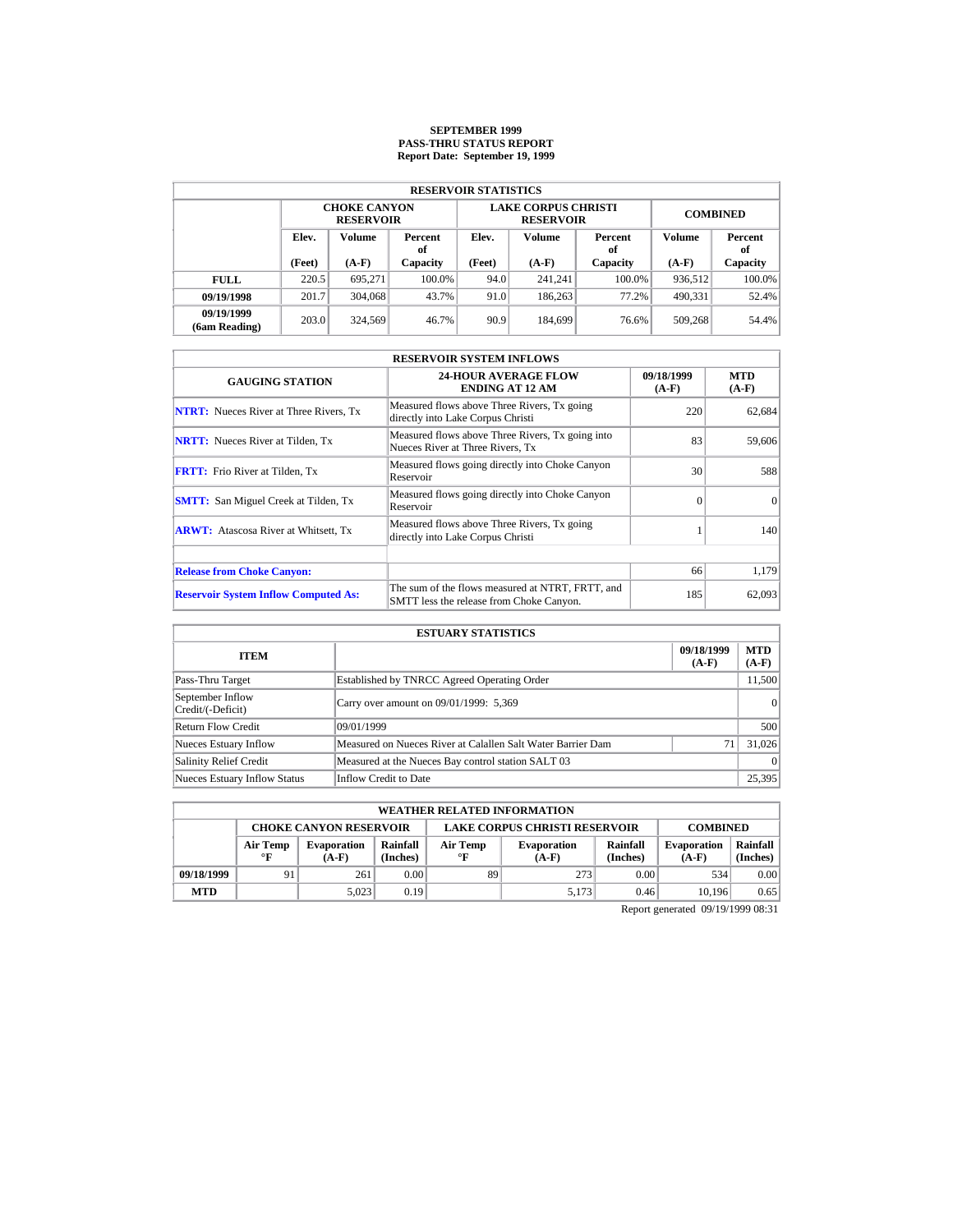### **SEPTEMBER 1999 PASS-THRU STATUS REPORT Report Date: September 20, 1999**

| <b>RESERVOIR STATISTICS</b> |                                         |                                         |        |                         |                                                |                 |               |           |  |  |  |
|-----------------------------|-----------------------------------------|-----------------------------------------|--------|-------------------------|------------------------------------------------|-----------------|---------------|-----------|--|--|--|
|                             |                                         | <b>CHOKE CANYON</b><br><b>RESERVOIR</b> |        |                         | <b>LAKE CORPUS CHRISTI</b><br><b>RESERVOIR</b> | <b>COMBINED</b> |               |           |  |  |  |
|                             | <b>Volume</b><br>Elev.<br>Percent<br>оf |                                         | Elev.  | Volume<br>Percent<br>of |                                                | Volume          | Percent<br>of |           |  |  |  |
|                             | (Feet)                                  | $(A-F)$<br>Capacity                     |        | (Feet)                  | $(A-F)$                                        | Capacity        | $(A-F)$       | Capacity  |  |  |  |
| <b>FULL</b>                 | 220.5                                   | 695.271                                 | 100.0% | 94.0                    | 241.241                                        | $100.0\%$       | 936.512       | $100.0\%$ |  |  |  |
| 09/20/1998                  | 201.7                                   | 304,068                                 | 43.7%  | 91.0                    | 186,263                                        | 77.2%           | 490.331       | 52.4%     |  |  |  |
| 09/20/1999<br>(6am Reading) | 203.0                                   | 324,237                                 | 46.6%  | 90.9                    | 184.353                                        | 76.4%           | 508,590       | 54.3%     |  |  |  |

|                                               | <b>RESERVOIR SYSTEM INFLOWS</b>                                                              |                       |                       |  |  |  |  |  |  |
|-----------------------------------------------|----------------------------------------------------------------------------------------------|-----------------------|-----------------------|--|--|--|--|--|--|
| <b>GAUGING STATION</b>                        | <b>24-HOUR AVERAGE FLOW</b><br><b>ENDING AT 12 AM</b>                                        | 09/19/1999<br>$(A-F)$ | <b>MTD</b><br>$(A-F)$ |  |  |  |  |  |  |
| <b>NTRT:</b> Nueces River at Three Rivers, Tx | Measured flows above Three Rivers, Tx going<br>directly into Lake Corpus Christi             | 212                   | 62,897                |  |  |  |  |  |  |
| <b>NRTT:</b> Nueces River at Tilden, Tx       | Measured flows above Three Rivers, Tx going into<br>Nueces River at Three Rivers, Tx         | 83                    | 59,689                |  |  |  |  |  |  |
| <b>FRTT:</b> Frio River at Tilden, Tx         | Measured flows going directly into Choke Canyon<br>Reservoir                                 | 30                    | 617                   |  |  |  |  |  |  |
| <b>SMTT:</b> San Miguel Creek at Tilden, Tx   | Measured flows going directly into Choke Canyon<br>Reservoir                                 | $\Omega$              | $\Omega$              |  |  |  |  |  |  |
| <b>ARWT:</b> Atascosa River at Whitsett, Tx   | Measured flows above Three Rivers, Tx going<br>directly into Lake Corpus Christi             |                       | 140                   |  |  |  |  |  |  |
| <b>Release from Choke Canyon:</b>             |                                                                                              | 66                    | 1,245                 |  |  |  |  |  |  |
| <b>Reservoir System Inflow Computed As:</b>   | The sum of the flows measured at NTRT, FRTT, and<br>SMTT less the release from Choke Canyon. | 177                   | 62,269                |  |  |  |  |  |  |

| <b>ESTUARY STATISTICS</b>             |                                                             |                       |                       |  |  |  |  |  |
|---------------------------------------|-------------------------------------------------------------|-----------------------|-----------------------|--|--|--|--|--|
| <b>ITEM</b>                           |                                                             | 09/19/1999<br>$(A-F)$ | <b>MTD</b><br>$(A-F)$ |  |  |  |  |  |
| Pass-Thru Target                      | Established by TNRCC Agreed Operating Order                 |                       | 11,500                |  |  |  |  |  |
| September Inflow<br>Credit/(-Deficit) | Carry over amount on 09/01/1999: 5,369                      |                       | 0                     |  |  |  |  |  |
| <b>Return Flow Credit</b>             | 09/01/1999                                                  |                       | 500                   |  |  |  |  |  |
| Nueces Estuary Inflow                 | Measured on Nueces River at Calallen Salt Water Barrier Dam | 36                    | 31,061                |  |  |  |  |  |
| <b>Salinity Relief Credit</b>         | Measured at the Nueces Bay control station SALT 03          |                       | $\Omega$              |  |  |  |  |  |
| <b>Nueces Estuary Inflow Status</b>   | Inflow Credit to Date                                       |                       | 25,430                |  |  |  |  |  |

| <b>WEATHER RELATED INFORMATION</b> |                                                                                          |                               |                      |                |                               |                      |                               |                      |  |  |
|------------------------------------|------------------------------------------------------------------------------------------|-------------------------------|----------------------|----------------|-------------------------------|----------------------|-------------------------------|----------------------|--|--|
|                                    | <b>LAKE CORPUS CHRISTI RESERVOIR</b><br><b>CHOKE CANYON RESERVOIR</b><br><b>COMBINED</b> |                               |                      |                |                               |                      |                               |                      |  |  |
|                                    | Air Temp<br>°F                                                                           | <b>Evaporation</b><br>$(A-F)$ | Rainfall<br>(Inches) | Air Temp<br>°F | <b>Evaporation</b><br>$(A-F)$ | Rainfall<br>(Inches) | <b>Evaporation</b><br>$(A-F)$ | Rainfall<br>(Inches) |  |  |
| 09/19/1999                         | 92                                                                                       | 270                           | 0.00                 | 91             | 293                           | 0.00                 | 563                           | 0.00                 |  |  |
| <b>MTD</b>                         |                                                                                          | 5,293                         | 0.19                 |                | 5.466                         | 0.46                 | 10.759                        | 0.65                 |  |  |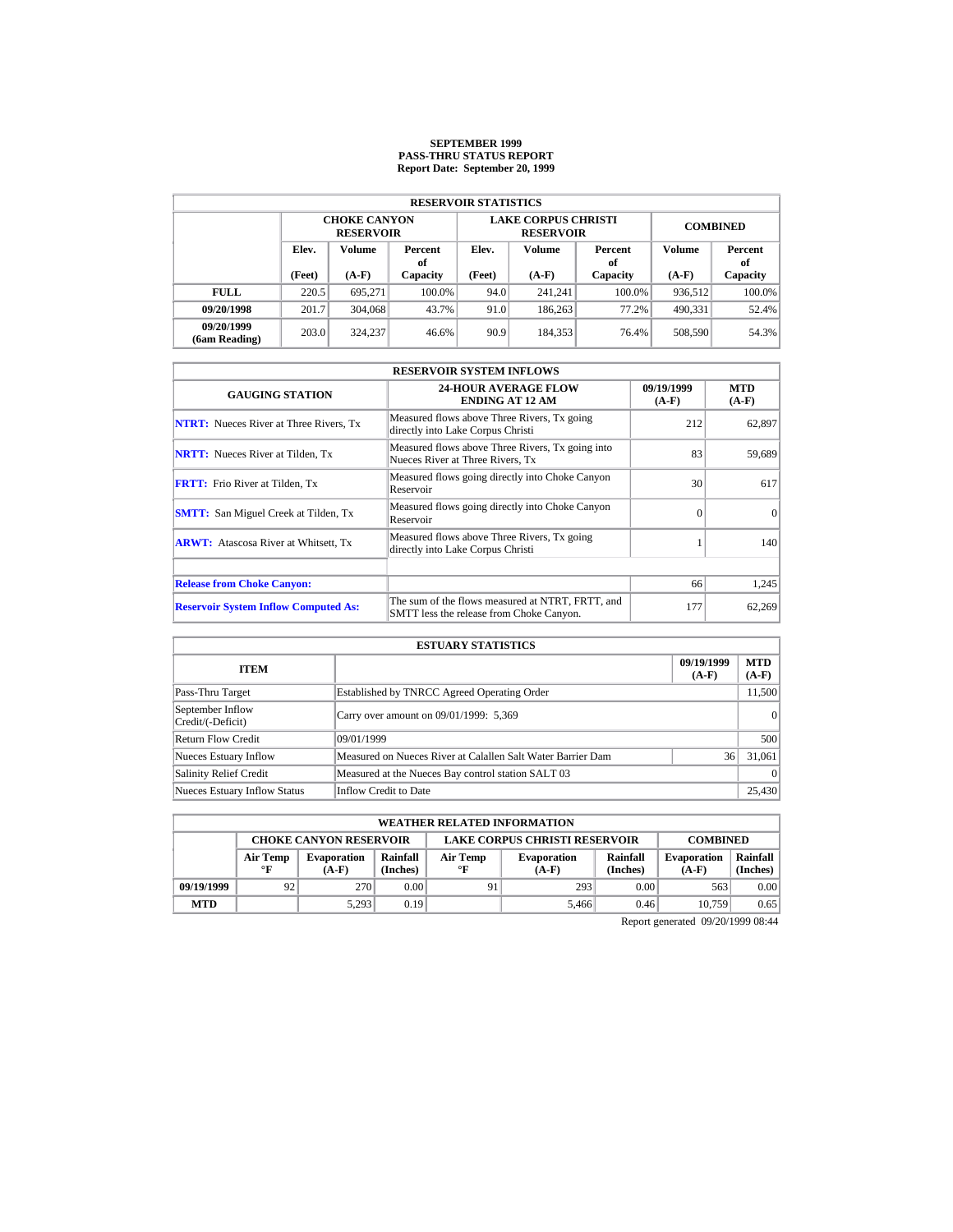### **SEPTEMBER 1999 PASS-THRU STATUS REPORT Report Date: September 21, 1999**

| <b>RESERVOIR STATISTICS</b> |                                         |                                         |        |                         |                                                |                 |               |           |  |  |  |
|-----------------------------|-----------------------------------------|-----------------------------------------|--------|-------------------------|------------------------------------------------|-----------------|---------------|-----------|--|--|--|
|                             |                                         | <b>CHOKE CANYON</b><br><b>RESERVOIR</b> |        |                         | <b>LAKE CORPUS CHRISTI</b><br><b>RESERVOIR</b> | <b>COMBINED</b> |               |           |  |  |  |
|                             | <b>Volume</b><br>Elev.<br>Percent<br>оf |                                         | Elev.  | Volume<br>Percent<br>of |                                                | Volume          | Percent<br>of |           |  |  |  |
|                             | (Feet)                                  | $(A-F)$<br>Capacity                     |        | (Feet)                  | $(A-F)$                                        | Capacity        | $(A-F)$       | Capacity  |  |  |  |
| <b>FULL</b>                 | 220.5                                   | 695.271                                 | 100.0% | 94.0                    | 241.241                                        | $100.0\%$       | 936.512       | $100.0\%$ |  |  |  |
| 09/21/1998                  | 201.8                                   | 304,387                                 | 43.8%  | 91.0                    | 186,263                                        | 77.2%           | 490.650       | 52.4%     |  |  |  |
| 09/21/1999<br>(6am Reading) | 202.9                                   | 323,574                                 | 46.5%  | 90.8                    | 183.487                                        | 76.1%           | 507.061       | 54.1%     |  |  |  |

|                                               | <b>RESERVOIR SYSTEM INFLOWS</b>                                                              |                       |                       |  |  |  |  |  |  |
|-----------------------------------------------|----------------------------------------------------------------------------------------------|-----------------------|-----------------------|--|--|--|--|--|--|
| <b>GAUGING STATION</b>                        | <b>24-HOUR AVERAGE FLOW</b><br><b>ENDING AT 12 AM</b>                                        | 09/20/1999<br>$(A-F)$ | <b>MTD</b><br>$(A-F)$ |  |  |  |  |  |  |
| <b>NTRT:</b> Nueces River at Three Rivers, Tx | Measured flows above Three Rivers, Tx going<br>directly into Lake Corpus Christi             | 206                   | 63,103                |  |  |  |  |  |  |
| <b>NRTT:</b> Nueces River at Tilden, Tx       | Measured flows above Three Rivers, Tx going into<br>Nueces River at Three Rivers, Tx         | 79                    | 59,768                |  |  |  |  |  |  |
| <b>FRTT:</b> Frio River at Tilden, Tx         | Measured flows going directly into Choke Canyon<br>Reservoir                                 | 30                    | 647                   |  |  |  |  |  |  |
| <b>SMTT:</b> San Miguel Creek at Tilden, Tx   | Measured flows going directly into Choke Canyon<br>Reservoir                                 | $\Omega$              | $\Omega$              |  |  |  |  |  |  |
| <b>ARWT:</b> Atascosa River at Whitsett, Tx   | Measured flows above Three Rivers, Tx going<br>directly into Lake Corpus Christi             |                       | 141                   |  |  |  |  |  |  |
|                                               |                                                                                              | 66                    |                       |  |  |  |  |  |  |
| <b>Release from Choke Canyon:</b>             |                                                                                              |                       | 1,310                 |  |  |  |  |  |  |
| <b>Reservoir System Inflow Computed As:</b>   | The sum of the flows measured at NTRT, FRTT, and<br>SMTT less the release from Choke Canyon. | 171                   | 62,440                |  |  |  |  |  |  |

| <b>ESTUARY STATISTICS</b>             |                                                             |                       |                       |  |  |  |  |
|---------------------------------------|-------------------------------------------------------------|-----------------------|-----------------------|--|--|--|--|
| <b>ITEM</b>                           |                                                             | 09/20/1999<br>$(A-F)$ | <b>MTD</b><br>$(A-F)$ |  |  |  |  |
| Pass-Thru Target                      | Established by TNRCC Agreed Operating Order                 |                       | 11,500                |  |  |  |  |
| September Inflow<br>Credit/(-Deficit) | Carry over amount on 09/01/1999: 5,369                      |                       | $\Omega$              |  |  |  |  |
| Return Flow Credit                    | 09/01/1999                                                  |                       | 500                   |  |  |  |  |
| Nueces Estuary Inflow                 | Measured on Nueces River at Calallen Salt Water Barrier Dam | 12                    | 31,073                |  |  |  |  |
| <b>Salinity Relief Credit</b>         | Measured at the Nueces Bay control station SALT 03          |                       | $\Omega$              |  |  |  |  |
| <b>Nueces Estuary Inflow Status</b>   | Inflow Credit to Date                                       |                       | 25,442                |  |  |  |  |

|            | <b>WEATHER RELATED INFORMATION</b> |                               |                                                                                                 |                                      |                 |      |                               |                      |  |  |  |
|------------|------------------------------------|-------------------------------|-------------------------------------------------------------------------------------------------|--------------------------------------|-----------------|------|-------------------------------|----------------------|--|--|--|
|            |                                    | <b>CHOKE CANYON RESERVOIR</b> |                                                                                                 | <b>LAKE CORPUS CHRISTI RESERVOIR</b> | <b>COMBINED</b> |      |                               |                      |  |  |  |
|            | Air Temp<br>$\circ$ F              | <b>Evaporation</b><br>$(A-F)$ | Rainfall<br>Rainfall<br>Air Temp<br><b>Evaporation</b><br>(Inches)<br>(Inches)<br>°F<br>$(A-F)$ |                                      |                 |      | <b>Evaporation</b><br>$(A-F)$ | Rainfall<br>(Inches) |  |  |  |
| 09/20/1999 | 98                                 | 347                           | 0.00                                                                                            | 95                                   | 323             | 0.00 | 670                           | 0.00                 |  |  |  |
| <b>MTD</b> |                                    | 5.640                         | 0.19                                                                                            |                                      | 5.789           | 0.46 | 11.429                        | 0.65                 |  |  |  |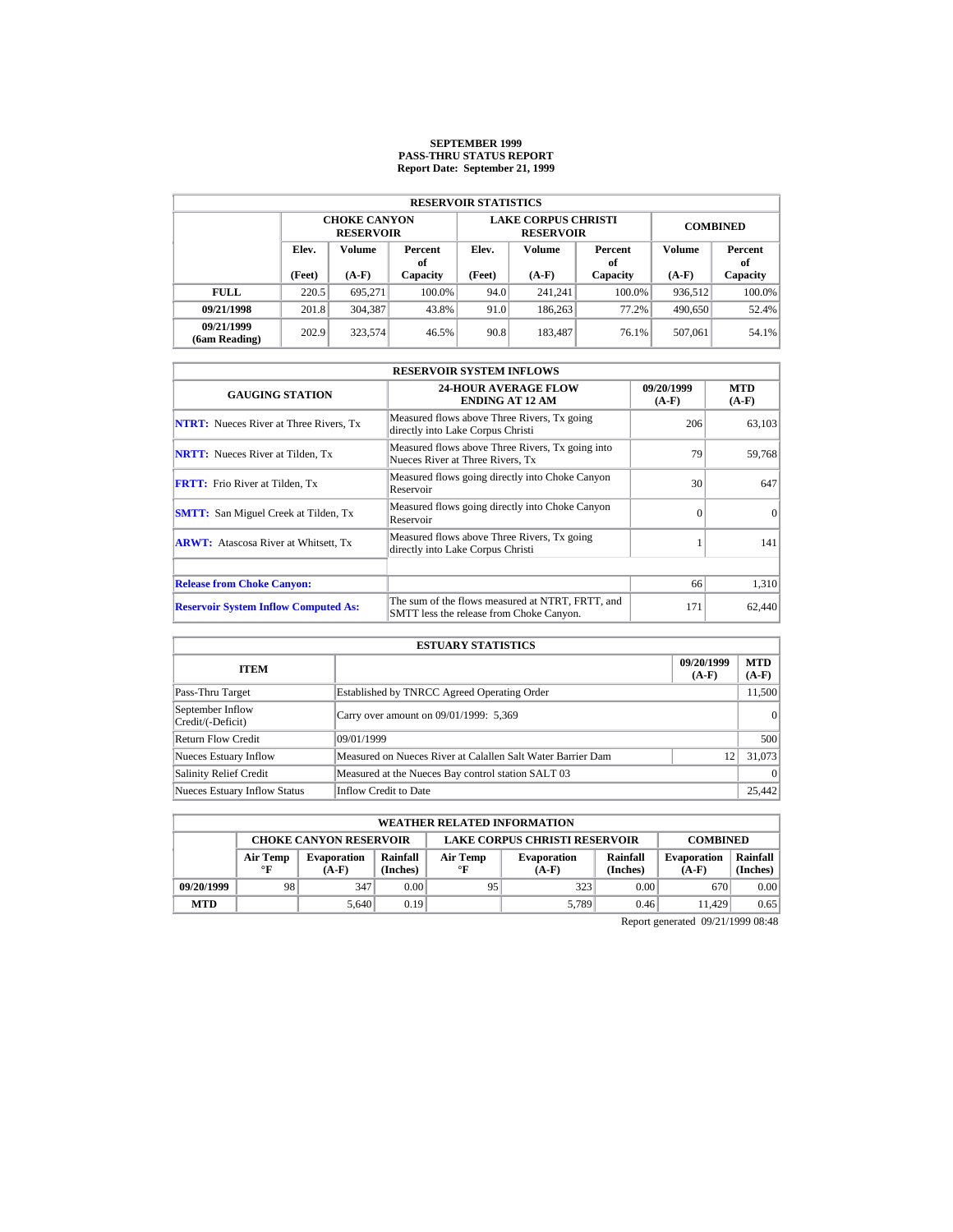# **SEPTEMBER 1999 PASS-THRU STATUS REPORT Report Date: September 22, 1999**

| <b>RESERVOIR STATISTICS</b> |                                         |         |          |        |                                                |                 |         |               |  |  |  |
|-----------------------------|-----------------------------------------|---------|----------|--------|------------------------------------------------|-----------------|---------|---------------|--|--|--|
|                             | <b>CHOKE CANYON</b><br><b>RESERVOIR</b> |         |          |        | <b>LAKE CORPUS CHRISTI</b><br><b>RESERVOIR</b> | <b>COMBINED</b> |         |               |  |  |  |
|                             | Elev.<br>Volume<br>Percent<br>оf        |         |          | Elev.  | Volume                                         | Percent<br>of   | Volume  | Percent<br>of |  |  |  |
|                             | (Feet)                                  | $(A-F)$ | Capacity | (Feet) | $(A-F)$                                        | Capacity        | $(A-F)$ | Capacity      |  |  |  |
| <b>FULL</b>                 | 220.5                                   | 695.271 | 100.0%   | 94.0   | 241.241                                        | $100.0\%$       | 936,512 | $100.0\%$     |  |  |  |
| 09/22/1998                  | 201.8                                   | 304.387 | 43.8%    | 91.0   | 186,263                                        | 77.2%           | 490,650 | 52.4%         |  |  |  |
| 09/22/1999<br>(6am Reading) | 202.9                                   | 322.913 | 46.4%    | 90.8   | 182.450                                        | 75.6%           | 503,363 | 54.0%         |  |  |  |

| <b>RESERVOIR SYSTEM INFLOWS</b>               |                                                                                              |                       |                       |  |  |  |  |  |
|-----------------------------------------------|----------------------------------------------------------------------------------------------|-----------------------|-----------------------|--|--|--|--|--|
| <b>GAUGING STATION</b>                        | <b>24-HOUR AVERAGE FLOW</b><br><b>ENDING AT 12 AM</b>                                        | 09/21/1999<br>$(A-F)$ | <b>MTD</b><br>$(A-F)$ |  |  |  |  |  |
| <b>NTRT:</b> Nueces River at Three Rivers, Tx | Measured flows above Three Rivers, Tx going<br>directly into Lake Corpus Christi             | 197                   | 63,300                |  |  |  |  |  |
| <b>NRTT:</b> Nueces River at Tilden, Tx       | Measured flows above Three Rivers, Tx going into<br>Nueces River at Three Rivers. Tx         | 73                    | 59,842                |  |  |  |  |  |
| <b>FRTT:</b> Frio River at Tilden, Tx         | Measured flows going directly into Choke Canyon<br>Reservoir                                 | 30                    | 677                   |  |  |  |  |  |
| <b>SMTT:</b> San Miguel Creek at Tilden, Tx   | Measured flows going directly into Choke Canyon<br>Reservoir                                 | $\Omega$              | $\Omega$              |  |  |  |  |  |
| <b>ARWT:</b> Atascosa River at Whitsett, Tx   | Measured flows above Three Rivers, Tx going<br>directly into Lake Corpus Christi             |                       | 142                   |  |  |  |  |  |
| <b>Release from Choke Canyon:</b>             |                                                                                              | 66                    | 1,376                 |  |  |  |  |  |
|                                               |                                                                                              |                       |                       |  |  |  |  |  |
| <b>Reservoir System Inflow Computed As:</b>   | The sum of the flows measured at NTRT, FRTT, and<br>SMTT less the release from Choke Canyon. | 161                   | 62,601                |  |  |  |  |  |

|                                       | <b>ESTUARY STATISTICS</b>                                   |                       |                       |
|---------------------------------------|-------------------------------------------------------------|-----------------------|-----------------------|
| <b>ITEM</b>                           |                                                             | 09/21/1999<br>$(A-F)$ | <b>MTD</b><br>$(A-F)$ |
| Pass-Thru Target                      | Established by TNRCC Agreed Operating Order                 |                       | 11,500                |
| September Inflow<br>Credit/(-Deficit) | Carry over amount on 09/01/1999: 5,369                      |                       | 0                     |
| <b>Return Flow Credit</b>             | 09/01/1999                                                  |                       | 500                   |
| <b>Nueces Estuary Inflow</b>          | Measured on Nueces River at Calallen Salt Water Barrier Dam | 30                    | 31.103                |
| <b>Salinity Relief Credit</b>         | Measured at the Nueces Bay control station SALT 03          |                       | $\Omega$              |
| <b>Nueces Estuary Inflow Status</b>   | Inflow Credit to Date                                       |                       | 25,472                |

|            | <b>WEATHER RELATED INFORMATION</b>                                                                                                                                  |       |      |    |       |                               |                      |      |  |  |
|------------|---------------------------------------------------------------------------------------------------------------------------------------------------------------------|-------|------|----|-------|-------------------------------|----------------------|------|--|--|
|            | <b>LAKE CORPUS CHRISTI RESERVOIR</b><br><b>CHOKE CANYON RESERVOIR</b><br><b>COMBINED</b>                                                                            |       |      |    |       |                               |                      |      |  |  |
|            | Rainfall<br>Rainfall<br>Air Temp<br>Air Temp<br><b>Evaporation</b><br><b>Evaporation</b><br>(Inches)<br>(Inches)<br>$\circ$ F<br>$\mathbf{F}$<br>$(A-F)$<br>$(A-F)$ |       |      |    |       | <b>Evaporation</b><br>$(A-F)$ | Rainfall<br>(Inches) |      |  |  |
| 09/21/1999 | 90                                                                                                                                                                  | 366   | 0.00 | 88 | 412   | 0.00                          | 778                  | 0.00 |  |  |
| <b>MTD</b> |                                                                                                                                                                     | 6,006 | 0.19 |    | 6.201 | 0.46                          | 12.207               | 0.65 |  |  |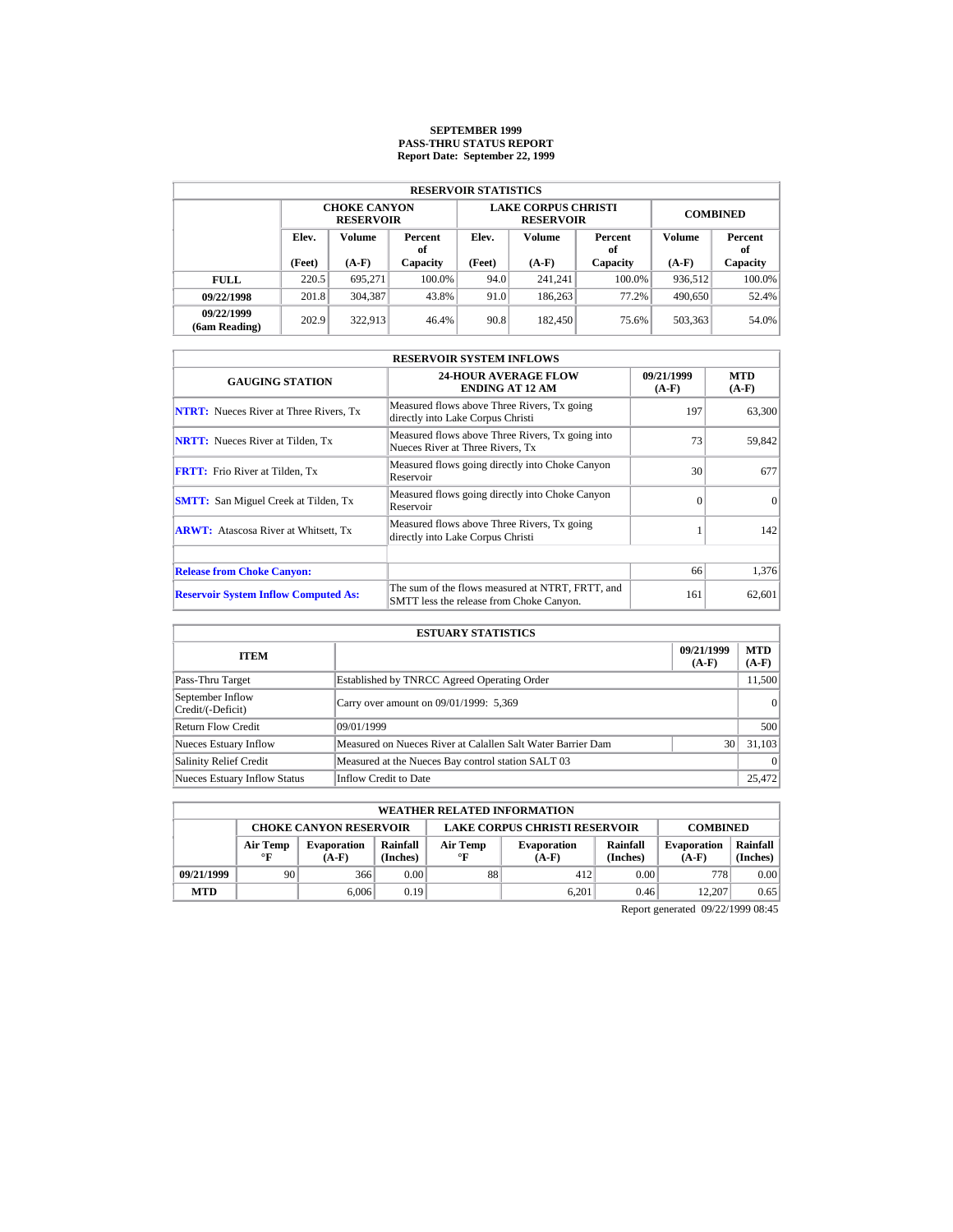# **SEPTEMBER 1999 PASS-THRU STATUS REPORT Report Date: September 23, 1999**

| <b>RESERVOIR STATISTICS</b> |                                         |         |          |        |                                                |                 |         |               |  |  |  |
|-----------------------------|-----------------------------------------|---------|----------|--------|------------------------------------------------|-----------------|---------|---------------|--|--|--|
|                             | <b>CHOKE CANYON</b><br><b>RESERVOIR</b> |         |          |        | <b>LAKE CORPUS CHRISTI</b><br><b>RESERVOIR</b> | <b>COMBINED</b> |         |               |  |  |  |
|                             | Elev.<br>Volume<br>Percent<br>оf        |         |          | Elev.  | Volume                                         | Percent<br>of   | Volume  | Percent<br>of |  |  |  |
|                             | (Feet)                                  | $(A-F)$ | Capacity | (Feet) | $(A-F)$                                        | Capacity        | $(A-F)$ | Capacity      |  |  |  |
| <b>FULL</b>                 | 220.5                                   | 695.271 | 100.0%   | 94.0   | 241.241                                        | $100.0\%$       | 936,512 | $100.0\%$     |  |  |  |
| 09/23/1998                  | 201.8                                   | 304,547 | 43.8%    | 91.0   | 186,263                                        | 77.2%           | 490,810 | 52.4%         |  |  |  |
| 09/23/1999<br>(6am Reading) | 202.9                                   | 322.252 | 46.3%    | 90.7   | 181.587                                        | 75.3%           | 503,839 | 53.8%         |  |  |  |

| <b>RESERVOIR SYSTEM INFLOWS</b>               |                                                                                              |                       |                       |  |  |  |  |  |
|-----------------------------------------------|----------------------------------------------------------------------------------------------|-----------------------|-----------------------|--|--|--|--|--|
| <b>GAUGING STATION</b>                        | <b>24-HOUR AVERAGE FLOW</b><br><b>ENDING AT 12 AM</b>                                        | 09/22/1999<br>$(A-F)$ | <b>MTD</b><br>$(A-F)$ |  |  |  |  |  |
| <b>NTRT:</b> Nueces River at Three Rivers, Tx | Measured flows above Three Rivers, Tx going<br>directly into Lake Corpus Christi             | $\Omega$              | 63,300                |  |  |  |  |  |
| <b>NRTT:</b> Nueces River at Tilden, Tx       | Measured flows above Three Rivers, Tx going into<br>Nueces River at Three Rivers. Tx         | $\Omega$              | 59,842                |  |  |  |  |  |
| <b>FRTT:</b> Frio River at Tilden, Tx         | Measured flows going directly into Choke Canyon<br>Reservoir                                 | $\Omega$              | 677                   |  |  |  |  |  |
| <b>SMTT:</b> San Miguel Creek at Tilden, Tx   | Measured flows going directly into Choke Canyon<br>Reservoir                                 | $\Omega$              | $\Omega$              |  |  |  |  |  |
| <b>ARWT:</b> Atascosa River at Whitsett, Tx   | Measured flows above Three Rivers, Tx going<br>directly into Lake Corpus Christi             | $\Omega$              | 142                   |  |  |  |  |  |
| <b>Release from Choke Canyon:</b>             |                                                                                              | 66                    | 1,441                 |  |  |  |  |  |
| <b>Reservoir System Inflow Computed As:</b>   | The sum of the flows measured at NTRT, FRTT, and<br>SMTT less the release from Choke Canyon. | $\Omega$              | 60,660                |  |  |  |  |  |

|                                       | <b>ESTUARY STATISTICS</b>                                   |                       |                       |
|---------------------------------------|-------------------------------------------------------------|-----------------------|-----------------------|
| <b>ITEM</b>                           |                                                             | 09/22/1999<br>$(A-F)$ | <b>MTD</b><br>$(A-F)$ |
| Pass-Thru Target                      | Established by TNRCC Agreed Operating Order                 |                       | 11,500                |
| September Inflow<br>Credit/(-Deficit) | Carry over amount on 09/01/1999: 5,369                      |                       | 0                     |
| Return Flow Credit                    | 09/01/1999                                                  |                       | 500                   |
| <b>Nueces Estuary Inflow</b>          | Measured on Nueces River at Calallen Salt Water Barrier Dam |                       | 31.103                |
| <b>Salinity Relief Credit</b>         | Measured at the Nueces Bay control station SALT 03          |                       | $\Omega$              |
| <b>Nueces Estuary Inflow Status</b>   | Inflow Credit to Date                                       |                       | 25,472                |

|            | <b>WEATHER RELATED INFORMATION</b>                                                       |                               |                                                                                                        |    |       |      |                               |                      |  |  |  |
|------------|------------------------------------------------------------------------------------------|-------------------------------|--------------------------------------------------------------------------------------------------------|----|-------|------|-------------------------------|----------------------|--|--|--|
|            | <b>LAKE CORPUS CHRISTI RESERVOIR</b><br><b>CHOKE CANYON RESERVOIR</b><br><b>COMBINED</b> |                               |                                                                                                        |    |       |      |                               |                      |  |  |  |
|            | Air Temp<br>$^{\circ}$ F                                                                 | <b>Evaporation</b><br>$(A-F)$ | Rainfall<br>Rainfall<br>Air Temp<br><b>Evaporation</b><br>(Inches)<br>(Inches)<br>$\circ$ F<br>$(A-F)$ |    |       |      | <b>Evaporation</b><br>$(A-F)$ | Rainfall<br>(Inches) |  |  |  |
| 09/22/1999 | 85                                                                                       | 356                           | 0.00                                                                                                   | 83 | 301   | 0.00 | 657                           | 0.00                 |  |  |  |
| <b>MTD</b> |                                                                                          | 6.362                         | 0.19                                                                                                   |    | 6.502 | 0.46 | 12.864                        | 0.65                 |  |  |  |

Report generated 09/23/1999 16:02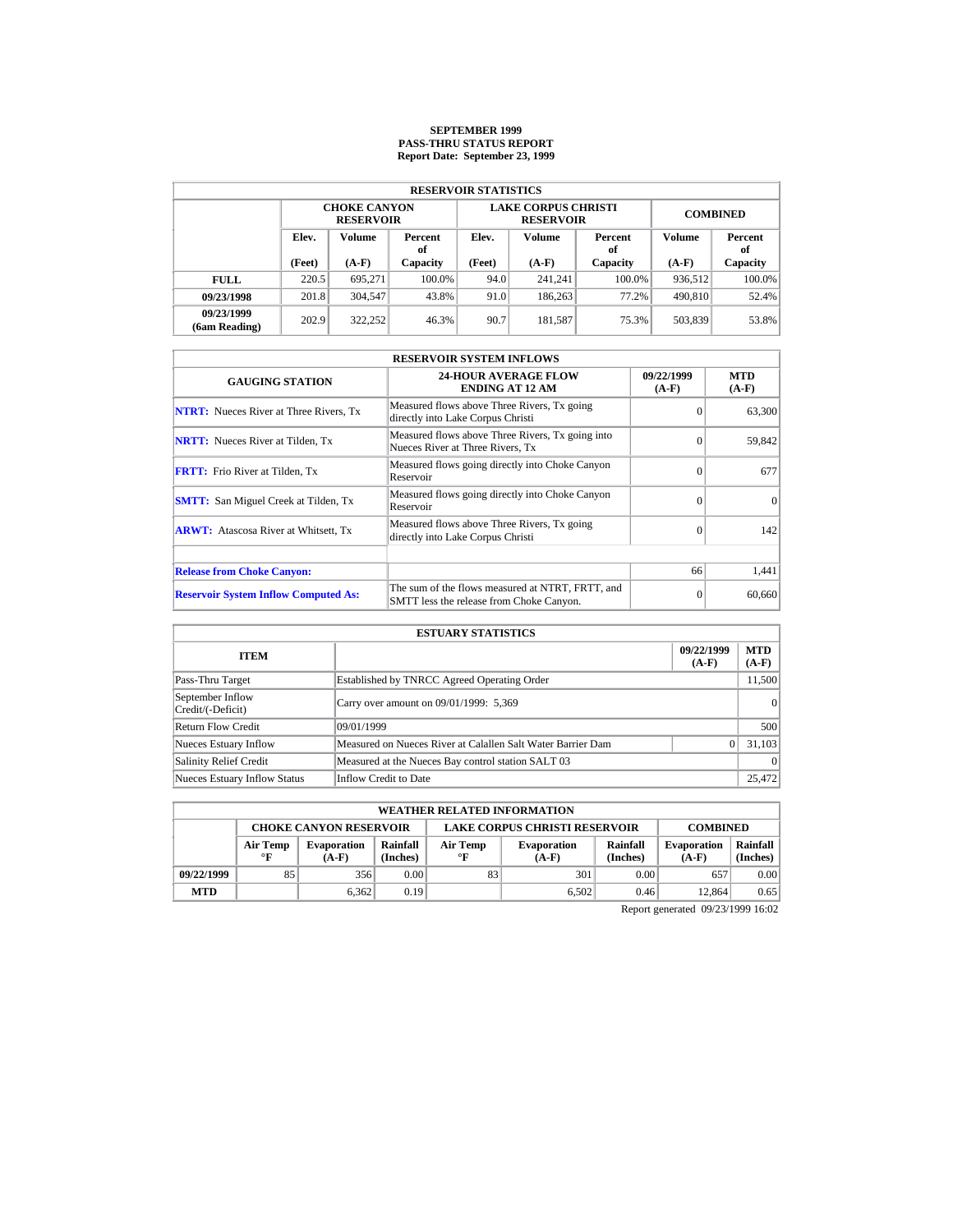# **SEPTEMBER 1999 PASS-THRU STATUS REPORT Report Date: September 24, 1999**

| <b>RESERVOIR STATISTICS</b> |                                         |         |          |        |                                                |                 |               |           |  |  |  |
|-----------------------------|-----------------------------------------|---------|----------|--------|------------------------------------------------|-----------------|---------------|-----------|--|--|--|
|                             | <b>CHOKE CANYON</b><br><b>RESERVOIR</b> |         |          |        | <b>LAKE CORPUS CHRISTI</b><br><b>RESERVOIR</b> | <b>COMBINED</b> |               |           |  |  |  |
|                             | Elev.<br><b>Volume</b><br>Percent<br>оf |         | Elev.    | Volume | Percent<br>of                                  | Volume          | Percent<br>of |           |  |  |  |
|                             | (Feet)                                  | $(A-F)$ | Capacity | (Feet) | $(A-F)$                                        | Capacity        | $(A-F)$       | Capacity  |  |  |  |
| <b>FULL</b>                 | 220.5                                   | 695.271 | 100.0%   | 94.0   | 241.241                                        | $100.0\%$       | 936,512       | $100.0\%$ |  |  |  |
| 09/24/1998                  | 201.8                                   | 304,547 | 43.8%    | 91.0   | 186,263                                        | 77.2%           | 490,810       | 52.4%     |  |  |  |
| 09/24/1999<br>(6am Reading) | 202.8                                   | 321.591 | 46.3%    | 90.7   | 181,070                                        | 75.1%           | 502.661       | 53.7%     |  |  |  |

| <b>RESERVOIR SYSTEM INFLOWS</b>               |                                                                                              |                       |                       |  |  |  |  |  |
|-----------------------------------------------|----------------------------------------------------------------------------------------------|-----------------------|-----------------------|--|--|--|--|--|
| <b>GAUGING STATION</b>                        | <b>24-HOUR AVERAGE FLOW</b><br><b>ENDING AT 12 AM</b>                                        | 09/23/1999<br>$(A-F)$ | <b>MTD</b><br>$(A-F)$ |  |  |  |  |  |
| <b>NTRT:</b> Nueces River at Three Rivers, Tx | Measured flows above Three Rivers, Tx going<br>directly into Lake Corpus Christi             | 181                   | 63,669                |  |  |  |  |  |
| <b>NRTT:</b> Nueces River at Tilden, Tx       | Measured flows above Three Rivers, Tx going into<br>Nueces River at Three Rivers, Tx         | 64                    | 59,975                |  |  |  |  |  |
| <b>FRTT:</b> Frio River at Tilden, Tx         | Measured flows going directly into Choke Canyon<br>Reservoir                                 | 28                    | 732                   |  |  |  |  |  |
| <b>SMTT:</b> San Miguel Creek at Tilden, Tx   | Measured flows going directly into Choke Canyon<br>Reservoir                                 | $\Omega$              | $\Omega$              |  |  |  |  |  |
| <b>ARWT:</b> Atascosa River at Whitsett, Tx   | Measured flows above Three Rivers, Tx going<br>directly into Lake Corpus Christi             | $\Omega$              | 142                   |  |  |  |  |  |
| <b>Release from Choke Canyon:</b>             |                                                                                              | 66                    | 1,507                 |  |  |  |  |  |
| <b>Reservoir System Inflow Computed As:</b>   | The sum of the flows measured at NTRT, FRTT, and<br>SMTT less the release from Choke Canyon. | 143                   | 62,895                |  |  |  |  |  |

|                                       | <b>ESTUARY STATISTICS</b>                                   |                       |                       |
|---------------------------------------|-------------------------------------------------------------|-----------------------|-----------------------|
| <b>ITEM</b>                           |                                                             | 09/23/1999<br>$(A-F)$ | <b>MTD</b><br>$(A-F)$ |
| Pass-Thru Target                      | Established by TNRCC Agreed Operating Order                 |                       | 11,500                |
| September Inflow<br>Credit/(-Deficit) | Carry over amount on 09/01/1999: 5,369                      |                       | 0                     |
| <b>Return Flow Credit</b>             | 09/01/1999                                                  |                       | 500                   |
| <b>Nueces Estuary Inflow</b>          | Measured on Nueces River at Calallen Salt Water Barrier Dam | 18                    | 31.155                |
| <b>Salinity Relief Credit</b>         | Measured at the Nueces Bay control station SALT 03          |                       | $\Omega$              |
| <b>Nueces Estuary Inflow Status</b>   | Inflow Credit to Date                                       |                       | 25,524                |

| <b>WEATHER RELATED INFORMATION</b> |                                                                                                                                                                     |       |      |    |                               |                      |        |      |  |
|------------------------------------|---------------------------------------------------------------------------------------------------------------------------------------------------------------------|-------|------|----|-------------------------------|----------------------|--------|------|--|
|                                    | <b>LAKE CORPUS CHRISTI RESERVOIR</b><br><b>CHOKE CANYON RESERVOIR</b><br><b>COMBINED</b>                                                                            |       |      |    |                               |                      |        |      |  |
|                                    | Rainfall<br>Rainfall<br>Air Temp<br>Air Temp<br><b>Evaporation</b><br><b>Evaporation</b><br>(Inches)<br>(Inches)<br>$\circ$ F<br>$\mathbf{F}$<br>$(A-F)$<br>$(A-F)$ |       |      |    | <b>Evaporation</b><br>$(A-F)$ | Rainfall<br>(Inches) |        |      |  |
| 09/23/1999                         | 87                                                                                                                                                                  | 288   | 0.00 | 85 | 291                           | 0.00                 | 579    | 0.00 |  |
| <b>MTD</b>                         |                                                                                                                                                                     | 6.650 | 0.19 |    | 6.793                         | 0.46                 | 13.443 | 0.65 |  |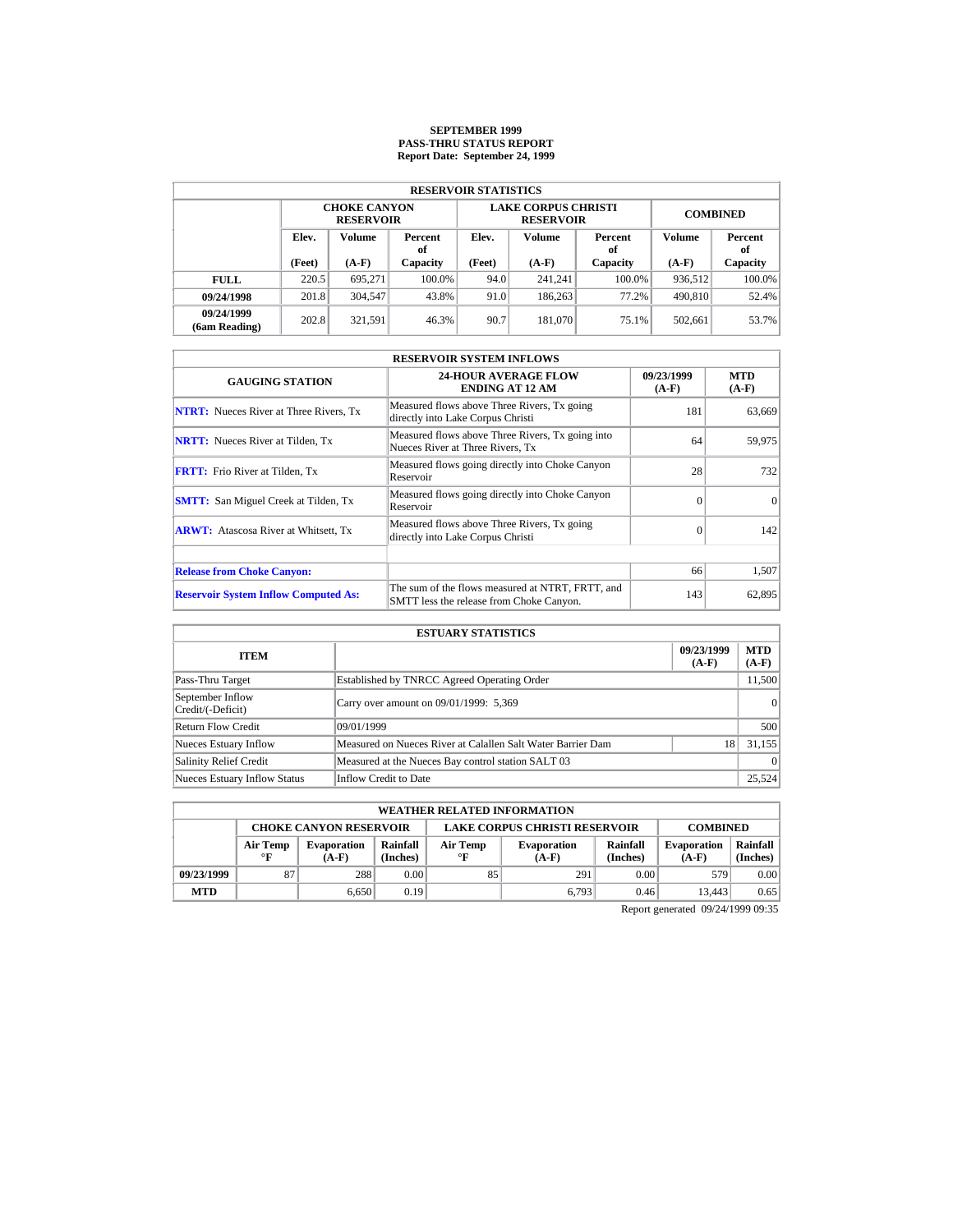# **SEPTEMBER 1999 PASS-THRU STATUS REPORT Report Date: September 25, 1999**

|                             | <b>RESERVOIR STATISTICS</b>             |         |               |                 |                                                |                 |         |               |  |  |  |  |
|-----------------------------|-----------------------------------------|---------|---------------|-----------------|------------------------------------------------|-----------------|---------|---------------|--|--|--|--|
|                             | <b>CHOKE CANYON</b><br><b>RESERVOIR</b> |         |               |                 | <b>LAKE CORPUS CHRISTI</b><br><b>RESERVOIR</b> | <b>COMBINED</b> |         |               |  |  |  |  |
| Elev.<br><b>Volume</b>      |                                         |         | Percent<br>оf | Volume<br>Elev. |                                                | Percent<br>of   | Volume  | Percent<br>of |  |  |  |  |
|                             | (Feet)                                  | $(A-F)$ | Capacity      | (Feet)          | $(A-F)$                                        | Capacity        | $(A-F)$ | Capacity      |  |  |  |  |
| <b>FULL</b>                 | 220.5                                   | 695.271 | 100.0%        | 94.0            | 241.241                                        | $100.0\%$       | 936,512 | $100.0\%$     |  |  |  |  |
| 09/25/1998                  | 201.8                                   | 304,547 | 43.8%         | 91.0            | 186,263                                        | 77.2%           | 490,810 | 52.4%         |  |  |  |  |
| 09/25/1999<br>(6am Reading) | 202.8                                   | 321.591 | 46.3%         | 90.6            | 180.210                                        | 74.7%           | 501.801 | 53.6%         |  |  |  |  |

| <b>RESERVOIR SYSTEM INFLOWS</b>               |                                                                                              |                       |                       |  |  |  |  |  |
|-----------------------------------------------|----------------------------------------------------------------------------------------------|-----------------------|-----------------------|--|--|--|--|--|
| <b>GAUGING STATION</b>                        | <b>24-HOUR AVERAGE FLOW</b><br><b>ENDING AT 12 AM</b>                                        | 09/24/1999<br>$(A-F)$ | <b>MTD</b><br>$(A-F)$ |  |  |  |  |  |
| <b>NTRT:</b> Nueces River at Three Rivers, Tx | Measured flows above Three Rivers, Tx going<br>directly into Lake Corpus Christi             | 179                   | 63,848                |  |  |  |  |  |
| <b>NRTT:</b> Nueces River at Tilden, Tx       | Measured flows above Three Rivers, Tx going into<br>Nueces River at Three Rivers. Tx         | 60                    | 60,034                |  |  |  |  |  |
| <b>FRTT:</b> Frio River at Tilden, Tx         | Measured flows going directly into Choke Canyon<br>Reservoir                                 | 26                    | 758                   |  |  |  |  |  |
| <b>SMTT:</b> San Miguel Creek at Tilden, Tx   | Measured flows going directly into Choke Canyon<br>Reservoir                                 | $\Omega$              | $\Omega$              |  |  |  |  |  |
| <b>ARWT:</b> Atascosa River at Whitsett, Tx   | Measured flows above Three Rivers, Tx going<br>directly into Lake Corpus Christi             | $\Omega$              | 142                   |  |  |  |  |  |
| <b>Release from Choke Canyon:</b>             |                                                                                              | 66                    | 1,572                 |  |  |  |  |  |
|                                               |                                                                                              |                       |                       |  |  |  |  |  |
| <b>Reservoir System Inflow Computed As:</b>   | The sum of the flows measured at NTRT, FRTT, and<br>SMTT less the release from Choke Canyon. | 139                   | 63,034                |  |  |  |  |  |

|                                       | <b>ESTUARY STATISTICS</b>                                   |                       |                       |
|---------------------------------------|-------------------------------------------------------------|-----------------------|-----------------------|
| <b>ITEM</b>                           |                                                             | 09/24/1999<br>$(A-F)$ | <b>MTD</b><br>$(A-F)$ |
| Pass-Thru Target                      | Established by TNRCC Agreed Operating Order                 |                       | 11,500                |
| September Inflow<br>Credit/(-Deficit) | Carry over amount on 09/01/1999: 5,369                      |                       | 0                     |
| Return Flow Credit                    | 09/01/1999                                                  |                       | 500                   |
| <b>Nueces Estuary Inflow</b>          | Measured on Nueces River at Calallen Salt Water Barrier Dam | $\frac{3}{3}$         | 31,158                |
| <b>Salinity Relief Credit</b>         | Measured at the Nueces Bay control station SALT 03          |                       | $\Omega$              |
| <b>Nueces Estuary Inflow Status</b>   | Inflow Credit to Date                                       |                       | 25,527                |

|                                                                                          | <b>WEATHER RELATED INFORMATION</b> |                                                                                                                                         |      |    |       |                               |                      |      |  |  |
|------------------------------------------------------------------------------------------|------------------------------------|-----------------------------------------------------------------------------------------------------------------------------------------|------|----|-------|-------------------------------|----------------------|------|--|--|
| <b>LAKE CORPUS CHRISTI RESERVOIR</b><br><b>CHOKE CANYON RESERVOIR</b><br><b>COMBINED</b> |                                    |                                                                                                                                         |      |    |       |                               |                      |      |  |  |
|                                                                                          | Air Temp<br>$\mathbf{F}$           | Rainfall<br>Rainfall<br>Air Temp<br><b>Evaporation</b><br><b>Evaporation</b><br>(Inches)<br>(Inches)<br>$\circ$ F<br>$(A-F)$<br>$(A-F)$ |      |    |       | <b>Evaporation</b><br>$(A-F)$ | Rainfall<br>(Inches) |      |  |  |
| 09/24/1999                                                                               | 90                                 | 231                                                                                                                                     | 0.00 | 89 | 320   | 0.00                          | 551                  | 0.00 |  |  |
| <b>MTD</b>                                                                               |                                    | 6.881                                                                                                                                   | 0.19 |    | 7.113 | 0.46                          | 13.994               | 0.65 |  |  |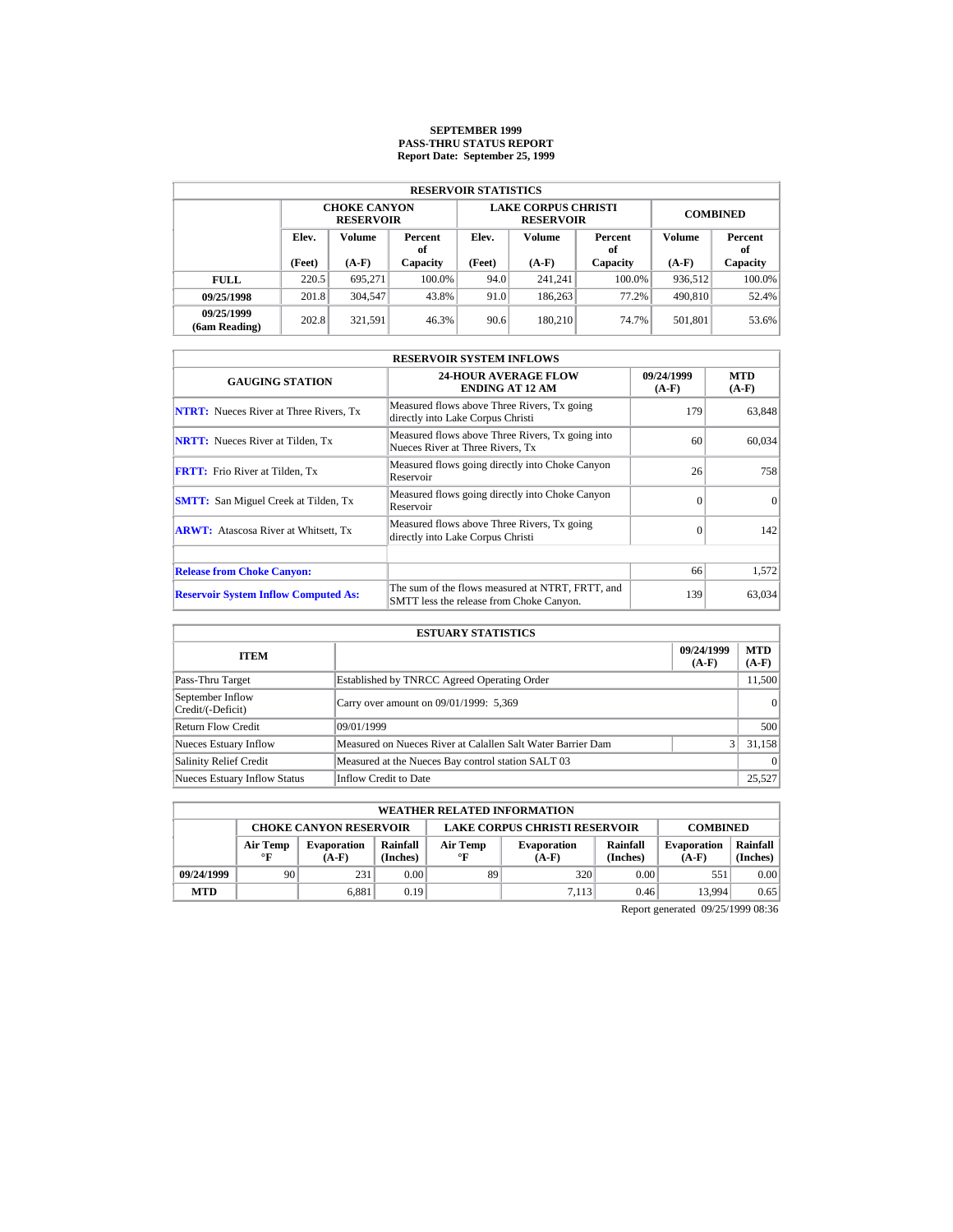# **SEPTEMBER 1999 PASS-THRU STATUS REPORT Report Date: September 26, 1999**

|                             | <b>RESERVOIR STATISTICS</b>             |               |               |                   |                                                |                 |         |               |  |  |  |  |
|-----------------------------|-----------------------------------------|---------------|---------------|-------------------|------------------------------------------------|-----------------|---------|---------------|--|--|--|--|
|                             | <b>CHOKE CANYON</b><br><b>RESERVOIR</b> |               |               |                   | <b>LAKE CORPUS CHRISTI</b><br><b>RESERVOIR</b> | <b>COMBINED</b> |         |               |  |  |  |  |
| Elev.                       |                                         | <b>Volume</b> | Percent<br>оf | Volume<br>Elev.   |                                                | Percent<br>of   | Volume  | Percent<br>of |  |  |  |  |
|                             | (Feet)                                  | $(A-F)$       | Capacity      | (Feet)<br>$(A-F)$ |                                                | Capacity        | $(A-F)$ | Capacity      |  |  |  |  |
| <b>FULL</b>                 | 220.5                                   | 695.271       | 100.0%        | 94.0              | 241.241                                        | $100.0\%$       | 936,512 | $100.0\%$     |  |  |  |  |
| 09/26/1998                  | 201.8                                   | 304,547       | 43.8%         | 91.0              | 186,263                                        | 77.2%           | 490,810 | 52.4%         |  |  |  |  |
| 09/26/1999<br>(6am Reading) | 202.8                                   | 321.262       | 46.2%         | 90.6              | 180.210                                        | 74.7%           | 501.472 | 53.5%         |  |  |  |  |

| <b>RESERVOIR SYSTEM INFLOWS</b>               |                                                                                              |                       |                       |  |  |  |  |  |
|-----------------------------------------------|----------------------------------------------------------------------------------------------|-----------------------|-----------------------|--|--|--|--|--|
| <b>GAUGING STATION</b>                        | <b>24-HOUR AVERAGE FLOW</b><br><b>ENDING AT 12 AM</b>                                        | 09/25/1999<br>$(A-F)$ | <b>MTD</b><br>$(A-F)$ |  |  |  |  |  |
| <b>NTRT:</b> Nueces River at Three Rivers, Tx | Measured flows above Three Rivers, Tx going<br>directly into Lake Corpus Christi             | 173                   | 64,020                |  |  |  |  |  |
| <b>NRTT:</b> Nueces River at Tilden, Tx       | Measured flows above Three Rivers, Tx going into<br>Nueces River at Three Rivers. Tx         | 54                    | 60,088                |  |  |  |  |  |
| <b>FRTT:</b> Frio River at Tilden, Tx         | Measured flows going directly into Choke Canyon<br>Reservoir                                 | 26                    | 784                   |  |  |  |  |  |
| <b>SMTT:</b> San Miguel Creek at Tilden, Tx   | Measured flows going directly into Choke Canyon<br>Reservoir                                 | $\Omega$              | $\Omega$              |  |  |  |  |  |
| <b>ARWT:</b> Atascosa River at Whitsett, Tx   | Measured flows above Three Rivers, Tx going<br>directly into Lake Corpus Christi             | $\Omega$              | 143                   |  |  |  |  |  |
| <b>Release from Choke Canyon:</b>             |                                                                                              | 66                    | 1,638                 |  |  |  |  |  |
| <b>Reservoir System Inflow Computed As:</b>   | The sum of the flows measured at NTRT, FRTT, and<br>SMTT less the release from Choke Canyon. | 133                   | 63,167                |  |  |  |  |  |

|                                       | <b>ESTUARY STATISTICS</b>                                   |                       |                       |
|---------------------------------------|-------------------------------------------------------------|-----------------------|-----------------------|
| <b>ITEM</b>                           |                                                             | 09/25/1999<br>$(A-F)$ | <b>MTD</b><br>$(A-F)$ |
| Pass-Thru Target                      | Established by TNRCC Agreed Operating Order                 |                       | 11,500                |
| September Inflow<br>Credit/(-Deficit) | Carry over amount on 09/01/1999: 5,369                      |                       | 0                     |
| Return Flow Credit                    | 09/01/1999                                                  |                       | 500                   |
| <b>Nueces Estuary Inflow</b>          | Measured on Nueces River at Calallen Salt Water Barrier Dam |                       | 31,158                |
| <b>Salinity Relief Credit</b>         | Measured at the Nueces Bay control station SALT 03          |                       | $\Omega$              |
| <b>Nueces Estuary Inflow Status</b>   | Inflow Credit to Date                                       |                       | 25,527                |

|                                                                                          | <b>WEATHER RELATED INFORMATION</b> |                               |                                                                                                        |    |       |                               |                      |      |  |  |
|------------------------------------------------------------------------------------------|------------------------------------|-------------------------------|--------------------------------------------------------------------------------------------------------|----|-------|-------------------------------|----------------------|------|--|--|
| <b>LAKE CORPUS CHRISTI RESERVOIR</b><br><b>CHOKE CANYON RESERVOIR</b><br><b>COMBINED</b> |                                    |                               |                                                                                                        |    |       |                               |                      |      |  |  |
|                                                                                          | Air Temp<br>$\mathbf{F}$           | <b>Evaporation</b><br>$(A-F)$ | Rainfall<br>Rainfall<br>Air Temp<br><b>Evaporation</b><br>(Inches)<br>(Inches)<br>$\circ$ F<br>$(A-F)$ |    |       | <b>Evaporation</b><br>$(A-F)$ | Rainfall<br>(Inches) |      |  |  |
| 09/25/1999                                                                               | 90                                 | 211                           | 0.00                                                                                                   | 89 | 200   | 0.01                          | 411                  | 0.01 |  |  |
| <b>MTD</b>                                                                               |                                    | 7.092                         | 0.19                                                                                                   |    | 7.313 | 0.47                          | 14.405               | 0.66 |  |  |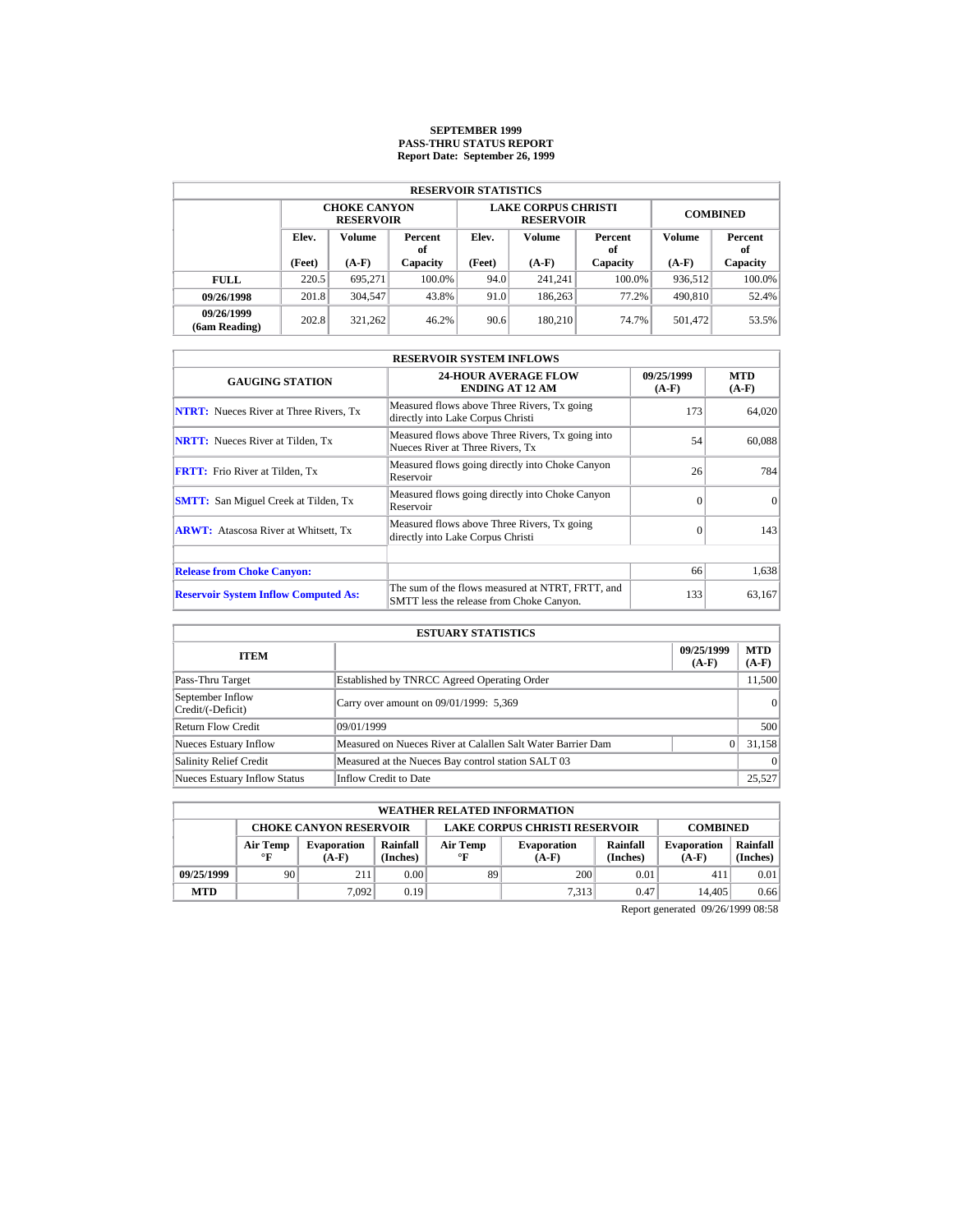# **SEPTEMBER 1999 PASS-THRU STATUS REPORT Report Date: September 27, 1999**

|                             | <b>RESERVOIR STATISTICS</b>             |         |          |                   |                                                |                 |               |           |  |  |  |  |
|-----------------------------|-----------------------------------------|---------|----------|-------------------|------------------------------------------------|-----------------|---------------|-----------|--|--|--|--|
|                             | <b>CHOKE CANYON</b><br><b>RESERVOIR</b> |         |          |                   | <b>LAKE CORPUS CHRISTI</b><br><b>RESERVOIR</b> | <b>COMBINED</b> |               |           |  |  |  |  |
|                             | Elev.<br>Volume<br>Percent<br>of        |         | Elev.    | Volume            | Percent<br>of                                  | Volume          | Percent<br>of |           |  |  |  |  |
|                             | (Feet)                                  | $(A-F)$ | Capacity | (Feet)<br>$(A-F)$ |                                                | Capacity        | $(A-F)$       | Capacity  |  |  |  |  |
| <b>FULL</b>                 | 220.5                                   | 695.271 | 100.0%   | 94.0              | 241.241                                        | $100.0\%$       | 936.512       | $100.0\%$ |  |  |  |  |
| 09/27/1998                  | 201.8                                   | 304,387 | 43.8%    | 91.0              | 186,263                                        | 77.2%           | 490,650       | 52.4%     |  |  |  |  |
| 09/27/1999<br>(6am Reading) | 202.8                                   | 320,932 | 46.2%    | 90.6              | 180.039                                        | 74.6%           | 500.971       | 53.5%     |  |  |  |  |

| <b>RESERVOIR SYSTEM INFLOWS</b>               |                                                                                              |                       |                       |  |  |  |  |  |
|-----------------------------------------------|----------------------------------------------------------------------------------------------|-----------------------|-----------------------|--|--|--|--|--|
| <b>GAUGING STATION</b>                        | <b>24-HOUR AVERAGE FLOW</b><br><b>ENDING AT 12 AM</b>                                        | 09/26/1999<br>$(A-F)$ | <b>MTD</b><br>$(A-F)$ |  |  |  |  |  |
| <b>NTRT:</b> Nueces River at Three Rivers, Tx | Measured flows above Three Rivers, Tx going<br>directly into Lake Corpus Christi             | 167                   | 64,187                |  |  |  |  |  |
| <b>NRTT:</b> Nueces River at Tilden, Tx       | Measured flows above Three Rivers, Tx going into<br>Nueces River at Three Rivers, Tx         | 52                    | 60.140                |  |  |  |  |  |
| <b>FRTT:</b> Frio River at Tilden, Tx         | Measured flows going directly into Choke Canyon<br>Reservoir                                 | 26                    | 810                   |  |  |  |  |  |
| <b>SMTT:</b> San Miguel Creek at Tilden, Tx   | Measured flows going directly into Choke Canyon<br>Reservoir                                 | $\Omega$              | $\Omega$              |  |  |  |  |  |
| <b>ARWT:</b> Atascosa River at Whitsett, Tx   | Measured flows above Three Rivers, Tx going<br>directly into Lake Corpus Christi             | $\Omega$              | 143                   |  |  |  |  |  |
|                                               |                                                                                              |                       |                       |  |  |  |  |  |
| <b>Release from Choke Canyon:</b>             |                                                                                              | 66                    | 1,703                 |  |  |  |  |  |
| <b>Reservoir System Inflow Computed As:</b>   | The sum of the flows measured at NTRT, FRTT, and<br>SMTT less the release from Choke Canyon. | 127                   | 63,294                |  |  |  |  |  |

|                                       | <b>ESTUARY STATISTICS</b>                                   |    |          |  |
|---------------------------------------|-------------------------------------------------------------|----|----------|--|
| 09/26/1999<br><b>ITEM</b><br>$(A-F)$  |                                                             |    |          |  |
| Pass-Thru Target                      | Established by TNRCC Agreed Operating Order                 |    | 11,500   |  |
| September Inflow<br>Credit/(-Deficit) | Carry over amount on 09/01/1999: 5,369                      |    | 0        |  |
| Return Flow Credit                    | 09/01/1999                                                  |    | 500      |  |
| <b>Nueces Estuary Inflow</b>          | Measured on Nueces River at Calallen Salt Water Barrier Dam | 13 | 31.170   |  |
| <b>Salinity Relief Credit</b>         | Measured at the Nueces Bay control station SALT 03          |    | $\Omega$ |  |
| <b>Nueces Estuary Inflow Status</b>   | Inflow Credit to Date                                       |    | 25,539   |  |

|                                                                                          | <b>WEATHER RELATED INFORMATION</b> |                               |                                                                                                        |    |       |                               |                      |      |  |  |
|------------------------------------------------------------------------------------------|------------------------------------|-------------------------------|--------------------------------------------------------------------------------------------------------|----|-------|-------------------------------|----------------------|------|--|--|
| <b>LAKE CORPUS CHRISTI RESERVOIR</b><br><b>CHOKE CANYON RESERVOIR</b><br><b>COMBINED</b> |                                    |                               |                                                                                                        |    |       |                               |                      |      |  |  |
|                                                                                          | Air Temp<br>$^{\circ}$ F           | <b>Evaporation</b><br>$(A-F)$ | Rainfall<br>Rainfall<br>Air Temp<br><b>Evaporation</b><br>(Inches)<br>$\circ$ F<br>(Inches)<br>$(A-F)$ |    |       | <b>Evaporation</b><br>$(A-F)$ | Rainfall<br>(Inches) |      |  |  |
| 09/26/1999                                                                               | 94                                 | 336                           | 0.00                                                                                                   | 91 | 310   | 0.00                          | 646                  | 0.00 |  |  |
| <b>MTD</b>                                                                               |                                    | 7.428                         | 0.19                                                                                                   |    | 7.623 | 0.47                          | 15.051               | 0.66 |  |  |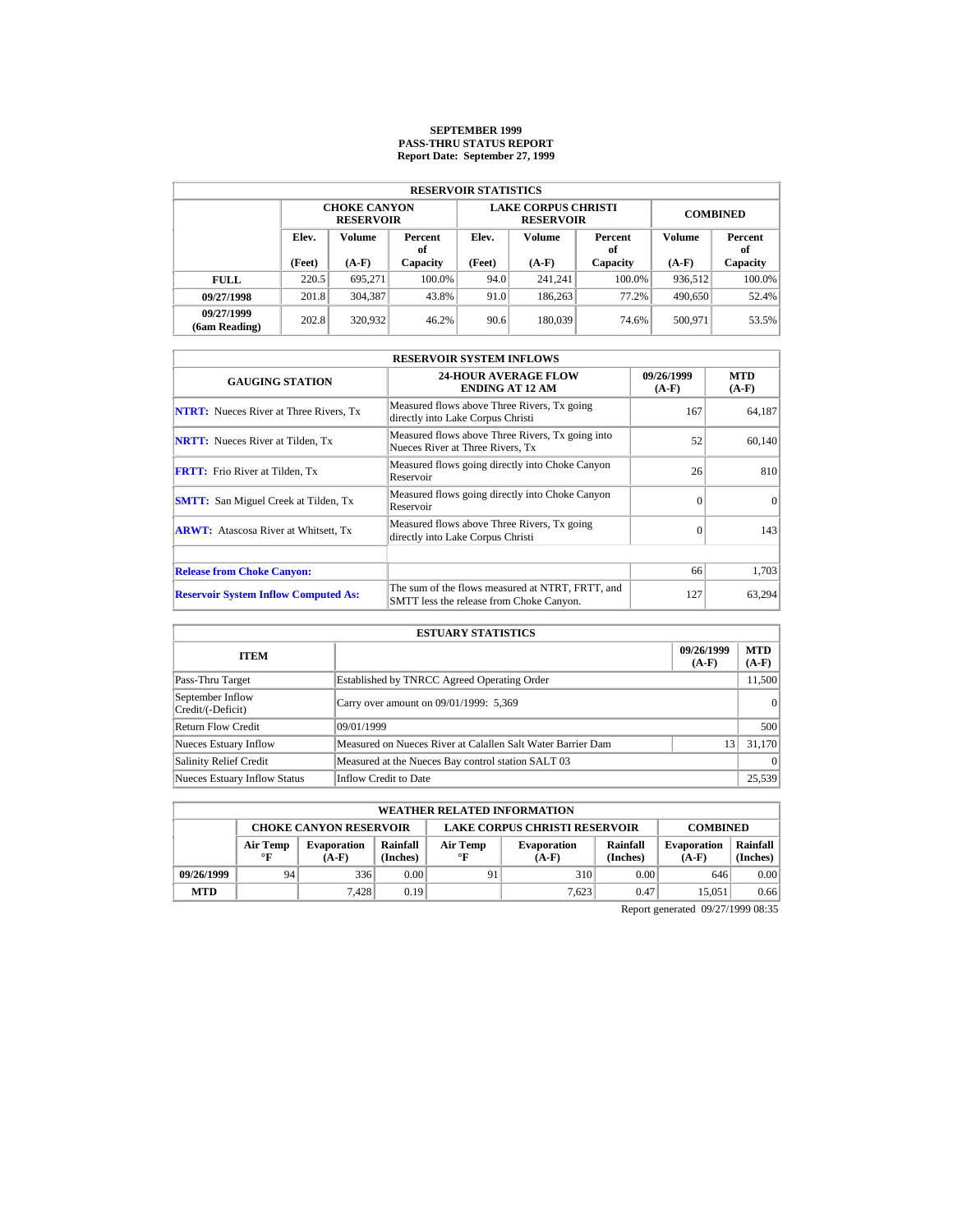# **SEPTEMBER 1999 PASS-THRU STATUS REPORT Report Date: September 28, 1999**

| <b>RESERVOIR STATISTICS</b> |        |                                         |               |                   |                                                |                 |         |               |  |  |  |
|-----------------------------|--------|-----------------------------------------|---------------|-------------------|------------------------------------------------|-----------------|---------|---------------|--|--|--|
|                             |        | <b>CHOKE CANYON</b><br><b>RESERVOIR</b> |               |                   | <b>LAKE CORPUS CHRISTI</b><br><b>RESERVOIR</b> | <b>COMBINED</b> |         |               |  |  |  |
|                             | Elev.  | Volume                                  | Percent<br>оf | Elev.             | Volume                                         | Percent<br>of   | Volume  | Percent<br>of |  |  |  |
|                             | (Feet) | $(A-F)$                                 | Capacity      | (Feet)<br>$(A-F)$ |                                                | Capacity        | $(A-F)$ | Capacity      |  |  |  |
| <b>FULL</b>                 | 220.5  | 695.271                                 | 100.0%        | 94.0              | 241.241                                        | $100.0\%$       | 936,512 | $100.0\%$     |  |  |  |
| 09/28/1998                  | 201.8  | 304.227                                 | 43.8%         | 91.0              | 186,263                                        | 77.2%           | 490,490 | 52.4%         |  |  |  |
| 09/28/1999<br>(6am Reading) | 202.8  | 320,603                                 | 46.1%         | 90.6              | 179.867                                        | 74.6%           | 500,470 | 53.4%         |  |  |  |

| <b>RESERVOIR SYSTEM INFLOWS</b>               |                                                                                              |                       |                       |  |  |  |  |  |
|-----------------------------------------------|----------------------------------------------------------------------------------------------|-----------------------|-----------------------|--|--|--|--|--|
| <b>GAUGING STATION</b>                        | <b>24-HOUR AVERAGE FLOW</b><br><b>ENDING AT 12 AM</b>                                        | 09/27/1999<br>$(A-F)$ | <b>MTD</b><br>$(A-F)$ |  |  |  |  |  |
| <b>NTRT:</b> Nueces River at Three Rivers, Tx | Measured flows above Three Rivers, Tx going<br>directly into Lake Corpus Christi             | 163                   | 64,350                |  |  |  |  |  |
| <b>NRTT:</b> Nueces River at Tilden, Tx       | Measured flows above Three Rivers, Tx going into<br>Nueces River at Three Rivers. Tx         | 50                    | 60,189                |  |  |  |  |  |
| <b>FRTT:</b> Frio River at Tilden, Tx         | Measured flows going directly into Choke Canyon<br>Reservoir                                 | 24                    | 834                   |  |  |  |  |  |
| <b>SMTT:</b> San Miguel Creek at Tilden, Tx   | Measured flows going directly into Choke Canyon<br>Reservoir                                 | $\Omega$              | $\Omega$              |  |  |  |  |  |
| <b>ARWT:</b> Atascosa River at Whitsett, Tx   | Measured flows above Three Rivers, Tx going<br>directly into Lake Corpus Christi             | $\Omega$              | 143                   |  |  |  |  |  |
| <b>Release from Choke Canyon:</b>             |                                                                                              | 66                    | 1,769                 |  |  |  |  |  |
| <b>Reservoir System Inflow Computed As:</b>   | The sum of the flows measured at NTRT, FRTT, and<br>SMTT less the release from Choke Canyon. | 121                   | 63,415                |  |  |  |  |  |

| <b>ESTUARY STATISTICS</b>             |                                                             |                       |                       |  |  |  |  |
|---------------------------------------|-------------------------------------------------------------|-----------------------|-----------------------|--|--|--|--|
| <b>ITEM</b>                           |                                                             | 09/27/1999<br>$(A-F)$ | <b>MTD</b><br>$(A-F)$ |  |  |  |  |
| Pass-Thru Target                      | Established by TNRCC Agreed Operating Order                 |                       | 11,500                |  |  |  |  |
| September Inflow<br>Credit/(-Deficit) | Carry over amount on 09/01/1999: 5,369                      |                       | 0                     |  |  |  |  |
| Return Flow Credit                    | 09/01/1999                                                  |                       | 500                   |  |  |  |  |
| <b>Nueces Estuary Inflow</b>          | Measured on Nueces River at Calallen Salt Water Barrier Dam | 10                    | 31.180                |  |  |  |  |
| <b>Salinity Relief Credit</b>         | Measured at the Nueces Bay control station SALT 03          |                       | $\Omega$              |  |  |  |  |
| <b>Nueces Estuary Inflow Status</b>   | Inflow Credit to Date                                       |                       | 25,549                |  |  |  |  |

|            | <b>WEATHER RELATED INFORMATION</b>                                                                                                                                  |       |      |    |                               |                      |        |      |  |  |
|------------|---------------------------------------------------------------------------------------------------------------------------------------------------------------------|-------|------|----|-------------------------------|----------------------|--------|------|--|--|
|            | <b>LAKE CORPUS CHRISTI RESERVOIR</b><br><b>CHOKE CANYON RESERVOIR</b><br><b>COMBINED</b>                                                                            |       |      |    |                               |                      |        |      |  |  |
|            | Rainfall<br>Rainfall<br>Air Temp<br>Air Temp<br><b>Evaporation</b><br><b>Evaporation</b><br>(Inches)<br>(Inches)<br>$\circ$ F<br>$\mathbf{F}$<br>$(A-F)$<br>$(A-F)$ |       |      |    | <b>Evaporation</b><br>$(A-F)$ | Rainfall<br>(Inches) |        |      |  |  |
| 09/27/1999 | 94                                                                                                                                                                  | 355   | 0.00 | 92 | 330                           | 0.00                 | 685    | 0.00 |  |  |
| <b>MTD</b> |                                                                                                                                                                     | 7.783 | 0.19 |    | 7.953                         | 0.47                 | 15.736 | 0.66 |  |  |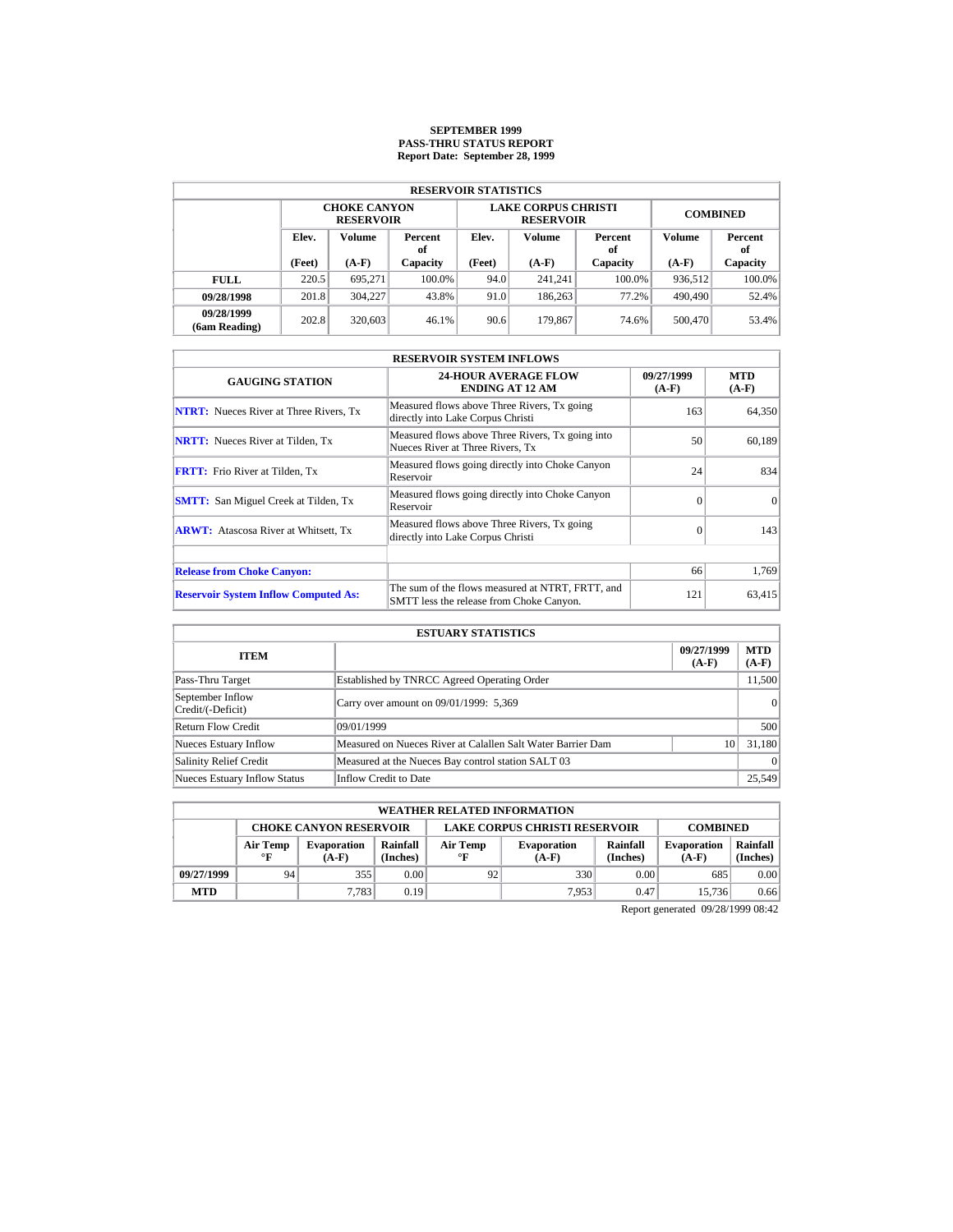# **SEPTEMBER 1999 PASS-THRU STATUS REPORT Report Date: September 29, 1999**

| <b>RESERVOIR STATISTICS</b> |        |                                         |               |                   |                                                |                 |         |               |  |  |  |
|-----------------------------|--------|-----------------------------------------|---------------|-------------------|------------------------------------------------|-----------------|---------|---------------|--|--|--|
|                             |        | <b>CHOKE CANYON</b><br><b>RESERVOIR</b> |               |                   | <b>LAKE CORPUS CHRISTI</b><br><b>RESERVOIR</b> | <b>COMBINED</b> |         |               |  |  |  |
|                             | Elev.  | <b>Volume</b>                           | Percent<br>оf | Elev.             | Volume                                         | Percent<br>of   | Volume  | Percent<br>of |  |  |  |
|                             | (Feet) | $(A-F)$                                 | Capacity      | (Feet)<br>$(A-F)$ |                                                | Capacity        | $(A-F)$ | Capacity      |  |  |  |
| <b>FULL</b>                 | 220.5  | 695.271                                 | 100.0%        | 94.0              | 241.241                                        | $100.0\%$       | 936,512 | $100.0\%$     |  |  |  |
| 09/29/1998                  | 201.7  | 304,068                                 | 43.7%         | 91.0              | 186,263                                        | 77.2%           | 490,331 | 52.4%         |  |  |  |
| 09/29/1999<br>(6am Reading) | 202.7  | 319.945                                 | 46.0%         | 90.6              | 179.352                                        | 74.3%           | 499.297 | 53.3%         |  |  |  |

| <b>RESERVOIR SYSTEM INFLOWS</b>               |                                                                                              |                       |                       |  |  |  |  |  |
|-----------------------------------------------|----------------------------------------------------------------------------------------------|-----------------------|-----------------------|--|--|--|--|--|
| <b>GAUGING STATION</b>                        | <b>24-HOUR AVERAGE FLOW</b><br><b>ENDING AT 12 AM</b>                                        | 09/28/1999<br>$(A-F)$ | <b>MTD</b><br>$(A-F)$ |  |  |  |  |  |
| <b>NTRT:</b> Nueces River at Three Rivers, Tx | Measured flows above Three Rivers, Tx going<br>directly into Lake Corpus Christi             | 159                   | 64,509                |  |  |  |  |  |
| <b>NRTT:</b> Nueces River at Tilden, Tx       | Measured flows above Three Rivers, Tx going into<br>Nueces River at Three Rivers. Tx         | 50                    | 60,239                |  |  |  |  |  |
| <b>FRTT:</b> Frio River at Tilden, Tx         | Measured flows going directly into Choke Canyon<br>Reservoir                                 | 22                    | 856                   |  |  |  |  |  |
| <b>SMTT:</b> San Miguel Creek at Tilden, Tx   | Measured flows going directly into Choke Canyon<br>Reservoir                                 | $\Omega$              | $\Omega$              |  |  |  |  |  |
| <b>ARWT:</b> Atascosa River at Whitsett, Tx   | Measured flows above Three Rivers, Tx going<br>directly into Lake Corpus Christi             | $\Omega$              | 143                   |  |  |  |  |  |
| <b>Release from Choke Canyon:</b>             |                                                                                              | 66                    | 1,834                 |  |  |  |  |  |
| <b>Reservoir System Inflow Computed As:</b>   | The sum of the flows measured at NTRT, FRTT, and<br>SMTT less the release from Choke Canyon. | 115                   | 63,530                |  |  |  |  |  |

| <b>ESTUARY STATISTICS</b>             |                                                             |                       |                       |  |  |  |  |
|---------------------------------------|-------------------------------------------------------------|-----------------------|-----------------------|--|--|--|--|
| <b>ITEM</b>                           |                                                             | 09/28/1999<br>$(A-F)$ | <b>MTD</b><br>$(A-F)$ |  |  |  |  |
| Pass-Thru Target                      | Established by TNRCC Agreed Operating Order                 |                       | 11,500                |  |  |  |  |
| September Inflow<br>Credit/(-Deficit) | Carry over amount on 09/01/1999: 5,369                      |                       | 0                     |  |  |  |  |
| Return Flow Credit                    | 09/01/1999                                                  |                       | 500                   |  |  |  |  |
| <b>Nueces Estuary Inflow</b>          | Measured on Nueces River at Calallen Salt Water Barrier Dam |                       | 31,180                |  |  |  |  |
| <b>Salinity Relief Credit</b>         | Measured at the Nueces Bay control station SALT 03          |                       | $\Omega$              |  |  |  |  |
| <b>Nueces Estuary Inflow Status</b>   | Inflow Credit to Date                                       |                       | 25,549                |  |  |  |  |

|            | <b>WEATHER RELATED INFORMATION</b>                                                       |                               |                      |                       |                               |                                                       |        |                      |  |  |
|------------|------------------------------------------------------------------------------------------|-------------------------------|----------------------|-----------------------|-------------------------------|-------------------------------------------------------|--------|----------------------|--|--|
|            | <b>LAKE CORPUS CHRISTI RESERVOIR</b><br><b>CHOKE CANYON RESERVOIR</b><br><b>COMBINED</b> |                               |                      |                       |                               |                                                       |        |                      |  |  |
|            | Air Temp<br>$\mathbf{F}$                                                                 | <b>Evaporation</b><br>$(A-F)$ | Rainfall<br>(Inches) | Air Temp<br>$\circ$ F | <b>Evaporation</b><br>$(A-F)$ | Rainfall<br><b>Evaporation</b><br>(Inches)<br>$(A-F)$ |        | Rainfall<br>(Inches) |  |  |
| 09/28/1999 | 94                                                                                       | 316                           | 0.29                 | 90                    | 320                           | 1.24                                                  | 636    | 1.53                 |  |  |
| <b>MTD</b> |                                                                                          | 8.099                         | 0.48                 |                       | 8.273                         | 1.71                                                  | 16.372 | 2.19                 |  |  |